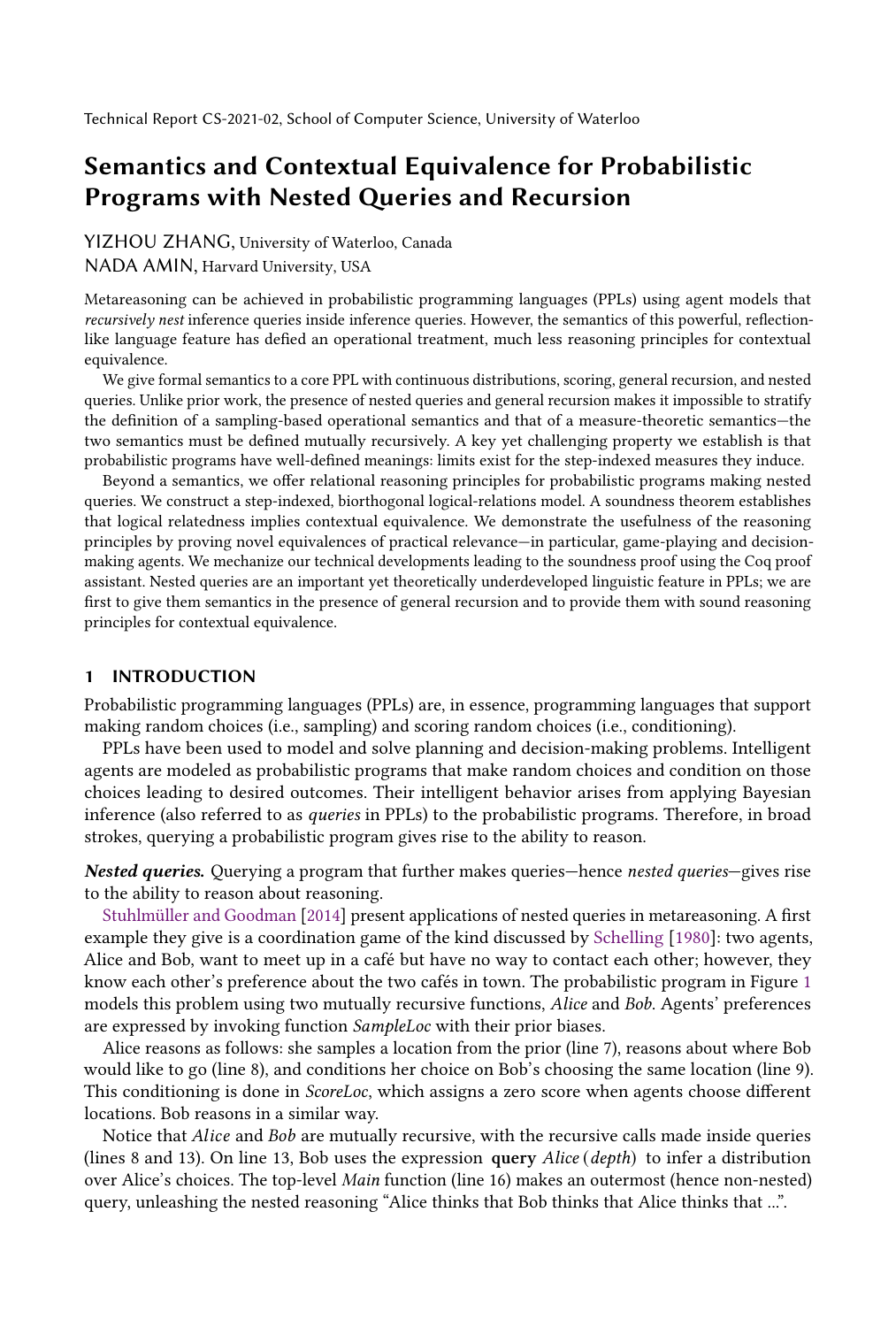<span id="page-1-0"></span>

| # Sample a location from the prior                                                      | # Agents make nested queries to reason about each other                     |  |  |  |  |
|-----------------------------------------------------------------------------------------|-----------------------------------------------------------------------------|--|--|--|--|
| $\pm$ def SampleLoc (bias) =                                                            | $\delta$ def Alice (depth) =<br>let aliceLoc = SampleLoc $(0.8)$ in         |  |  |  |  |
| if sample Bernoulli(bias)<br>$2^{1}$                                                    |                                                                             |  |  |  |  |
| then "Café A" else "Café B"<br>$\mathcal{L}$                                            | let <i>bobLoc</i> = sample (query <i>Bob</i> ( <i>depth</i> - 1)) in<br>8   |  |  |  |  |
|                                                                                         | $let$ = ScoreLoc (aliceLoc, bobLoc) in aliceLoc<br>9                        |  |  |  |  |
| # Condition on the locations coinciding                                                 | 10 <b>def</b> <i>Bob</i> ( <i>depth</i> ) =                                 |  |  |  |  |
| $\frac{4}{4}$ def <i>ScoreLoc</i> ( <i>loc<sub>1</sub></i> , <i>loc<sub>2</sub></i> ) = | let $bobLoc = SampleLoc(0.45)$ in<br>11                                     |  |  |  |  |
| if $loc_1 = loc_2$ then score 1 else score 0<br>5                                       | if $depth > 0$ then<br>12                                                   |  |  |  |  |
|                                                                                         | let <i>aliceLoc</i> = sample (query <i>Alice</i> ( <i>depth</i> )) in<br>13 |  |  |  |  |
| # Outermost query, inferring Alice's choice                                             | $let$ = ScoreLoc (aliceLoc, bobLoc) in bobLoc<br>14                         |  |  |  |  |
| 16 def <i>Main</i> () = sample (query <i>Alice</i> (8))                                 | else bobLoc<br>15                                                           |  |  |  |  |

Figure 1. [Schelling'](#page-28-1)s coordination game via recursively nested queries [\[Stuhlmüller and Goodman](#page-28-0) [2014\]](#page-28-0)

The *depth* parameter bounds the depth of recursion, echoing that agents have bounded rationality. Because Alice prefers Café A strongly (line 7) while Bob is roughly indifferent (line 11), the result of inference will converge on them choosing Café A as the depth of recursion increases.

More uses of recursively nested queries abound [\[Evans et al.](#page-27-0) [2017\]](#page-27-0), for example, in sequentialdecision-making applications: an agent wants to learn actions that, given the state it is in, minimize its chance of incurring high cost over time. The agent's action will influence its future states, which will in turn influence the agent's future actions. Thus, to choose good actions, the agent must reason recursively about how itself will reason in the future. Beyond this single-agent setting, the powerful combination of nested queries and recursion has been used to model metareasoning in multi-agent systems [\[Seaman et al.](#page-28-2) [2020\]](#page-28-2), where an agent must reason about how its opponents will react to its action and how it will further respond to its opponents' reactions.

Formalization challenges. Nested queries, along with recursion, are a powerful linguistic construct for expressing cognitive models and artificial intelligence problems. However, their formal semantics—in particular, operational meanings—is underdeveloped.

Bayesian inference  $p(z|x) = p(z, x)/p(x)$  introduces a normalization factor  $p(x) = \int p(z, x) dz$ that integrates over all possible executions of the program being queried. This integral, termed model evidence, is the same for all executions if inference exists only at the top level and queries cannot be nested. Hence, model evidence is often referred to as the normalization constant, and it makes sense for a PPL semantics to concern itself with only unnormalized probability  $p(z, x)$  in the absence of nested queries [\[Culpepper and Cobb](#page-27-1) [2017;](#page-27-1) [Wand et al.](#page-28-3) [2018\]](#page-28-3).

However, the model evidence  $p(x)$  of a nested query is in general different for each execution of the nesting query, because the nested query itself may be dependent on random choices made in the nesting query. Therefore, the model evidence of a nested Bayesian-inference problem can no longer be considered a constant from the perspective of a nesting query. Normalization must not be ignored, and a semantics must deal with it head-on.

The possibility to nest queries inside queries implies the semantics must perform integration inside integration—the semantics must be self-referential. Tying the knot of this fixpoint definition is an open challenge in operational-semantics-based language models. In prior work [\[Borgström](#page-27-2) [et al.](#page-27-2) [2016;](#page-27-2) [Culpepper and Cobb](#page-27-1) [2017;](#page-27-1) [Wand et al.](#page-28-3) [2018;](#page-28-3) [Szymczak and Katoen](#page-28-4) [2019\]](#page-28-4), a measuretheoretic semantics is defined by integrating a standalone, sampling-based operational semantics. Unfortunately, nested queries preclude such a stratified approach: the sampling-based operational semantics needs to invoke the measure semantics to obtain normalization factors, with the measure semantics in turn invoking the sampling-based operational semantics to perform integration. In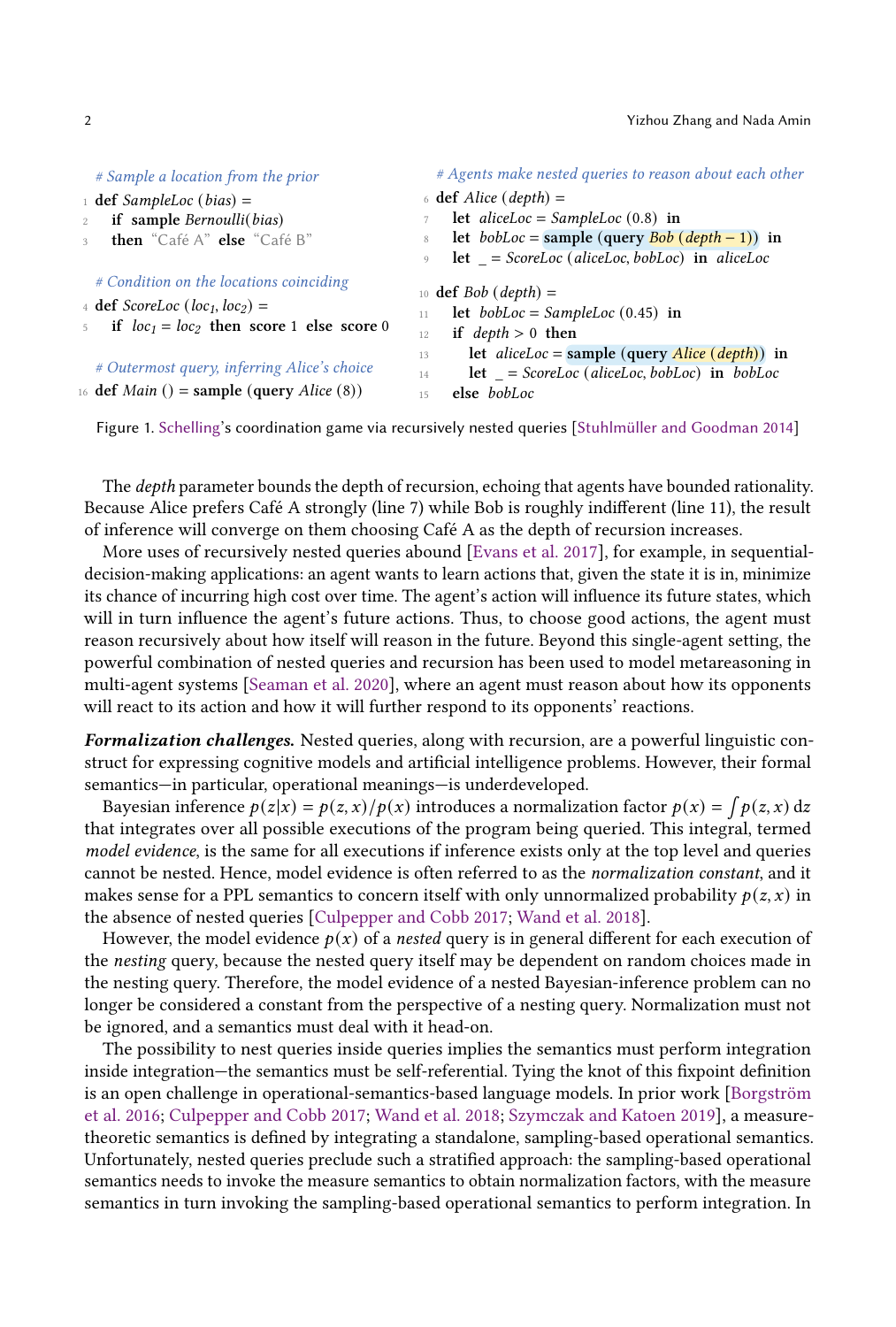a different approach, the distribution-based operational treatment of [Staton et al.](#page-28-5) [\[2016\]](#page-28-5) readily supports nested queries (though not recursion), but the meaning of nested queries is defined only by assuming a normalization function.

General recursion—hence possible nontermination—further complicates the matter. Almost surely (a.s.) terminating programs naturally exist in practice—e.g., geometric distributions and infinite-horizon Markov decision processes with absorbing transitions. Such programs admit nonterminating executions, albeit the measure of these executions is zero in the limit (i.e., when the number of allowable evaluation steps tends to infinity). [Icard](#page-27-3) [\[2017\]](#page-27-3) and [Szymczak and Katoen](#page-28-4) [\[2019\]](#page-28-4) further show that probabilistic programs with even positive measure of nontermination offer useful modeling power. Unfortunately, nontermination poses challenges due to the self-referential nature of the semantics of nested queries: we are not licensed to take the limit of the semantics (to give meaning to a nested, possibly nonterminating program) while the semantics is being defined.

Finally, when we do take the limit of the measure semantics, we must make sure that the limit exists. Because the measure semantics is essentially a fixpoint definition that allows integration to happen recursively inside integration, proving the existence of limit measures becomes a nontrivial undertaking that necessitates care in posing induction hypotheses and organizing proofs.

**Equational reasoning.** Reasoning about program equivalence is a fundamental problem in semantics research. The gold standard of equivalence is contextual equivalence [\[Morris](#page-28-6) [1968\]](#page-28-6) (a.k.a. observational equivalence). It considers two terms equivalent if composing them with  $any$  wellformed program context yields two programs with indistinguishable behaviors.

Intriguing equivalence questions arise with probabilistic programs. For example, consider the following two terms,  $e_1$  and  $e_2$ :

|  | $e_1 \stackrel{\text{def}}{=}$ let $x =$ sample <i>Bernoulli</i> (0.2) in | # Function $f$ used in $e_2$        |
|--|---------------------------------------------------------------------------|-------------------------------------|
|  | let $=$ score (if $x = y$ then 1 else 0) in                               | $def f (y) =$                       |
|  |                                                                           | let $x =$ sample Bernoulli(0.2) in  |
|  |                                                                           | if $x = y$ then x                   |
|  | $e_2 \stackrel{\text{def}}{=} f(y)$                                       | <b>else</b> $f(y)$ # recursive call |

At first sight, they appear equivalent. Both terms return  $x$ , the value of a Bernoulli random variable. And when they return, both satisfy the constraint  $x = y$ , where y is a free, boolean variable defined in a surrounding program context. Term  $e_1$  enforces  $x = y$  using score: executions in which  $x \neq y$  has zero probability in the posterior distribution. Term  $e_2$  enforces  $x = y$  using a recursive function  $f$  that does not return until the constraint is satisfied. Notice that while  $e_1$ terminates certainly for any  $y$ ,  $e_2$  terminates almost surely: the probability of  $e_2$  not terminating is 0  $(\lim_{n\to\infty} 0.8^n$  or  $\lim_{n\to\infty} 0.2^n$ , depending on the value y takes). So  $e_1$  and  $e_2$  cannot be distinguished on the grounds of probability of nontermination, either.

Despite our intuition, these two terms cannot be considered contextually equivalent: there exist program contexts that can distinguish them. One such program context  $C$  is given below:

> $C \stackrel{\text{def}}{=} \text{let } y = \text{sample } Bernoulli(0.5) \text{ in}$ **let**  $= [\cdot]$  in y # To compose a term with C, place it in the hole  $[\cdot]$

It binds  $y$  to a fair coin flip, executes the term placed in the hole, and returns  $y$ . The observable behavior of the resulting program  $C[e_1]$  or  $C[e_2]$  is the distribution over its return value  $\psi$ . Program  $C[e_1]$  involves conditioning, which affects the posterior distribution of y: a priori  $x =$  FALSE is more likely than  $x = \text{True}$ , so a posteriori  $y = \text{False}$  is more likely than  $y = \text{True}$ . By contrast, program  $C[e_2]$  does not involve conditioning, so  $y = \text{True}$  and  $y = \text{False}$  are equally likely.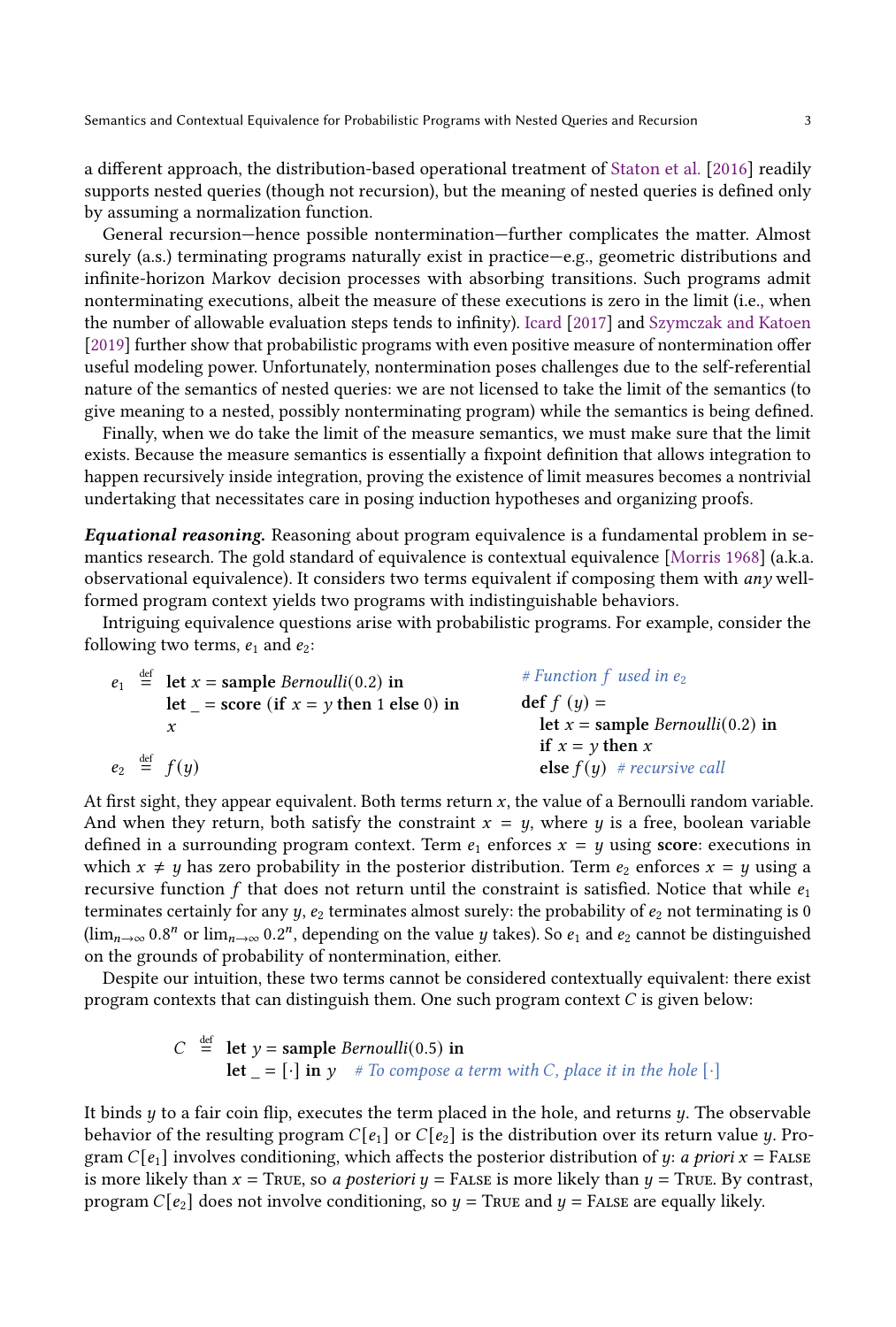Nested queries add an important twist. Place  $e_1$  inside a nested inference query and consider the equivalence question again:

$$
e'_1 \stackrel{\text{def}}{=} \text{sample (query } e_1)
$$

Terms  $e'_1$  and  $e_2$  are contextually equivalent. In particular, when they are composed with the program context  $C$  from above, the resulting distribution of  $y$  in each program remains a fair coin flip. The reason is that a query denotes a conditional distribution, and the influence of conditioning on posterior probabilities stops at the boundary of the distribution.

Another way to look at it is that  $C[e'_1]$  stands for a different (possibly unnormalized) joint distribution than  $C[e_1]$  does. Program  $C[e_1]$  stands for the joint distribution  $p(x, y)$ , defined below, where BernoulliPMF(b,  $\cdot$ ) is the probability mass function of a Bernoulli distribution with parameter b, and  $\mathbb{1}_P$  is the indicator function that has value 1 when proposition P holds and 0 otherwise:

$$
p(x, y) \stackrel{\text{def}}{=} p(y) p(x) 1_{x=y} = BernoulliPMF(0.5, y) BernoulliPMF(0.2, x) 1_{x=y} \quad \# C[e_1] \text{ joint distr.}
$$
  

$$
p'(x, y) \stackrel{\text{def}}{=} p(y) \frac{p(x) 1_{x=y}}{\int p(x) 1_{x=y} dx} \neq p(x, y) \quad \# C[e'_1] \text{ joint distr.}
$$

Program  $C[e'_1]$  stands for the joint distribution  $p'(x, y)$ , defined above. It differs from  $p(x, y)$  in that it normalizes the joint probability  $p(x) 1_{x=y}$  denoted by  $e_1$ . Marginalizing out x, we obtain the distribution over the values to which  $C[e'_1]$  can evaluate:

$$
\int p'(x, y) dx = \int p(y) \frac{p(x) \mathbb{1}_{x=y}}{\int p(x) \mathbb{1}_{x=y} dx} dx = p(y) \frac{\int p(x) \mathbb{1}_{x=y} dx}{\int p(x) \mathbb{1}_{x=y} dx} = p(y) = BernoulliPMF(0.5, y)
$$

Whereas in the above we argued semi-formally that  $C[e'_1]$  denotes the same distribution as Bernoulli(0.5), the discourse does not constitute a rigorous argument of contextual equivalence between  $e'_1$  and  $e_2$ . For one thing, contextual equivalence is a universally quantified propertyits discriminative power comes from the universal quantification–so we need to show  $C[e'_1]$ and  $C[e_2]$  induce identical distributions for any program context C. Moreover, PPLs afford a much richer model-specification language than the language of probability can capture. To reason about equivalence in general, we need reasoning principles that operate directly on programming constructs: higher-order functions, general recursion, etc.

Equivalence questions arise also from metareasoning agents, where nesting is induced by recursion. Consider again the coordination game in Figure [1.](#page-1-0) One would presume that nested queries are indispensable in this example; after all, it is the very first example [Stuhlmüller and Goodman](#page-28-0) [\[2014\]](#page-28-0) use to introduce nested queries in the Church PPL [\[Goodman et al.](#page-27-4) [2008\]](#page-27-4). Yet we later prove the program in Figure [1](#page-1-0) equivalent to a variant in which the recursive calls to Bob and to Alice (lines 8 and 13) are made without being placed inside queries! Puzzling it may seem, the intuition of this equivalence begins to surface after some contemplation: random choices made by nesting queries (lines 7 and 11) are not used by an agent to reason about the other agent in nested queries—by the problem definition, the agents cannot communicate. The equivalence happens to hold.

Equational reasoning is often used to relate programs under program optimization, where one program outperforms the other. Consider, in Figure [2,](#page-4-0) the trajectories sampled by two pathplanning robots implemented as Markov decision processes (MDPs). The robots make a sequence of decisions to reach the goal while minimizing the time taken and avoiding obstacles. The programs use nested queries to reason about robots' own reasoning in the future. They differ in that one program puts code inside a recursively nested query, whereas the same code is outside the query in the other program. Figure [2](#page-4-0) hints that the two implementations may be equivalent, as the sampled trajectories are equally good. However, they cause the default inference algorithm of

def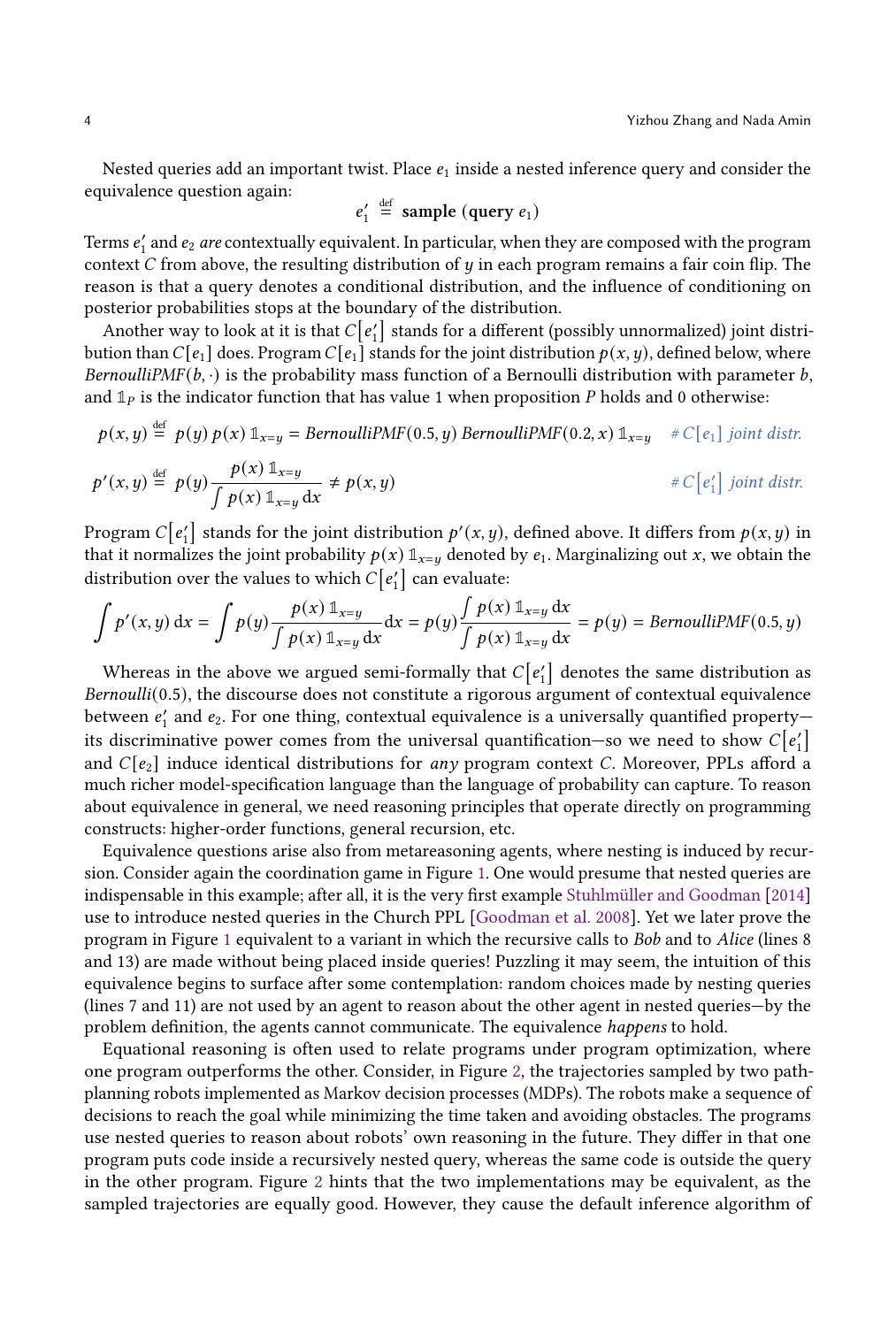<span id="page-4-0"></span>



Figure 2. Trajectories of two robots. The objective is to reach the goal region (green square) in the fewest possible steps and avoid the trap (red square). The robots sample equally good trajectories. The programs differ only in that one moves some code from outside a nested query to inside. But inference efficiency differs greatly.

WebPPL [\[Goodman and Stuhlmüller](#page-27-5) [2014\]](#page-27-5) to exhibit different performance measured by running time. Formally substantiating the equivalence serves to justify one of the robotics programs as a semantics-preserving optimization of the other.

Contributions. This paper makes the following contributions:

- In [§4,](#page-6-0) we give semantics to a core PPL with nested queries and general recursion, addressing the semantic challenge of mutual reference between an operational semantics and a measure semantics. Step indexing forms a well-founded basis on which we define the semantics. We prove that programs have well-defined meanings: limits of step-indexed measures exist.
- In [§6,](#page-15-0) we approach contextual equivalence (defined in [§5\)](#page-14-0) using the powerful technique of logical relations. We construct a step-indexed logical-relations model and prove that logically related terms are contextually equivalent. This theorem offers a sound reasoning principle for proving contextual equivalence concerning nested queries.
- In [§7,](#page-17-0) we demonstrate the usefulness of our theory by using it to prove novel equivalences. The programs are inspired by real-world applications, yet the equivalences have not been suggested before. They reveal the irrelevance of nested queries in a usage previously considered quintessential and bear on the correctness of program optimizations that speed up inference.
- We mechanize our core technical developments using the [Coq](#page-27-6) proof assistant. The mechanization effort is available at [https://github.com/yizhouzhang/rrr-popl2022-coq.](https://github.com/yizhouzhang/rrr-popl2022-coq)

We proceed with the statics of the core PPL  $(\S_2)$  and a brief review of measure theory  $(\S_3)$ .

# <span id="page-4-1"></span>2 SYNTAX AND STATIC SEMANTICS

Syntax. Figure [3](#page-5-0) defines the syntax of the PPL we work with. It is a statically typed lambda calculus. The usual value forms include variables, real values, the unit value, boolean values, lambda abstractions, fixpoint definitions, and pairs. Program variables are notated in blue. Capture-free substitution of value v for variable x in term e is notated  $e\left\{v/x\right\}$ . Real constants  $c_r$  have type R, with metavariable r ranging over real numbers on the real line **R**. General recursion is expressed through the fixpoint construct fix this.  $e$ , where variable this is the self reference bound in  $e$ . We will abbreviate let  $= e_1$  in  $e_2$  as  $e_1$ ;  $e_2$ . We require pair components to be values; let-expressions can be used when pair components need to take evaluation steps. Pair projection is denoted by fst  $e$  and snd  $e$ . Pairs, along with the fixpoint construct, enable mutual recursion.

The calculus builds in the uniform distribution, Unif. The sample form is used to draw samples from distributions. For example, sample Unif produces a real number in the interval [0, 1]. Other common distributions are encoded using inverse transform sampling that transforms a Unif sample into the desired distribution. For example,  $sample_{Normal}$  (defined below) is a lambda abstraction returning a sample from a normal distribution. It uses NormalCDF<sup>−</sup><sup>1</sup> , a built-in ternary operator that constructs inverse cumulative distribution functions (a.k.a. quantile functions) for normal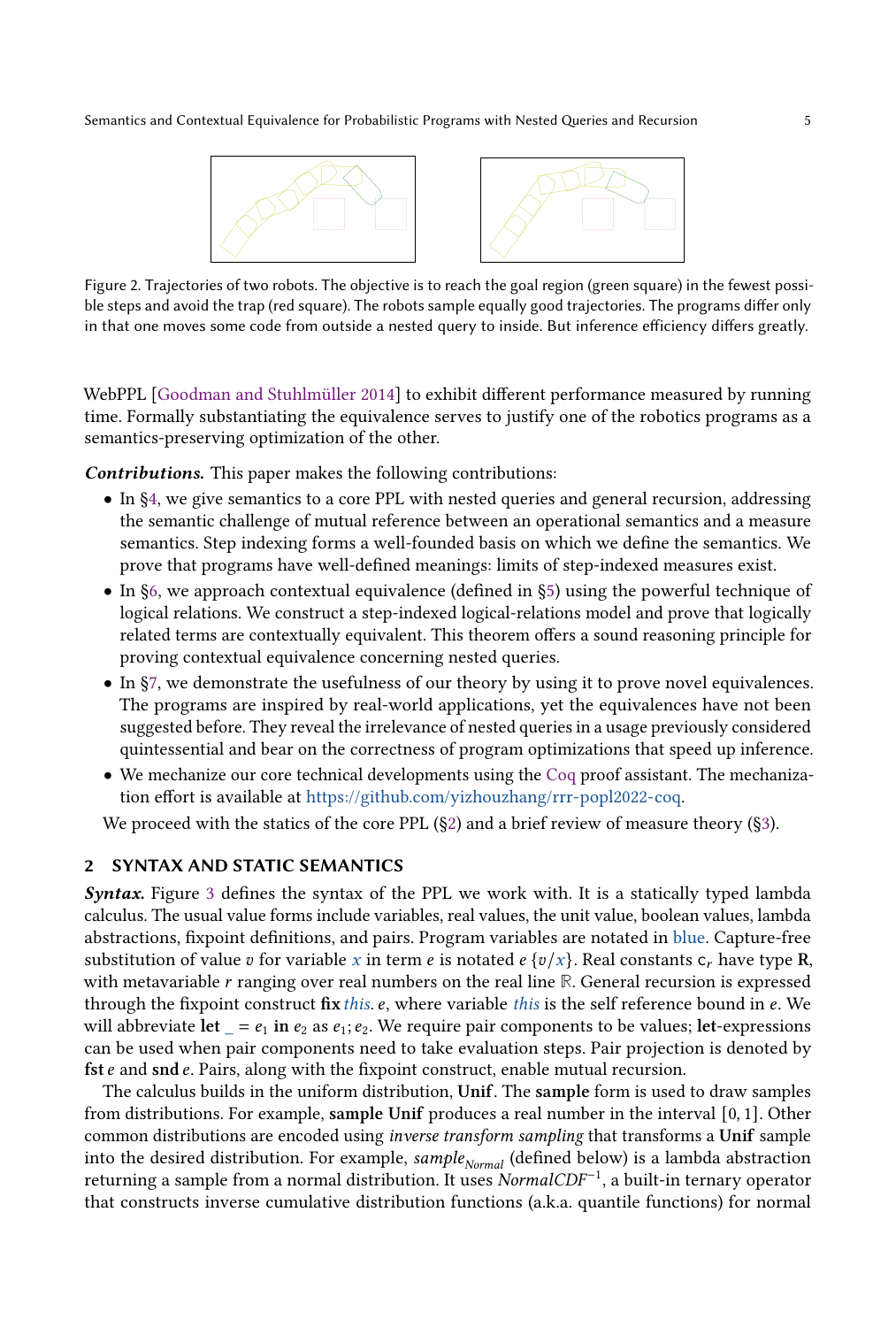<span id="page-5-0"></span>values 
$$
v ::= x \mid c_r \mid () \mid \text{TRUE} \mid \text{FALSE} \mid \lambda x. e \mid \text{fix this. } e \mid
$$
  
\n $(v_1, v_2) \mid \text{Unif} \mid \text{query } e$   
\nterms  $e ::= v \mid e_1 e_2 \mid \text{fst } e \mid \text{snd } e_1 \text{ then } e_2 \text{ else } e_3 \mid$   
\nlet  $x = e_1 \text{ in } e_2 \mid op^n (e_1, ..., e_n) \mid \text{sample } e \mid \text{ score } e$   
\nunary operators  $op^1 ::= \log \mid \text{exp} \mid ...$   
\nbinary operators  $op^2 ::= + \mid - \mid \times \mid \div \mid \lt \mid \lt \mid \le \mid ...$   
\nternary operators  $op^3 ::= \text{NormalPDF} \mid \text{NormalCDF}^{-1} \mid ...$   
\ntypes  $\tau ::= R \mid 1 \mid 2 \mid \tau_1 \rightarrow \tau_2 \mid (\tau_1, \tau_2) \mid \text{dist } \tau$   
\ntyping environments  $\Gamma ::= \cdot \mid \Gamma, x : \tau$   
\n $\boxed{\Gamma \vdash e : \tau}$   $\frac{\Gamma, \text{this} : 1 \rightarrow \tau \vdash e : \tau}{\Gamma \vdash \text{fix } \text{this } e : 1 \rightarrow \tau}$   $\frac{op^n : R^n \rightarrow \tau \quad \Gamma \vdash e_1 : R \cdots \Gamma \vdash e_n : R}{\Gamma \vdash op^n (e_1, ..., e_n) : \tau}$   $\frac{\Gamma \vdash e : R}{\Gamma \vdash \text{score } e : 1}$   
\n $\frac{\Gamma \vdash e : \text{dist } \tau}{\Gamma \vdash \text{sample } e : \tau}$   $\Gamma \vdash \text{Unit : \text{dist } R}$   $\frac{\Gamma \vdash e : R}{\Gamma \vdash \text{query } e : \text{dist } R}$   $\frac{\Gamma \vdash e : 2}{\Gamma \vdash \text{query } e : \text{dist } 2}$ 

 $op<sup>n</sup> : R$  $log: \mathbf{R}^1 \rightarrow \mathbf{R}$  $\leq$  :  $R^2$   $\rightarrow$  2  $NormalPDF : \mathbb{R}^3 \rightarrow \mathbb{R}$ <sup>3</sup> → R NormalCDF<sup>-1</sup>:  $R^3 \rightarrow R$ 

Figure 3. Syntax and selected static semantics

distributions. Likewise, sample $B_{\text{Bern}}$  returns a Bernoulli sample.

 $\overline{a}$ 

*sample<sub>Normal</sub>* 
$$
\stackrel{\text{def}}{=} \lambda \mu
$$
.  $\lambda \sigma$ . let  $x = \text{sample Unif in } NormalCDF^{-1}(\mu, \sigma, x)$   
*sample<sub>Bern</sub>*  $\stackrel{\text{def}}{=} \lambda p$ . let  $x = \text{sample Unif in if } x \le p$  then TRUE else FALSE

The score form is for conditioning: it adjusts the probability of the current execution based on its argument, which evaluates to a real value. The higher this real value is, the more probable the current execution is deemed in the posterior distribution denoted by the probabilistic program. For example, MDP agents (Figures [2](#page-4-0) and [9\)](#page-22-0) can choose low-cost actions by conditioning as follows:

#### score  $exp(-cost)$

The higher a state costs, the exponentially less likely actions leading to the state will be chosen—the MDP agent effectively does Boltzmann exploration [\[Sutton and Barto](#page-28-7) [2018\]](#page-28-7), choosing actions with "softmin" cost to balance exploration and exploitation. While this example uses score to impose a soft constraint, the program in Figure [1](#page-1-0) imposes hard constraints by assigning 0 scores: zero-scored executions are ruled out from posterior distributions.

The query form, as a first-class language construct, enables nested queries—it is our core contribution to have given it meaning. In query  $e$ , the subterm  $e$  may involve sampling, scoring, and further nested queries. The term query  $e$ , as a whole, is regarded as the *distribution* over evaluation outcomes of  $e$ , conditional on the scoring in  $e$ .

Typing. Figure [3](#page-5-0) shows selected typing rules. The unit type is denoted as 1 and the boolean type 2. Recursive definitions are functions that take as input at least a unit value. An *n*-ary operator  $op<sup>n</sup>$ takes as input *n* reals. We denote the type of reals by **R**, to differentiate from the real line  $\mathbb{R}$ .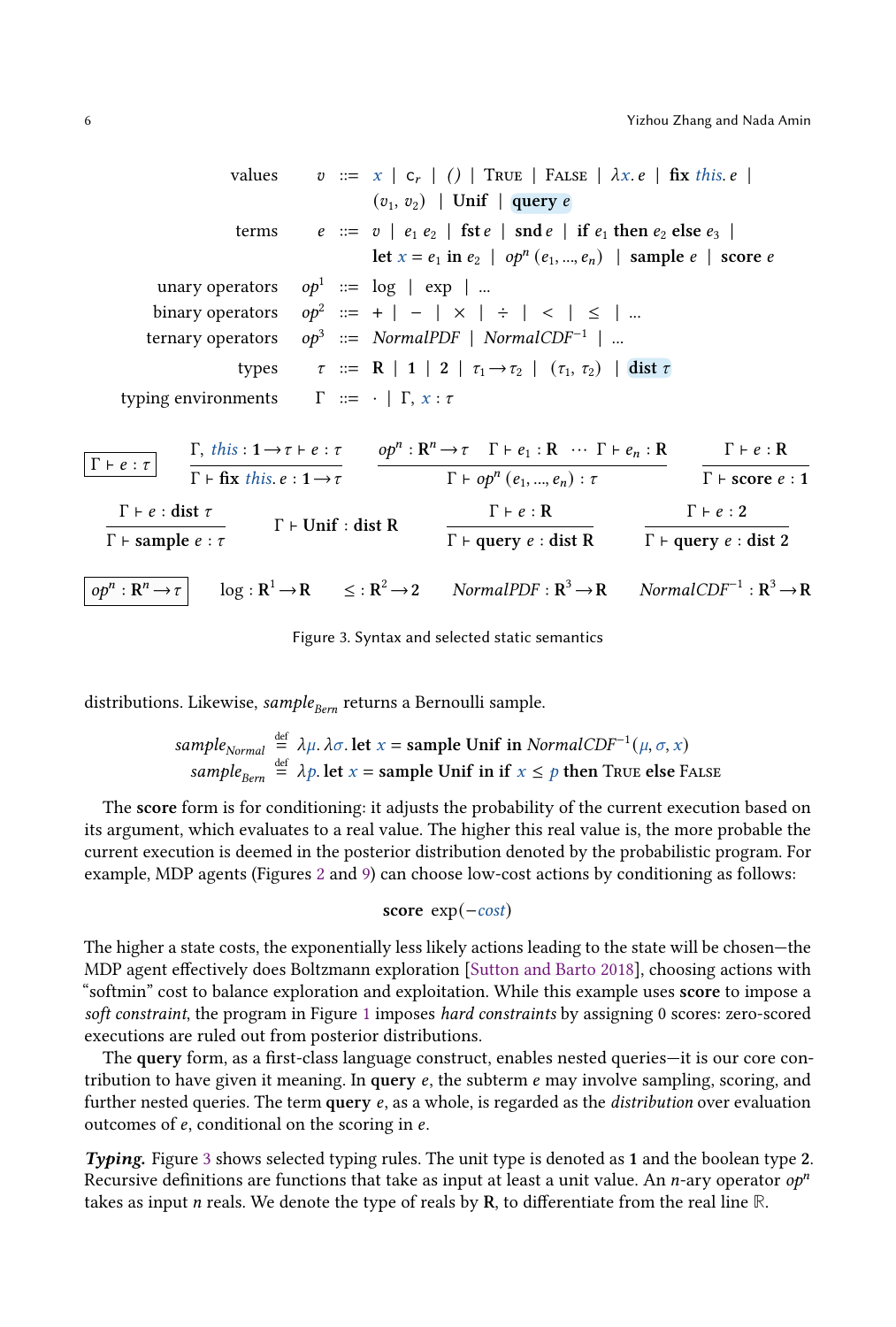Term sample  $e$  has type  $\tau$ , provided that term  $e$ , a distribution, has type dist  $\tau$ . Unif is a distribution over reals, so it has type dist R. Term query  $e$  is a distribution over values of type R (or 2), provided  $e$  has type R (or 2). Term score  $e$  has the unit type.

Notice that well-typed programs do not necessarily reduce to values or diverge; they may get stuck. In particular, *n*-ary operators like log and  $\div$  are only partially defined. In this paper we consider the job of preventing such errors to fall on the programmer rather than the type system.

# <span id="page-6-1"></span>3 BRIEF RECAP OF MEASURE THEORY

We include a cheat sheet on measure theory, and defer to textbooks such as [Stein and Shakarchi](#page-28-8) [\[2005\]](#page-28-8) and [Tao](#page-28-9) [\[2011\]](#page-28-9) for further reading.

 $\sigma$ -algebras A  $\sigma$ -algebra on a set X is a collection  $\Sigma$  of subsets of X that includes X itself and is closed under complement and under countable unions. By implication, a  $\sigma$ -algebra includes the empty set and is closed under countable intersections.

**Measurable spaces** A measurable space  $(X, \Sigma)$  consists of an underlying set and its  $\sigma$ -algebra.

**Extended nonnegative reals**  $\mathbb{R}^+$  denotes the set of nonnegative reals extended with infinity  $\infty$ .

**Measures** Let  $(X, \Sigma)$  be a measurable space. A function  $\mu$  from  $\Sigma$  to  $\mathbb{R}^+$  is called a measure if it satisfies nonnegativity, null empty set, and countable additivity. We also refer to the quantity  $\mu(A)$  that  $\mu$  assigns to a measurable subset  $A \in \Sigma$  as the measure of A.

**Measure spaces** The triple  $(X, \Sigma, \mu)$  is called a measure space.

- σ-finite measures and (sub)probability measures The measure  $\mu$  of a measure space  $(X, \Sigma, \mu)$ is  $\sigma$ -finite if X can be decomposed into a countable union of sets with finite measure. When  $\mu(X) \leq 1$ , it is called a subprobability measure. When  $\mu(X) = 1$ , it is called a probability measure and  $(X, \Sigma, \mu)$  a probability space.
- **Lebesgue measure** The Lebesgue measure is a  $\sigma$ -finite measure for *n*-dimensional Euclidean space, corresponding to length, area and volume for  $n = 1, 2, 3$ .
- **Indicator functions**  $\mathbb{1}_P$  takes the value 1 when the proposition P is true; otherwise it is 0.
- Measurable functions A measurable function is a function that maps elements in one measure space to elements in another measure space such that the preimage of any measurable subset of the codomain is a measurable subset of the domain.
- **Lebesgue integration** Given a measurable function  $f : X \to \mathbb{R}^+$ , the Lebesgue integral of f over a measure space  $(X, \Sigma, \mu)$  is denoted as  $\int f d\mu$  or  $\int f(x) \, \mu(dx)$ . We equip some measurable spaces with a stock measure: the Lebesgue measure  $\mu_{\mathbb{R}}$  over reals and the measure  $\mu_{\mathbb{S}}$  over an entropy space ([§4.1\)](#page-6-2). When integration of f is with respect to a stock measure  $\mu$ , we write  $\int f(x) dx$  to mean  $\int f(x) \mu(dx)$ . We also use the notation  $\int_a^b f(r) dr$  to mean  $\int f(r) 1\!\!1_{a \le r \le b} \mu_{\mathbb{R}}(dr)$ .
- <span id="page-6-4"></span><span id="page-6-3"></span>**Monotone convergence theorem (MCT)** (I) Let  $\{a_n \in \mathbb{R}^+\}_{n\in\mathbb{N}}$  be a nondecreasing sequence. Then  $\lim_{n\to\infty} a_n = \sup_n {\{a_n\}}$ . (II) Let  $(X, \Sigma, \mu)$  be a measure space and  ${\{f_n : X \to \mathbb{R}^+\}}_{n\in\mathbb{N}}$  be a pointwise nondecreasing sequence of measurable functions. Then it is legal to interchange limit and integration:  $\lim_{n\to\infty}\int f_n\,d\mu=\int\lim_{n\to\infty}f_n\,d\mu.$  Similar statements to [\(I\)](#page-6-3) and [\(II\)](#page-6-4) hold, mutatis mutandis, for nonincreasing sequences and their infima.

#### <span id="page-6-0"></span>4 OPERATIONAL SEMANTICS AND MEASURE SEMANTICS

## <span id="page-6-2"></span>4.1 Semantics in the Absence of Nested Queries

We introduce the semantics in a phased way by first giving semantics to the core PPL without considering nested queries. The approach is developed in prior work, first defining a deterministic operational semantics and then integrating it over randomness to form a measure semantics. Thus,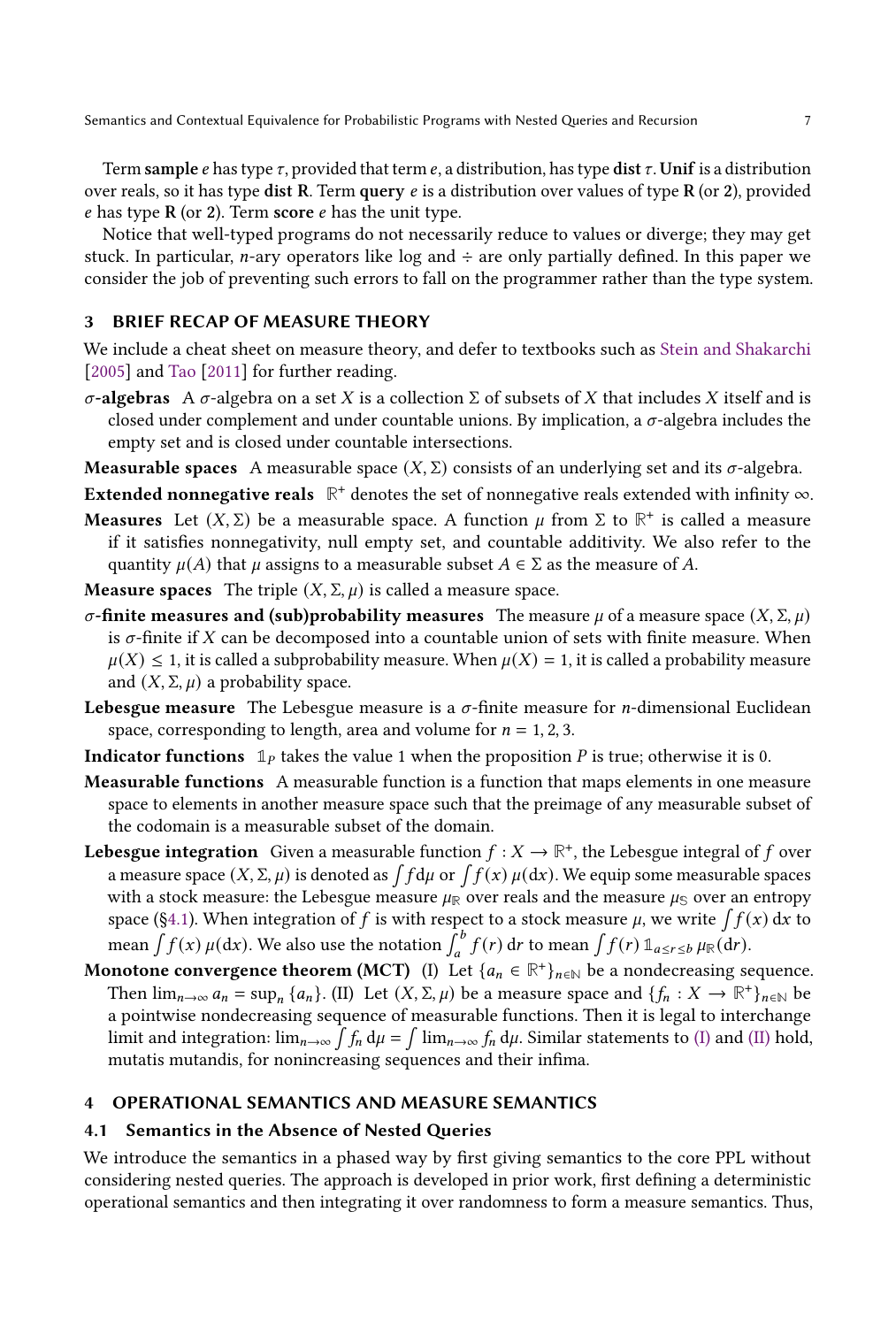the semantics can be viewed as an idealized implementation of importance sampling (or likelihood weighting), conveying the operational intuition of a PPL.

Entropy space. Following prior work [\[Culpepper and Cobb](#page-27-1) [2017;](#page-27-1) [Wand et al.](#page-28-3) [2018;](#page-28-3) [Szymczak and](#page-28-4) [Katoen](#page-28-4) [2019\]](#page-28-4), we use an *entropy space*  $(S, \Sigma_S, \mu_S)$  as the source of randomness. The operational semantics is deterministic in that it carries out evaluation under a single entropy value  $\sigma \in \mathbb{S}$ . The measure semantics then integrates evaluation over the entropy space. (An alternative, mentioned in [§8,](#page-23-0) is to use a trace space [\[Borgström et al.](#page-27-2) [2016\]](#page-27-2) as the source of randomness.)

<span id="page-7-0"></span>Definition 4.1 (Properties of an entropy space). An entropy space  $(S, \Sigma_S, \mu_S)$  is a probability space equipped with a few measurable functions:

- (1)  $\pi_U : \mathbb{S} \to [0, 1]$  interprets an entropy value as a sample from the standard uniform distribution. That is, for any measurable function  $f : [0,1] \to \mathbb{R}^+$ ,  $\int f(\pi_U \sigma) \mu_S(d\sigma) = \int_0^1 f(r) dr$ .
- (2)  $\pi_L : \mathbb{S} \to \mathbb{S}$  and  $\pi_R : \mathbb{S} \to \mathbb{S}$  split an entropy value into a pair of independent ones. That is, for any measurable function  $f : \mathbb{S} \times \mathbb{S} \to \mathbb{R}^+$ ,  $\int f(\pi_L \sigma, \pi_R \sigma) d\sigma = \iint f(\sigma_1, \sigma_2) d\sigma_1 d\sigma_2$ . Therefore, a computation that samples two or more uniform random variables under entropy  $\sigma$ can split  $\sigma$ , use entropy  $\pi_L \sigma$  to draw the first sample, and perform the rest of the computation under entropy  $\pi_R \sigma$ , thus ensuring that no entropy component is ever reused.

These properties form an abstract definition of an entropy space. We defer to [Culpepper and Cobb](#page-27-1) [\[2017\]](#page-27-1) for instantiations of these properties on standard probability spaces (e.g., the countably infinite product of unit intervals  $[0,1]^\omega$ ). This paper relies only on the properties specified above.

Operational semantics: small-step reduction. Reduction is of form  $\langle \sigma | e \rangle \rightsquigarrow \langle \sigma' | e' \rangle \bullet w$ . A configuration  $\langle \sigma | \epsilon \rangle$  consists of an entropy value and an expression. The entropy  $\sigma$  determines the values that uniform samples take in the current execution. A reduction step produces a weight factor  $w \in \mathbb{R}^+$  capturing how the reduction step changes the probability of the current execution.

Figure [4](#page-8-0) defines the small-step semantics. For now, step indices of reduction rules ( $\sim$ <sup>n</sup>, in gray), as well as the highlighted rules QUERY and QUERY-EXN, should be ignored, since they have to do with nested queries. Rule FIX shows that reducing ([fix](#page-8-0) this.  $e$ ) () essentially unrolls the fixpoint. Rule  $\circ$  applies an *m*-ary [op](#page-8-0)eration  $op<sup>m</sup>$  per its built-in interpretation given by interp  $(op^m, c_{r_1}, ..., c_{r_m})$ . If interp  $(op^m, ...)$  is undefined on the real-valued arguments, evaluation is stuck. To reduce sample Unif, rule UNIF splits the entropy into two disjoint parts:  $\pi_L \sigma$  is used to generate the standard uniform sample, while  $\pi_R \sigma$  is used as the entropy source for the rest of the computation.

Per rule [score,](#page-8-0) score  $c_r$  multiplies the weight by r, provided  $0 < r \leq 1$ ; otherwise, evaluation is stuck. The requirement of  $r \leq 1$  is inherited from [Borgström et al.](#page-27-2) [\[2016\]](#page-27-2) and [Szymczak and](#page-28-4) [Katoen](#page-28-4) [\[2019\]](#page-28-4). [Borgström et al.](#page-27-2) show that score may cause probabilistic programs with recursion to have ill-defined model evidence, even when scoring is statically bounded and programs otherwise terminate almost surely. [Borgström et al.](#page-27-2) and [Szymczak and Katoen](#page-28-4) then reconcile this tension between scoring and recursion using 1-bounded score (see also [§8\)](#page-23-0).

As is usual, the small-step semantics is inductively defined; rule KTX is the basis for structural induction [\[Felleisen and Hieb](#page-27-7) [1992\]](#page-27-7). The small-step semantics is deterministic: a configuration is either irreducible or can be reduced to a unique next configuration and produce a unique weight. Whether a configuration  $\langle \sigma | e \rangle$  is irreducible depends solely on the term *e*.

**Operational semantics: evaluation.** The evaluation relation has form  $\langle \sigma | e \rangle \searrow^n \langle \sigma' | e' \rangle \bullet w$ . It states that configuration  $\langle \sigma | e \rangle$  evaluates to  $\langle \sigma' | e' \rangle$  under step budget *n* and produces weight *w*.

Figure [4](#page-8-0) presents evaluation using inference rules, but it can be defined algorithmically as a recursive function, indexed on the step budget. At index 0, no reduction is allowed [\(eval-stop\)](#page-8-0).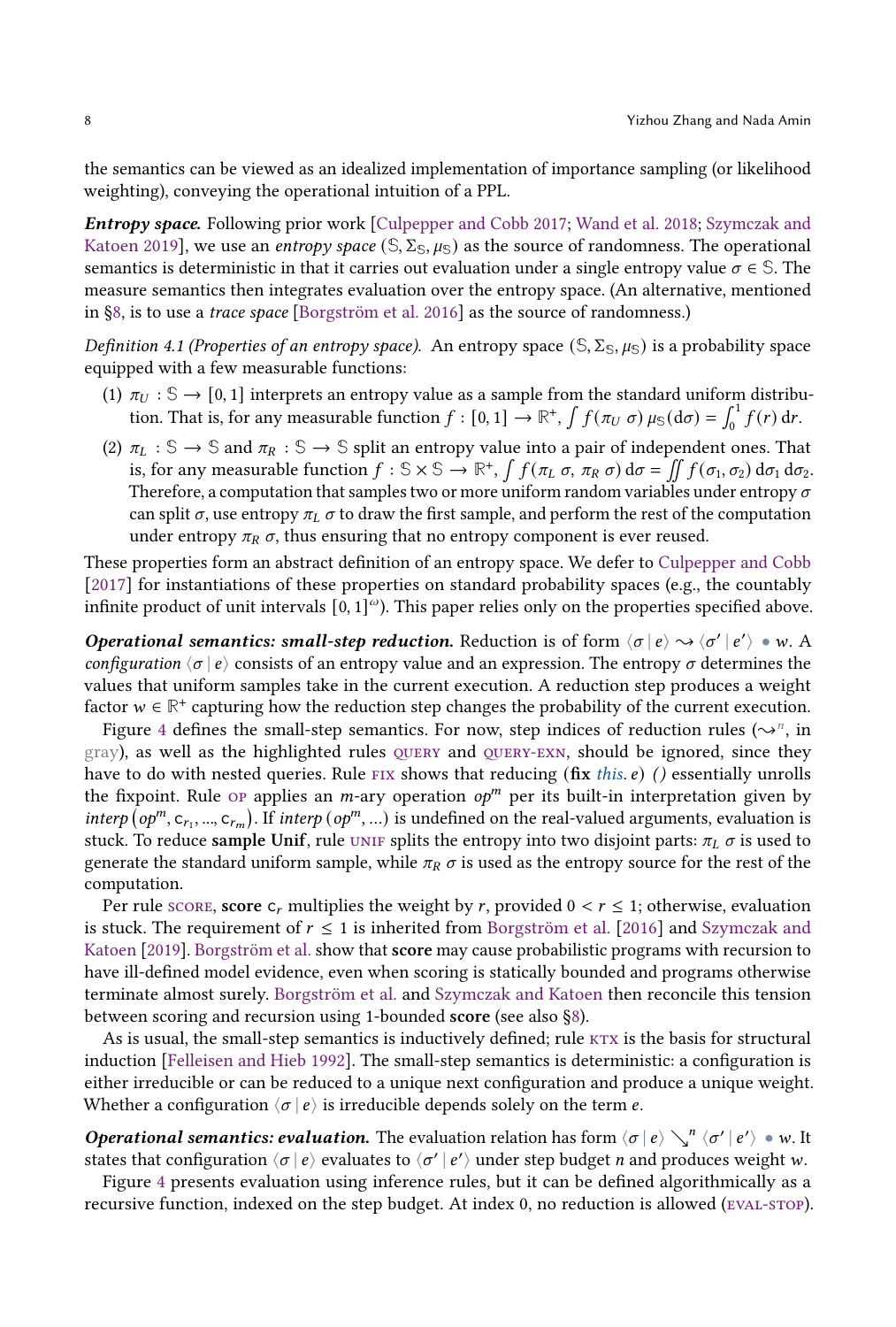<span id="page-8-0"></span>evaluation contexts  $K ::= [\cdot] | K e | v K | \text{fst } K | \text{snd } K | \text{if } K \text{ then } e_1 \text{ else } e_2 |$ let  $x = K$  in  $e \mid op^n(\overline{v}, K, \overline{e}) \mid$  sample  $K \mid$  score  $K$ terms  $e ::= ... | \text{exn}$ Small-step reduction:  $\langle \sigma | e \rangle \rightarrow^{\mathbb{R}} \langle \sigma' | e' \rangle$  $\overline{\rangle \bullet w}$  <u>LET</u>  $\langle \sigma | \text{let } x = v \text{ in } e \rangle \leadsto^n \langle \sigma | e \{v/x\} \rangle \bullet 1$ KTX  $\frac{\langle \sigma | e \rangle \rightsquigarrow^n \langle \sigma' | e' \rangle \bullet w}{\langle \sigma' | e' \rangle \cdot w}$  $\langle \sigma | K[e] \rangle \leadsto^{n} \langle \sigma' | K[e'] \rangle \bullet w$ op  $\frac{\text{interp} (op^m, c_{r_1}, ..., c_{r_m}) = v}{\cdots}$  $\overline{\langle \sigma | \mathit{op}^m \left( \mathsf{c}_{r_1}, ..., \mathsf{c}_{r_m} \right) \rangle} \rightsquigarrow^n \overline{\langle \sigma | v \rangle} \bullet 1$ BETA  $\langle \sigma | (\lambda x. e) v \rangle \rightsquigarrow^n \langle \sigma | e \{v/x\} \rangle = 1$  $\langle \sigma | e \{v/x\} \rangle \cdot 1$   $\underline{\text{Fix}} \langle \sigma | (\textbf{fix this.} e) () \rangle \rightarrow^n \langle \sigma | e \{ \textbf{fix this.} e / this \} \rangle \cdot 1$ FST  $\langle \sigma | \mathbf{fst}(v_1, v_2) \rangle \rightsquigarrow^n \langle \sigma | v_1 \rangle \bullet 1$  $\langle \sigma | v_1 \rangle = 1$  THEN  $\langle \sigma |$  if True then  $e_1$  else  $e_2 \rangle \sim^n \langle \sigma | e_1 \rangle = 1$  $\sup \langle \sigma | \operatorname{snd} (v_1, v_2) \rangle \rightsquigarrow^n \langle \sigma | v_2 \rangle \bullet 1$  $\langle \sigma | v_2 \rangle$  • 1 ELSE  $\langle \sigma |$  if FALSE then  $e_1$  else  $e_2 \rangle \sim^n \langle \sigma | e_2 \rangle$  • 1 UNIF  $r \stackrel{\text{def}}{=} \pi_U (\pi_L \sigma)$  $r \stackrel{\text{def}}{=} \pi_U (\pi_L \sigma)$ <br>  $\langle \sigma | \text{sample Unit} \rangle \rightsquigarrow^n \langle \pi_R \sigma | c_r \rangle = 1$   $\frac{\text{QUERY}}{\langle \sigma | \text{sample (query } e) \rangle \sim^n \langle \sigma | c_r \rangle}$  $\langle \sigma \, | \, \mathrm{sample} \, \left( \mathrm{query} \, e \right) \rangle \leadsto^{n} \langle \sigma \, | \, e \rangle \, \bullet \, 1 \big/ \mu_{\text{NS}}^{n}(e)$  $0 < r \leq 1$  $\langle \sigma |$  score  $\mathsf{c}_r \rangle \leadsto^n \langle \sigma | () \rangle \bullet r$  $\mu_{\text{NS}}^n(e) = 0$  $\langle \sigma |$  sample (query e)  $\rangle \rightarrow^n \langle \sigma |$  exn $\rangle \bullet 1$ Evaluation:  $\langle \sigma | e \rangle \searrow^{n} \langle \sigma' | e' \rangle \bullet w$ EVAL-VAL  $\langle \sigma | v \rangle \searrow^{n+1} \langle \sigma | v \rangle \bullet 1$  $\overline{\text{eval-exn}} \, \bra{\sigma} K[\textbf{exn}] \rangle \searrow^{n+1} \bra{\sigma} K[\textbf{exn}] \rangle \, \bullet \, 1$ EVAL-STOP  $\langle \sigma | e \rangle \searrow^0 \langle \sigma | e \rangle \cdot 1$ eval-step  $\langle \sigma | e \rangle \leadsto^{n} \langle \sigma' | e' \rangle \bullet w$  $\langle \sigma' | e' \rangle \searrow^n \langle \sigma'' | e'' \rangle \bullet w'$  $\overline{\langle \sigma | e \rangle \searrow}^{n+1} \overline{\langle \sigma'' | e'' \rangle} \bullet w \cdot w'$ interp  $(op^m, c_{r_1}, ..., c_{r_m})$  $= v \text{ or Unperinep}$  interp (log, c<sub>r</sub>) =  $\begin{cases} c_{\text{log}r} & \text{if } r > 0 \\ v_r & \text{if } r > 0 \end{cases}$ UNDEFINED otherwise ...

Figure 4. Operational semantics. In [§4.1,](#page-6-2) highlighted rules and step indices of  $\leadsto^\eta$  should be disregarded. [§4.2](#page-9-0) adds nested queries, rendering  $\sim^n$ ,  $\searrow^n$ , and  $\mu_{\text{NS}}^n$  (Figure [5\)](#page-9-1) mutually recursive.

At index  $n + 1$ , if the term is *terminal*, evaluation is a no-op (EVAL-VAL and EVAL-EXN). Terminal terms include values and exceptions (signaling zero model evidence, [§4.2\)](#page-9-0). Otherwise, if it is possible to make a reduction step, then evaluation recurses on the next configuration with the index decremented [\(eval-step\)](#page-8-0). The total weight is the product of weights produced by the reduction step and the recursive evaluation. Evaluation is partial: it is undefined when there is step budget left but the term is stuck. Notice that being stuck and being terminal are disjoint events.

Step-indexed measures. The measure semantics integrates evaluation with respect to the stock measure  $\mu_{\mathbb{S}}$ , capturing the aggregate behavior of programs over the entropy space ( $\mathbb{S}, \Sigma_{\mathbb{S}}, \mu_{\mathbb{S}}$ ).

Define  $\rho_{\text{TV}}^n(\sigma, e, V)$ , as Figure [5](#page-9-1) shows. It has value w if evaluation of  $\langle \sigma | e \rangle$  terminates to a value  $v \in V$  within *n* steps and produces weight w. Integrating  $\rho_{\text{TV}}^n(\sigma, e, V)$  with respect to  $\mu_{\text{S}}$  induces a measure  $\mu_{TV}^n(e, V)$  over  $(\overline{V}, \Sigma_V)$ , the measurable space of syntactic values. The quantity  $\mu_{TV}^n(e, V)$  is the *unnormalized* probability of  $e$  terminating to a value under step budget  $n$ .

The normalized probability is given by  $\mu_{TV}^n(e, V) / \mu_{NS}^n(e)$ . The denominator  $\mu_{NS}^n(e)$  is the model evidence of e when the step budget is *n*. Defined in Figure [5,](#page-9-1) it is the integration of  $\rho_{\text{NS}}^n(\sigma, e)$  with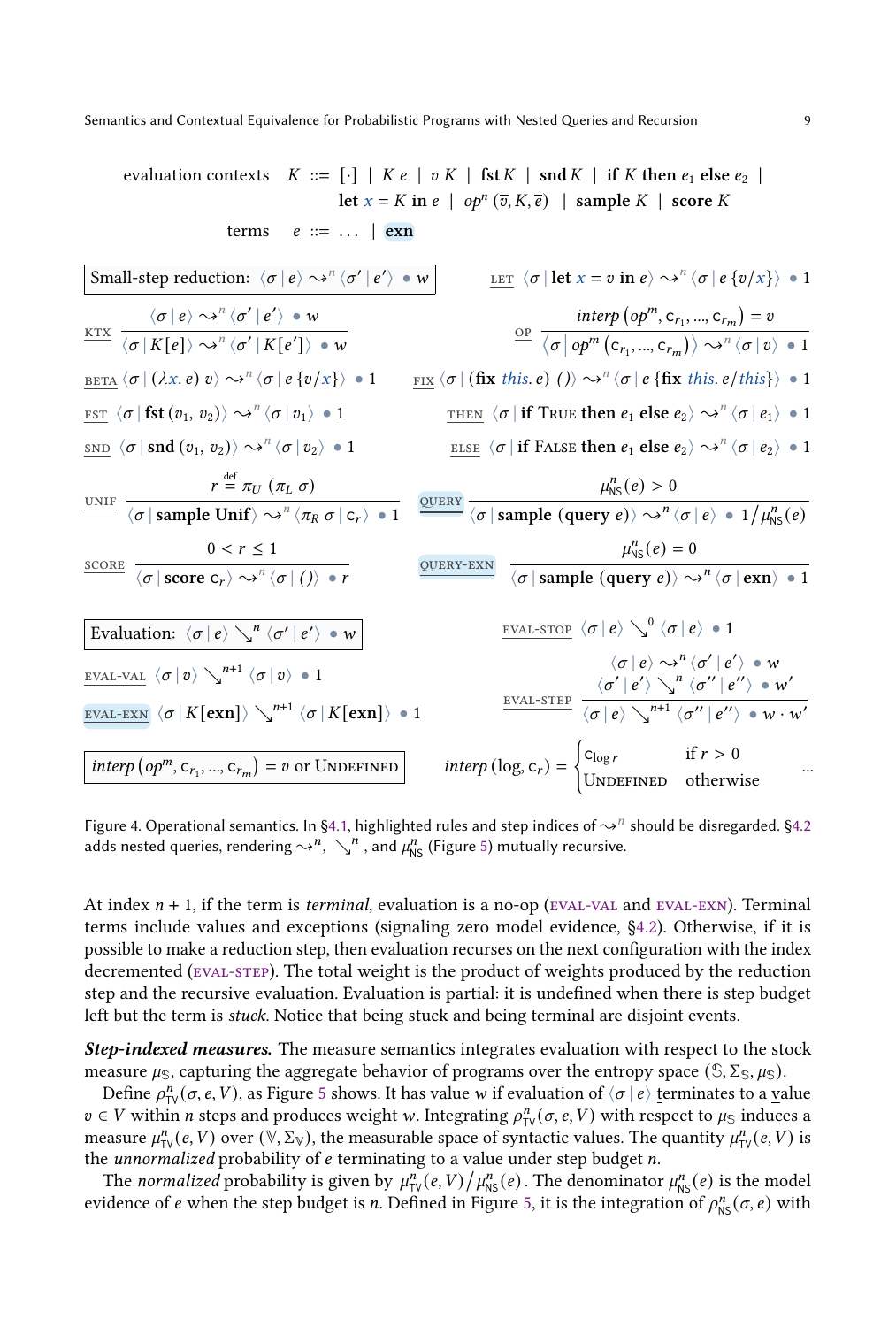<span id="page-9-1"></span>
$$
\rho_{\text{TV}}^n(\sigma, e, V) \stackrel{\text{def}}{=} \begin{cases} w & \text{if } \langle \sigma | e \rangle \searrow^n \langle \sigma' | v \rangle \bullet w \land v \in V \\ 0 & \text{otherwise} \end{cases} \quad \mu_{\text{TV}}^n(e, V) \stackrel{\text{def}}{=} \int \rho_{\text{TV}}^n(\sigma, e, V) \mu_{\text{S}}(d\sigma)
$$
\n
$$
\rho_{\text{NS}}^n(\sigma, e) \stackrel{\text{def}}{=} \begin{cases} w & \text{if } \langle \sigma | e \rangle \searrow^n \langle \sigma' | e' \rangle \bullet w \\ 0 & \text{otherwise} \end{cases} \quad \mu_{\text{NS}}^n(e) \stackrel{\text{def}}{=} \int \rho_{\text{NS}}^n(\sigma, e) \mu_{\text{S}}(d\sigma)
$$

Figure 5. Step-indexed measure semantics

respect to  $\mu_{\mathbb{S}}$ . By definition,  $\rho_{\text{TV}}^n(\sigma, e, V) \leq \rho_{\text{NS}}^n(\sigma, e)$ , since  $\rho_{\text{NS}}^n(\sigma, e)$  assigns a positive weight as long as evaluation of  $\langle \sigma | e \rangle$  does not get stuck within *n* steps. It follows that  $\mu_{TV}^n(e, V) \leq \mu_{NS}^n(e)$ .

Stuck terms have zero weight. In particular, score  $c_0$  is stuck, so we can use score  $c_0$  to express hard constraints, as Figure [1](#page-1-0) does.

The measurable space of values  $(\mathbb{V}, \Sigma_{\mathbb{V}})$ , as well as that of terms, is constructed by taking the  $\sigma$ -algebra to be the Borel-measurable sets with respect to a metric. Measurability proofs of the integrand functions are tedious but follow the approach of [Borgström et al.](#page-27-2) [\[2016,](#page-27-2) Fig. 5 & §A], [Wand et al.](#page-28-3) [\[2018,](#page-28-3) §A], and [Szymczak and Katoen](#page-28-4) [\[2019,](#page-28-4) §F].

Limit measures. The meaning of a probabilistic program is characterized, ultimately, by the distribution of its eventual evaluation outcomes—that is, its measure semantics when the step budget  $n$  is taken to infinity. Before we can take the limit of the step-indexed approximants, we must make sure that their limits exist.

We can show  $\mu_{TV}^n(e, V)$  are  $\mu_{NS}^n(e)$  are monotonic in *n* by showing their integrands are monotonic:

- $\rho_{\text{TV}}^n(\sigma, e, V)$  is nondecreasing because it is 0 when evaluation of  $\langle \sigma | e \rangle$  does not reach a value  $v \in V$  within *n* steps and because it becomes a constant once  $\langle \sigma | e \rangle$  evaluates to a value.
- $\rho_{\text{NS}}^n(\sigma, e)$  is nonincreasing because no reduction rule other than [score](#page-8-0) changes the weight and because scores are bounded by 1.

So  $\mu_{\rm TV}^n(e, V)$  is nondecreasing and  $\mu_{\rm NS}^n(e)$  is nonincreasing. By the monotone convergence theorem [\(I\),](#page-6-3) their limits are well-defined:

$$
\mu_{\text{NS}}(e) \stackrel{\text{def}}{=} \lim_{n \to \infty} \mu_{\text{NS}}^n(e) = \inf_{n} \left\{ \mu_{\text{NS}}^n(e) \right\} \qquad \mu_{\text{TV}}(e, V) \stackrel{\text{def}}{=} \lim_{n \to \infty} \mu_{\text{TV}}^n(e, V) = \sup_{n} \left\{ \mu_{\text{TV}}^n(e, V) \right\}
$$

Notice that the difference  $\mu_{\text{NS}}(e) - \mu_{\text{TV}}(e, \mathbb{V})$  is the (unnormalized) measure of *unusual* evaluation outcomes (namely exceptions and divergence); we follow [Bichsel et al.](#page-27-8) [\[2018\]](#page-27-8) and [Szymczak and](#page-28-4) [Katoen](#page-28-4) [\[2019\]](#page-28-4) in distinguishing them from stuck computations and giving them measure. If a program *e* almost surely terminates to values, then  $\mu_{\text{TV}}(e, \mathbb{V}) = \mu_{\text{NS}}(e)$ . Also notice that to ensure the well-definedness of  $\mu_{\text{NS}}(e)$ , scores are required to be bounded by 1, a formalization decision inherited from [Borgström et al.](#page-27-2) [\[2016\]](#page-27-2) and [Szymczak and Katoen](#page-28-4) [\[2019\]](#page-28-4) (see also [§8\)](#page-23-0). Hitherto, the development is standard, in the absence of query.

## <span id="page-9-0"></span>4.2 Semantics in the Presence of Nested Queries

Normalization. If we view query as reifying a probabilistic program, then sampling it reflects the program, as rule  $\alpha$  (Figure [4\)](#page-8-0) shows. Importantly, the reduction rule normalizes the weight of a reflective, nesting execution by the model evidence of the reflected, nested term. While it makes sense to consider only unnormalized probabilities in prior semantics [\[Culpepper and Cobb](#page-27-1) [2017;](#page-27-1) [Wand et al.](#page-28-3) [2018\]](#page-28-3), the presence of nested queries makes it impossible to sidestep model evidence.

Mutual recursion between operational semantics and measure semantics. Normalization invokes the measure semantics, breaking the stratification of the two semantics. Whereas [§4.1](#page-6-2) defines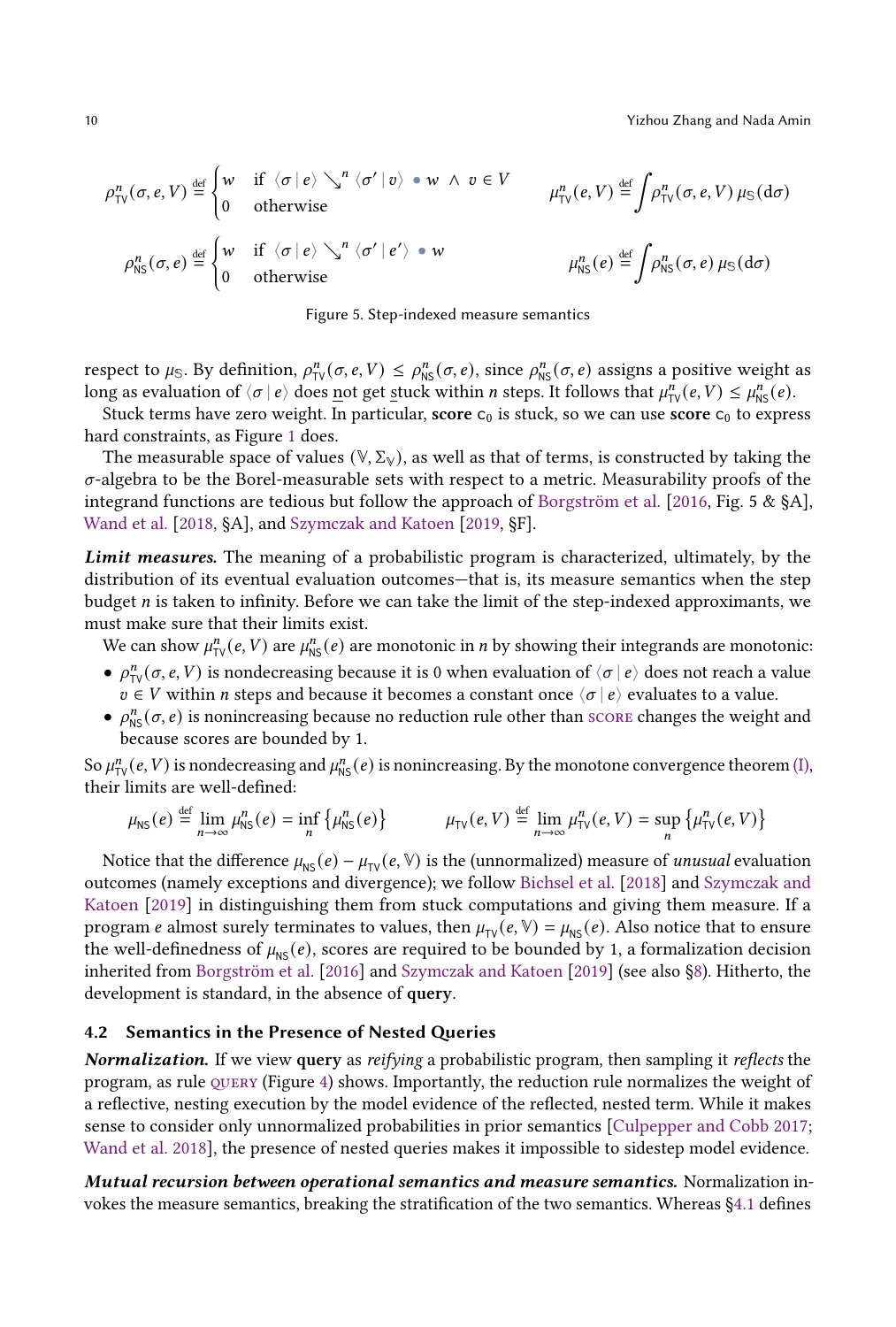the measure semantics only after the operational semantics comes into existence, normalization forces the two semantics to be mutually recursive.

The meaning of an inference query is characterized by its measure semantics under a large enough step budget. So a naive way to define rule  $_{\text{QUERY}}$  would be to evaluate the nested program  $e$ under step budget  $\infty$  and use  $\lim_{n\to\infty}\mu_{NS}^n(e)$  as the normalization factor. However, we are not licensed to take the limit of the step-indexed approximants while the very approximants are being defined. We could perhaps avoid taking limits by restricting attention to programs that terminate in finite steps, but the restriction would reject useful programs that terminate a.s. (e.g., the recursive encoding of geometric distributions and infinite-horizon MDPs with absorbing states), let alone programs with positive nontermination measure.

To handle nonterminating executions and tie the recursive knot properly, small-step reduction is step-indexed too:  $\langle \sigma | e \rangle \rightarrow^{n} \langle \sigma' | e' \rangle \bullet w$ , where *n* means there are at most *n* allowable steps left after this step takes place. Accordingly, to ensure the evaluation function remains well-founded, rule EVAL-STEP (at index  $n + 1$ ) invokes small-step reduction at a lower index  $n$ : small-step reduction will possibly invoke the measure semantics at index  $n$ , which will in turn invoke the evaluation function at index  $n$ .

With this indexing method, the index in the operational semantics governs not only the remaining step budget at the current level of evaluation, but also that at lower, reflected levels. Alternatively, we could have used a different index structure consisting of an index governing the remaining step budget at the current level, an index governing the remaining reflection-level budget, and the initial step budget at each level. Going to the reflected level below causes the second index to be decremented but resets the first index. This indexing method could ensure well-foundedness too, through a lexicographic order on the index structure. The two indexing methods result in identical measures when budgets are taken to infinity. We choose the simpler one.

It remains to be shown that limits of measures exist (Theorem [4.2](#page-11-0) and [§4.3\)](#page-11-1).

Model-evidence exceptions. Normalization is ill-defined when the normalization factor is zero. Hence, rule QUERY requires that the step-indexed model evidence  $\mu_{NS}^n(e)$  be positive. When  $\mu_{NS}^n(e)$  = 0, rule QUERY-EXN takes over: it sends the configuration to  $exn$ , signaling a zero-model-evidence exception. Executions leading to exn has positive weight; we consider this evaluation outcome unusual but not unexpected.

**Limit measures.** An inconvenient consequence of adding nested queries is that integrand  $\rho^n_{\text{NS}}(\sigma, e)$ of the measure semantics is no longer monotonic. The loss of this monotonicity makes it much more challenging than in [§4.1](#page-6-2) (and in prior work) to show that the sequence  $\{\mu_{\text{NS}}^n(e)\}_{n\in\mathbb{N}}$  always converges via the monotone convergence theorem.

It can be seen as follows why  $\rho_{NS}^n(\sigma, e)$  is not necessarily monotonic. We know from [§4.1](#page-6-2) that the step-indexed  $\mu_{NS}^n(e')$  is nonincreasing if e' does not further nest queries. However, it also means that the weight  $\rho_{NS}^n(\sigma, e)$  of a configuration  $\langle \sigma | e \rangle$  which steps to sample (query  $e'$ ) may increase as *n* increases, since the weight is normalized by the nonincreasing  $\mu_{NS}^n(e')$  per rule QUERY.

In fact,  $\rho_{\text{NS}}^n(\sigma, e)$  does not even necessarily converge—let alone not increase—for a nonterminating configuration  $\langle \sigma | e \rangle$ ; [§B](#page-26-0) gives an example.

Does the integral  $\mu_{NS}^n(e) = \int \rho_{NS}^n(\sigma, e) d\sigma$  still converge? We answer this question in the affirmative. In fact, we prove it remains nonincreasing, so the monotone convergence theorem can still be used to show that  $\lim_{n\to\infty}\mu_{NS}^n(e)$  exists. The intuition is that although the normalization factor  $\mu_{NS}^n(e')$ may decrease as *n* increases, the unnormalized weight of an execution of  $e'$  may decrease too. allowing the measure  $\mu_{\text{NS}}^n(e)$  of a nesting computation  $e$  to not increase. Nevertheless, this intuition is rather equivocal and materializing it necessarily demands that induction hypotheses be chosen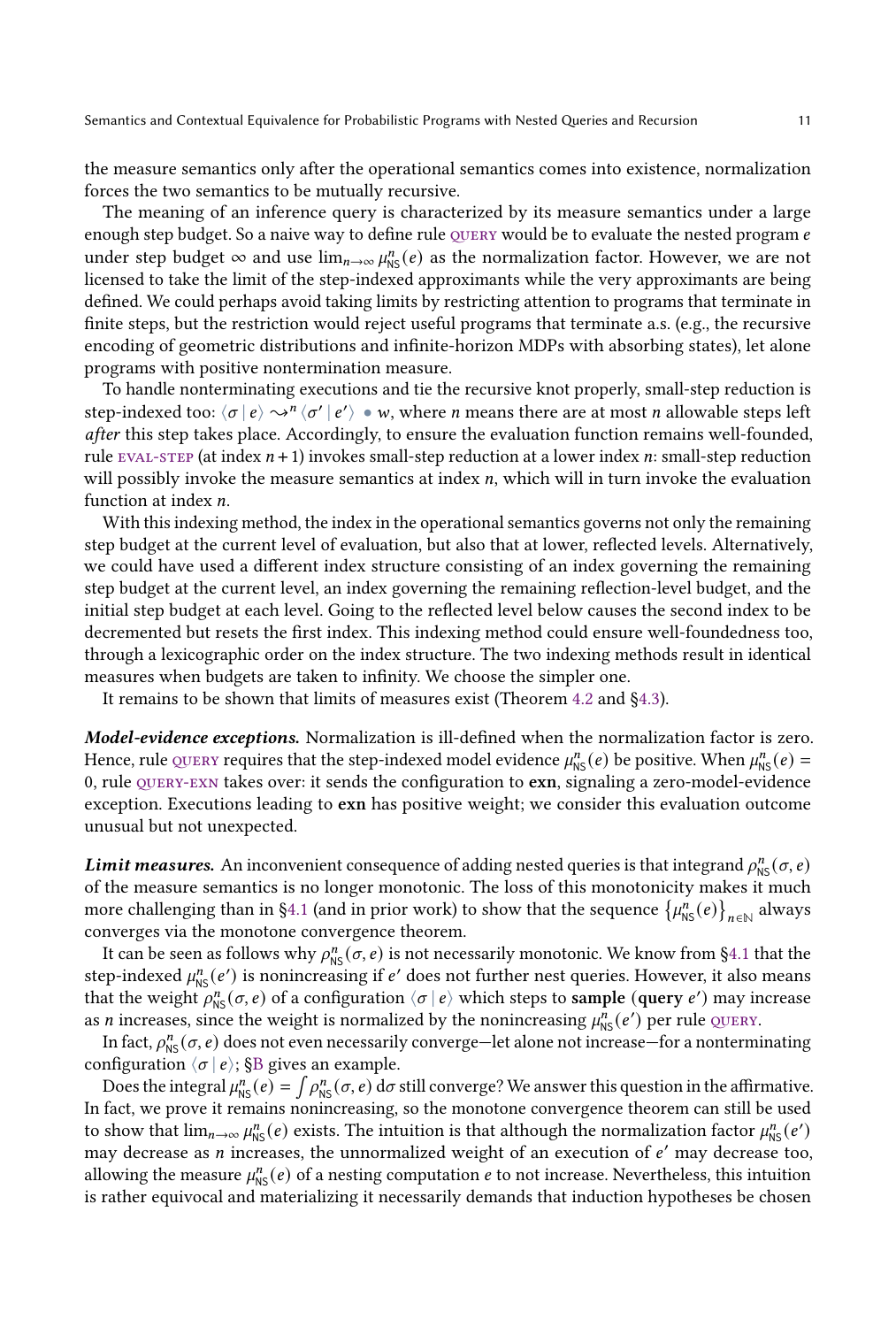carefully to untangle the convoluted mutual recursion in the definition of the semantics. It is a main goal of [§4.3](#page-11-1) to prove that  $\mu_{\text{NS}}^n(e)$  remains nonincreasing:

<span id="page-11-0"></span>THEOREM 4.2. For all  $e$  and  $V$ , if  $m \le n$ , then  $\mu_{TV}^m(e, V) \le \mu_{TV}^n(e, V)$  and  $\mu_{NS}^m(e) \ge \mu_{NS}^n(e)$ . It follows from  $MCT$  [\(I\)](#page-6-3) that the limit measures are well-defined:

$$
\mu_{\text{TV}}(e, V) \stackrel{\text{def}}{=} \lim_{n \to \infty} \mu_{\text{TV}}^n(e, V) = \sup_{n} \left\{ \mu_{\text{TV}}^n(e, V) \right\} \qquad \mu_{\text{NS}}(e) \stackrel{\text{def}}{=} \lim_{n \to \infty} \mu_{\text{NS}}^n(e) = \inf_{n} \left\{ \mu_{\text{NS}}^n(e) \right\}
$$

Definition 4.3. Let  $\mu_{\text{NV}}^n(e) \stackrel{\text{def}}{=} \mu_{\text{NS}}^n(e) - \mu_{\text{TV}}^n(e, \mathbb{V})$ . It follows from Theorem [4.2](#page-11-0) that  $\mu_{\text{NV}}^n(e)$  is monotonically nonincreasing and has limit  $\mu_{NV}(e) = \lim_{n \to \infty} \mu_{NV}^n(e) = \mu_{NS}(e) - \mu_{TV}(e, \mathbb{V})$ .  $\mu_{NV}^n(e)$  is the unnormalized measure of those executions of  $e$  that evaluate to a non-value under step budget  $n$ . As mentioned in [§4.1,](#page-6-2) its limit  $\mu_{\text{NV}}(e)$  is the unnormalized measure of unusual evaluation outcomes.

#### <span id="page-11-1"></span>4.3 Properties of the Semantics

We first establish basic facts about the step-indexed semantics defined in [§4.2.](#page-9-0)

<span id="page-11-14"></span><span id="page-11-13"></span><span id="page-11-12"></span><span id="page-11-11"></span><span id="page-11-10"></span>LEMMA 4.4.  $0 \leq \mu_{\text{TV}}^n(e, V) \leq \mu_{\text{NS}}^n(e) \leq 1$ . LEMMA 4.5.  $\mu_{\text{NS}}^0(e) = 1$ . LEMMA 4.6. If e is terminal, then  $\mu_{\text{NS}}^n(e) = 1$ . LEMMA 4.7. If e is stuck, then  $\mu_{\text{NS}}^n(e) = 0$ . LEMMA 4.8.  $\mu_{\text{NS}}^n(K[e]) \leq \mu_{\text{NS}}^n(e)$ . LEMMA 4.9. If  $\langle \sigma | e \rangle \leadsto^n \langle \sigma | e' \rangle \bullet w$  for all  $\sigma$ , then  $\mu_{\text{NS}}^{n+1}(e) = w \cdot \mu_{\text{NS}}^n(e').$ LEMMA 4.10. If  $\langle \sigma | e \rangle \leadsto^n \langle \sigma | e' \rangle * w$  for all  $\sigma$ , then  $\mu_{\text{TV}}^{n+1}(e, V) = w \cdot \mu_{\text{TV}}^n(e', V)$ . LEMMA 4.11.  $\mu_{\text{NS}}^{n+1}(K[\text{sample Unif}]) = \int_0^1 \mu_{\text{NS}}^n(K[\mathsf{c}_r]) dr$ . LEMMA 4.12.  $\mu_{\text{TV}}^{n+1}(K[\text{sample Unif}], V) = \int_0^1 \mu_{\text{TV}}^n(K[c_r], V) dr$ .

<span id="page-11-5"></span><span id="page-11-4"></span><span id="page-11-3"></span><span id="page-11-2"></span>Lemmas [4.9–](#page-11-2)[4.12](#page-11-3) characterize how measures evolve under small-step reduction. Lemmas [4.9](#page-11-2) and [4.10](#page-11-4) apply when reduction is independent of entropy—that is, when  $e$  is not of form  $K[\text{sample Unit}]$ . Lemmas [4.11](#page-11-5) and [4.12](#page-11-3) involve integration with respect to the Lebesgue measure over **R**, because reducing the redex sample Unif involves randomness; their proofs rely on Definition [4.1.](#page-7-0)

The measure monotonicity proof employs a few more definitions.

<span id="page-11-6"></span>*Definition 4.13.* Define a partial, measurable evaluation function of form  $\langle \sigma | e \rangle \searrow^{\bar{n}}_{k} \langle \sigma' | v \rangle \bullet w$ :

$$
\langle \sigma \, | \, v \rangle \searrow_0^n \langle \sigma \, | \, v \rangle \, \bullet \, 1 \qquad \qquad \\ \frac{\langle \sigma \, | \, e \rangle \leadsto^n \langle \sigma' \, | \, e' \rangle \, \bullet \, w \qquad \langle \sigma' \, | \, e' \rangle \searrow_k^n \langle \sigma'' \, | \, v \rangle \, \bullet \, w'}{\langle \sigma \, | \, e \rangle \searrow_{k+1}^{n+1} \langle \sigma'' \, | \, v \rangle \, \bullet \, w \cdot w'}
$$

This evaluation function takes as input  $\langle \sigma | e \rangle$  and *n*. It differs from the one in Figure [4](#page-8-0) in two ways. First, it is defined only on configurations that terminate to a *value* under the given step budget. Second, it additionally returns the number of actual steps taken (i.e., k in  $\langle \sigma | e \rangle \searrow_h^n \langle \sigma' | v \rangle \bullet w$ ).

<span id="page-11-7"></span>Definition 4.14. Define  $\xi$  using the evaluation function of Definition [4.13:](#page-11-6)

$$
\xi^{n}(\sigma, K, e) \stackrel{\text{def}}{=} \begin{cases} w \cdot \mu_{\text{NS}}^{n-k}(K[v]) & \text{if } \langle \sigma | e \rangle \searrow_{k}^{n} \langle \sigma' | v \rangle \bullet w \\ 0 & \text{otherwise} \end{cases}
$$

<span id="page-11-8"></span>LEMMA 4.15.  $\mu_{\text{NS}}^n(K[e]) = \mu_{\text{NV}}^n(e) + \int \xi^n(\sigma, K, e) d\sigma.$ 

The intuition behind Definition [4.14](#page-11-7) and Lemma [4.15](#page-11-8) is that evaluation of  $\langle \sigma | K | e \rangle$  can be divided into two stages: first evaluating  $\langle \sigma | e \rangle$  to a value  $\langle \sigma' | v \rangle$  in k steps, and then evaluating K[v] under remaining step budget  $n - k$  using fresh entropy independent of the leftover entropy  $\sigma'$ .

<span id="page-11-9"></span>Now we are ready to establish measure monotonicity: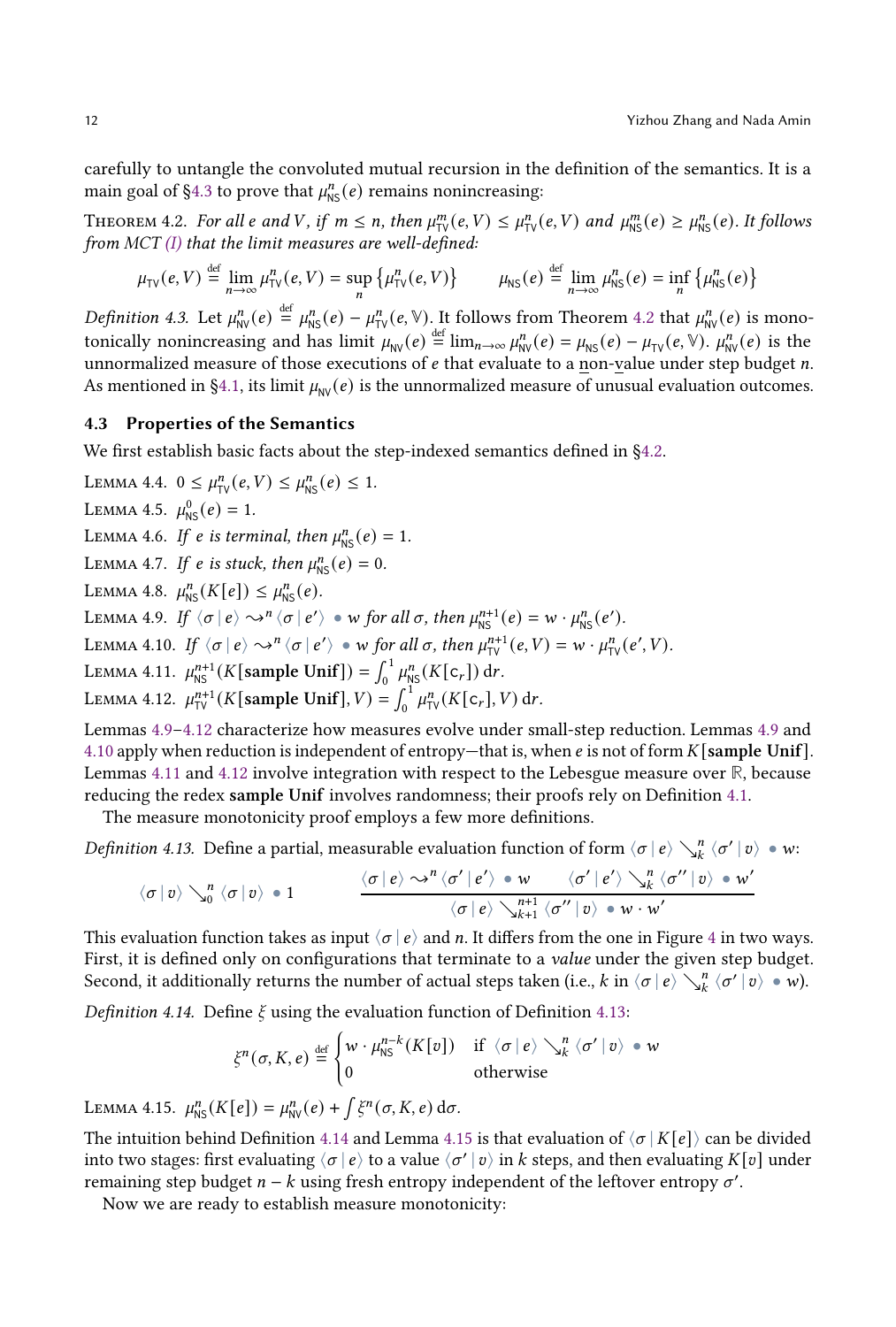#### Lemma 4.16. The following statements hold:

- <span id="page-12-0"></span>(1) If  $\langle \sigma | e \rangle \leadsto^{n+1} \langle \sigma' | e_1 \rangle \bullet w_1$ , then there exist  $e_0$  and  $w_0$  such that  $\langle \sigma | e \rangle \leadsto^n \langle \sigma' | e_0 \rangle \bullet w_0$ .
- <span id="page-12-1"></span>(2) If  $\langle \sigma | e \rangle \searrow_{k_0}^n \langle \sigma_0 | v_0 \rangle \bullet w_0$  and  $\langle \sigma | e \rangle \searrow_{k_1}^{n+1} \langle \sigma_1 | v_1 \rangle \bullet w_1$ , then  $\sigma_0 = \sigma_1$ ,  $k_0 = k_1$ ,  $v_0 = v_1$ , and  $w_0 \leq w_1$ .

<span id="page-12-2"></span>
$$
(3) \int \rho_{\text{TV}}^n(\sigma, e, \mathbb{V}) \cdot \mathbb{1}_{\rho_{\text{TV}}^{n+1}(\sigma, e, \mathbb{V})=0} d\sigma = 0.
$$

<span id="page-12-3"></span>(4)  $\mu_{TV}^n(e, V) \leq \mu_{TV}^{n+1}(e, V)$ .

<span id="page-12-4"></span>(5) 
$$
\mu_{\rm NS}^n(e) \ge \mu_{\rm NS}^{n+1}(e)
$$
.

The lemma statement is carefully engineered to unravel the mutual recursion among the small-step semantics [\(1\),](#page-12-0) the evaluation function [\(2\)](#page-12-1)[\(3\),](#page-12-2) and the measure semantics [\(4\)](#page-12-3)[\(5\).](#page-12-4) As a whole, Lemma [4.16](#page-11-9) is proven by

- <span id="page-12-6"></span>(i) first showing that [\(1\)](#page-12-0) holds provided that [\(5\)](#page-12-4) holds, and
- <span id="page-12-5"></span>(ii) then showing that  $(2)(3)(4)(5)$  $(2)(3)(4)(5)$  $(2)(3)(4)(5)$  $(2)(3)(4)(5)$  simultaneously hold by induction on *n*.

The induction hypotheses of [\(ii\)](#page-12-5) include the statements of  $(2)(3)(4)(5)$  $(2)(3)(4)(5)$  $(2)(3)(4)(5)$  $(2)(3)(4)(5)$  at lower step indices. The proof of [\(ii\)](#page-12-5) uses [\(i\),](#page-12-6) instantiating [\(i\)](#page-12-6) using the induction hypothesis given by [\(5\).](#page-12-4)

Like  $\rho_{NS}^n(\sigma, e)$ ,  $\rho_{TV}^n(\sigma, e, V)$  is in general nonmonotonic in the presence of nested queries. Suppose that at index *n*, configuration  $\langle \sigma | K$  [sample (query e')]) is reduced per rule QUERY. Then at a higher index  $n + 1$ , the configuration may be reduced differently via QUERY-EXN if  $\mu_{NS}^n(e') = 0$ . Thus, it is not always true that if  $\langle \sigma | e \rangle \setminus \gamma^n$   $\langle \sigma' | v \rangle \cong w$  then  $\langle \sigma | e \rangle$  still terminates to a value under a larger step budget  $n + 1$ . However, we can show that it is *almost* always true, as stated by [\(3\).](#page-12-2)

PROOF EXCERPT OF LEMMA [4.16.](#page-11-9) Here we show that [\(5\)](#page-12-4)  $\mu_{\text{NS}}^n(e) \ge \mu_{\text{NS}}^{n+1}(e)$  holds under the following hypotheses, where [H1](#page-12-7) corresponds to [\(i\),](#page-12-6) and [H2,](#page-12-8) [H3,](#page-12-9) [H4,](#page-12-10) and [H5](#page-12-11) are the induction hypotheses of  $(ii)$ :

- <span id="page-12-7"></span>H1. For all m, if  $\mu_{\text{NS}}^m(e) \ge \mu_{\text{NS}}^{m+1}(e)$  and  $\langle \sigma | e \rangle \leadsto^{m+1} \langle \sigma' | e_1 \rangle \bullet w_1$ , then there exist  $e_0$  and  $w_0$  such that  $\langle \sigma | e \rangle \rightarrow^m \langle \sigma' | e_0 \rangle \bullet w_0$ .
- <span id="page-12-8"></span>H2. For all  $m < n$ , if  $\langle \sigma | e \rangle \searrow_{k_0}^m \langle \sigma_0 | v_0 \rangle \bullet w_0$  and  $\langle \sigma | e \rangle \searrow_{k_1}^{m+1} \langle \sigma_1 | v_1 \rangle \bullet w_1$ , then  $\sigma_0 = \sigma_1$ ,  $k_0 = k_1$ ,  $v_0 = v_1$ , and  $w_0 \leq w_1$ .
- <span id="page-12-9"></span>H3. For all  $m < n$ ,  $\int \rho_{\text{TV}}^m(\sigma, e, \mathbb{V}) \cdot \mathbb{1}_{\rho_{\text{TV}}^{m+1}(\sigma, e, \mathbb{V})=0} d\sigma = 0$ .
- <span id="page-12-10"></span>H4. For all  $m < n$ ,  $\mu_{\text{TV}}^m(e, V) \leq \mu_{\text{TV}}^{m+1}(e, V)$ .
- <span id="page-12-11"></span>H5. For all  $m < n$ ,  $\mu_{\text{NS}}^{m}(e) \ge \mu_{\text{NS}}^{m+1}(e)$ .

When  $n = 0$ , our goal follows from Lemmas [4.4](#page-11-10) and [4.5.](#page-11-11) Below we consider the case  $n \ge 1$ . There are three situations: *e* is terminal, *e* is stuck at index  $n - 1$ , and *e* is reducible at index  $n - 1$ .

If  $e$  is terminal, our goal follows from Lemma [4.6.](#page-11-12)

If *e* is stuck at index  $n-1$ , then  $\mu_{NS}^n(e) = 0$  by Lemma [4.7.](#page-11-13) So we need to show  $\mu_{NS}^{n+1}(e) = 0$ , too. By Lemma [4.7,](#page-11-13) it suffices to show that  $e$  is stuck at index  $n$ . By induction hypothesis [H5,](#page-12-11)  $\mu_{\text{NS}}^{n-1}(e) \geq \mu_{\text{NS}}^n(e)$ . Using this result to instantiate hypothesis [H1,](#page-12-7) we have that e is reducible at index  $n-1$  if e is reducible at index n. Since e is irreducible at index  $n-1$ , it follows that e is irreducible at index  $n$ . Further, since  $e$  is not terminal,  $e$  must be stuck at index  $n$ .

Otherwise, *e* is reducible at index  $n - 1$ . This reduction step can be categorized into three cases:

- <span id="page-12-14"></span>(a)  $e$  is of form  $K[\text{sample (query } e')]$ , where reduction depends on the step index;
- <span id="page-12-13"></span>(b)  $e$  is of form K [sample Unif], where reduction depends on the entropy; and
- <span id="page-12-12"></span>(c)  $e$  is of some other form, where reduction is independent of the step index or the entropy.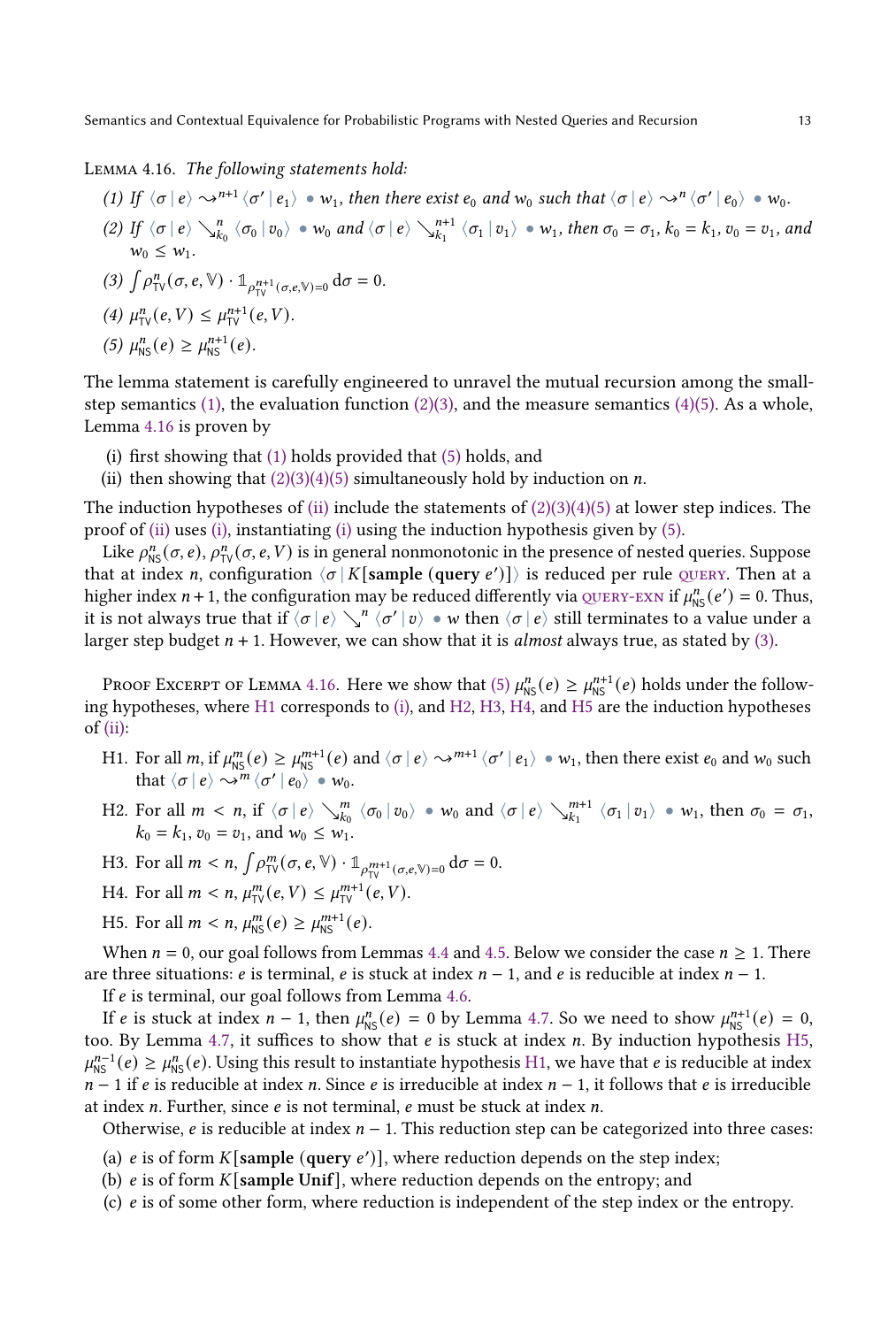In case [\(c\),](#page-12-12) the goal follows from Lemma [4.9.](#page-11-2) In case [\(b\),](#page-12-13) the goal follows from Lemma [4.11](#page-11-5) and induction hypothesis [H5.](#page-12-11) Case [\(a\)](#page-12-14) contains two subcases:  $\mu_{NS}^{n-1}(e') = 0$  and  $\mu_{NS}^{n-1}(e') > 0$ . If  $\mu_{\text{NS}}^{n-1}(e') = 0$ , then rule QUERY-EXN is in charge and the goal follows from Lemma [4.9](#page-11-2) and hypothesis [H5.](#page-12-11) Below we focus on the second subcase of [\(a\).](#page-12-14) In this subcase we have

for all 
$$
\sigma
$$
,  $\langle \sigma | K[\text{sample (query } e')] \rangle \sim^{n-1} \langle \sigma | K[e'] \rangle \bullet 1/\mu_{\text{NS}}^{n-1}(e')$  (4.1)

<span id="page-13-1"></span><span id="page-13-0"></span>
$$
\mu_{\rm NS}^n(e) = \mu_{\rm NS}^{n-1}(K[e']) / \mu_{\rm NS}^{n-1}(e')
$$
\n(4.2)

where [\(4.2\)](#page-13-0) follows from [\(4.1\)](#page-13-1) and Lemma [4.9.](#page-11-2) Now, we have two situations depending on  $\mu_{\text{NS}}^n(e')$ .

• Case  $\mu_{\text{NS}}^n(e') = 0$ . It suffices to show  $\mu_{\text{NS}}^{n-1}(K[e']) = \mu_{\text{NS}}^{n-1}(e')$ : when the equality holds,  $\mu_{\text{NS}}^n(e) = 1$ by [\(4.2\)](#page-13-0), and thus  $\mu_{NS}^n(e) \ge \mu_{NS}^{n+1}(e)$  by Lemma [4.4.](#page-11-10) Notice that we have  $\mu_{TV}^{n-1}(e', \mathbb{V}) = 0$ :

$$
\mu_{\text{TV}}^{n-1}(e', \mathbb{V}) \le \mu_{\text{TV}}^n(e', \mathbb{V}) \le \mu_{\text{NS}}^n(e') = 0
$$

where the first inequality is by induction hypothesis [H4](#page-12-10) and the second is by Lemma [4.4.](#page-11-10) So  $\mu_{\text{NV}}^{n-1}(e') = \mu_{\text{NS}}^{n-1}(e') - \mu_{\text{TV}}^{n-1}(e', \mathbb{V}) = \mu_{\text{NS}}^{n-1}(e')$ . Thus, the goal  $\mu_{\text{NS}}^{n-1}(K[e']) = \mu_{\text{NV}}^{n-1}(e')$  follows from  $n-1$  $n-1$  $n-1$  $n-1$ 

$$
\mu_{\text{NV}}^{n-1}(e') = \mu_{\text{NS}}^{n-1}(e') \ge \mu_{\text{NS}}^{n-1}(K[e']) \ge \mu_{\text{NV}}^{n-1}(e')
$$

where the first inequality is by Lemma [4.8](#page-11-14) and the second is by Lemma [4.15.](#page-11-8)

• Case  $\mu_{\text{NS}}^n(e') > 0$ . This case requires the most ingenuity. In this case, we have

for all 
$$
\sigma
$$
,  $\langle \sigma | K[\text{sample (query } e')] \rangle \sim^n \langle \sigma | K[e'] \rangle \bullet 1/\mu_{\text{NS}}^n(e')$   

$$
\mu_{\text{NS}}^{n+1}(e) = \mu_{\text{NS}}^n(K[e'])/\mu_{\text{NS}}^n(e')
$$

So the goal is to show  $\mu_{\text{NS}}^{n-1}(K[e'])/\mu_{\text{NS}}^{n-1}(e') \ge \mu_{\text{NS}}^n(K[e'])/\mu_{\text{NS}}^n(e')$ . By induction hypothesis [H5,](#page-12-11) we have  $\mu_{\text{NS}}^{n-1}(K[e']) \geq \mu_{\text{NS}}^n(K[e'])$  for the numerators, but we also have  $\mu_{\text{NS}}^{n-1}(e') \geq \mu_{\text{NS}}^n(e')$ for the denominators—a seeming dilemma. We rewrite the goal using Lemma [4.15,](#page-11-8) with the evaluation context instantiated by  $K$  for the numerators and by  $[\cdot]$  for the denominators:

<span id="page-13-2"></span>
$$
\frac{\mu_{\text{NV}}^{n-1}(e') + \int \xi^{n-1}(\sigma, K, e') d\sigma}{\mu_{\text{NV}}^{n-1}(e') + \int \xi^{n-1}(\sigma, [\cdot], e') d\sigma} \ge \frac{\mu_{\text{NV}}^n(e') + \int \xi^n(\sigma, K, e') d\sigma}{\mu_{\text{NV}}^n(e') + \int \xi^n(\sigma, [\cdot], e') d\sigma}
$$
\n(4.3)

The integrals on the RHS of [\(4.3\)](#page-13-2) can be further decomposed, using  $\xi_{\le}$  and  $\xi_{\equiv}$  defined as follows:

$$
\xi^n_{\leq}(\sigma, K, e) \stackrel{\text{def}}{=} \begin{cases} w \cdot \mu^{n-k}_{\text{NS}}(K[v]) & \text{if } \langle \sigma | e \rangle \searrow^n_k \langle \sigma' | v \rangle \bullet w \text{ and } k < n \\ 0 & \text{otherwise} \end{cases}
$$
\n
$$
\xi^n_{\equiv}(\sigma, e) \stackrel{\text{def}}{=} \begin{cases} w & \text{if } \langle \sigma | e \rangle \searrow^n_k \langle \sigma' | v \rangle \bullet w \text{ and } k = n \\ 0 & \text{otherwise} \end{cases}
$$

By Definition [4.14,](#page-11-7)  $\xi^n(\sigma, K, e) = \xi_{=}^n(\sigma, e) + \xi_{<}^n(\sigma, K, e)$ :  $\xi^n(\sigma, K, e)$  is  $\xi_{=}^n(\sigma, e)$  when  $\langle \sigma | e \rangle$  terminates to a value in precisely *n* steps, and  $\xi^n(\sigma, K, e)$  is  $\xi^n(\sigma, K, e)$  when  $\langle \sigma | e \rangle$  terminates to a value in fewer than *n* steps. Notice that  $\xi_{<}^n(\sigma, K, e)$  is closely related to, but subtly different from,  $\xi^{n-1}(\sigma, K, e)$ : both allow a maximum of  $n-1$  evaluation steps at the current level of evaluation, but  $\xi^n_<(\sigma, K, e)$  allows for one more step at lower, reflected levels than  $\xi^{n-1}(\sigma, K, e)$  does. Now, rewrite [\(4.3\)](#page-13-2) by decomposing  $\xi^{n}(\sigma, K, e')$  and  $\xi^{n}(\sigma, [\cdot], e')$  on its RHS:

<span id="page-13-3"></span>
$$
\frac{\mu_{\text{NV}}^{n-1}(e') + \int \xi^{n-1}(\sigma, K, e') d\sigma}{\mu_{\text{NV}}^{n-1}(e') + \int \xi^{n-1}(\sigma, [\cdot], e') d\sigma} \ge \frac{\mu_{\text{NV}}^n(e') + \int \xi^n_{=}(\sigma, e') d\sigma + \int \xi^n_{<}(\sigma, K, e') d\sigma}{\mu_{\text{NV}}^n(e') + \int \xi^n_{=}(\sigma, e') d\sigma + \int \xi^n_{<}(\sigma, [\cdot], e') d\sigma} \tag{4.4}
$$

The decomposition allows for connecting the LHS's  $\xi^{n-1}(\sigma, K, e')$  and  $\xi^{n-1}(\sigma, [\cdot], e')$  to the RHS's  $\xi^n_<(\sigma, K, e')$  and  $\xi^n_<(\sigma, [\cdot], e')$ . It also allows for connecting  $\mu_{\text{NV}}^{n-1}(e')$  on the LHS to  $\mu_{\text{NV}}^n(e')$  +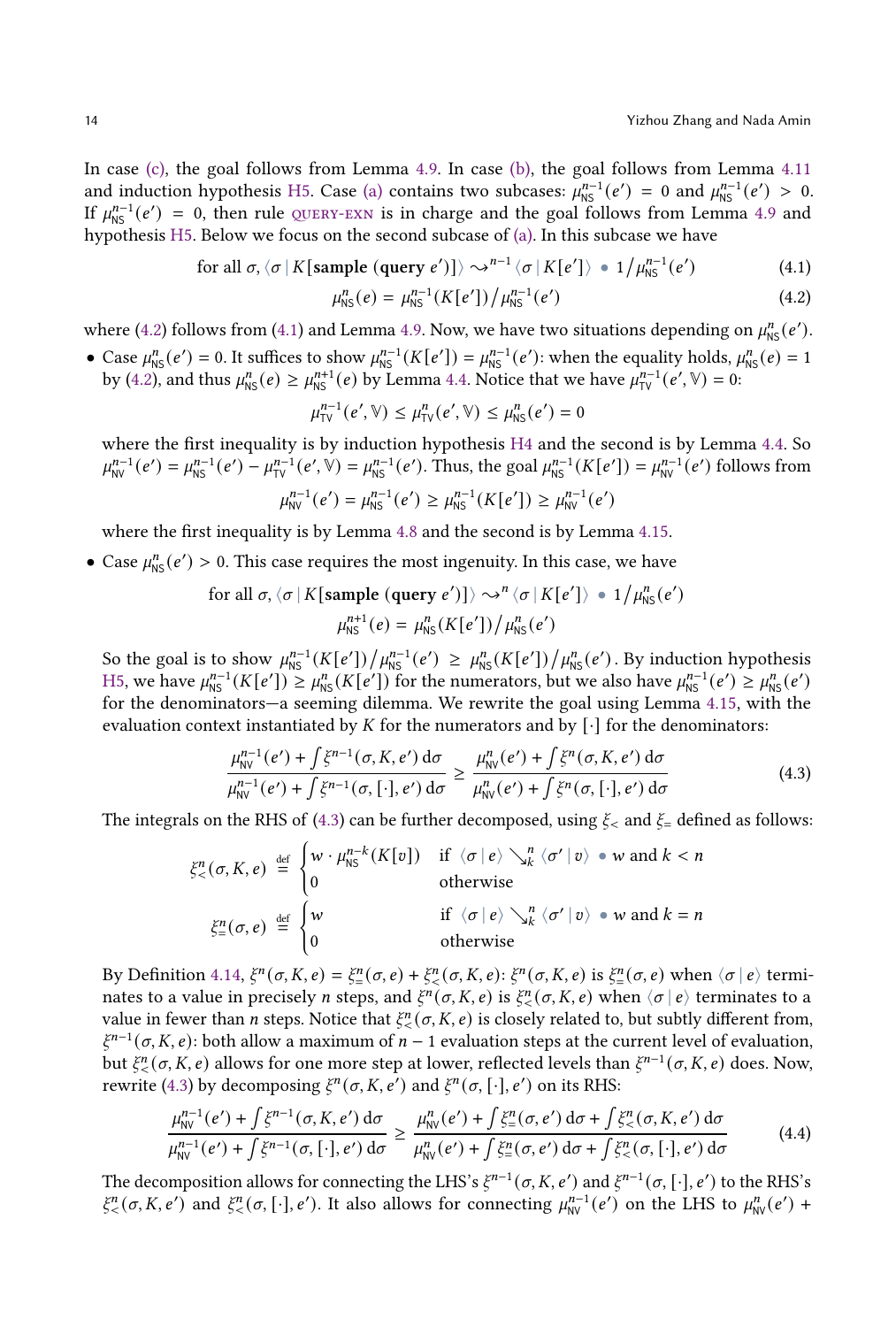$\int \xi_{=}^n(\sigma, e') d\sigma$  on the RHS, both of which, roughly speaking, are the measure of  $e'$  evaluating to a non-value after  $n - 1$  steps. Then we can prove [\(4.4\)](#page-13-3) by applying the following fact

<span id="page-14-1"></span>
$$
\forall \alpha \beta \gamma \alpha' \beta' \gamma' \in \mathbb{R}^+, \ 0 \le \gamma - \beta \le \gamma' - \beta' \Rightarrow \alpha' + \gamma' \le \alpha + \gamma < \infty \Rightarrow \frac{\alpha + \beta}{\alpha + \gamma} \ge \frac{\alpha' + \beta'}{\alpha' + \gamma'} \tag{4.5}
$$

with  $\alpha = \mu_{\text{NV}}^{n-1}(e'), \alpha' = \mu_{\text{NV}}^n(e') + \int \xi_{\text{m}}^n(\sigma, e') d\sigma, \beta = \int \xi^{n-1}(\sigma, K, e') d\sigma, \text{ and } \beta' = \int \xi_{\text{m}}^n(\sigma, K, e') d\sigma.$ This step applying [\(4.5\)](#page-14-1) is what makes the equivocal intuition mentioned in [§4.2](#page-9-0) unequivocal. Showing that the antecedents of [\(4.5\)](#page-14-1) hold is then an exercise of real analysis making use of induction hypotheses [H2,](#page-12-8) [H3,](#page-12-9) and [H5;](#page-12-11) the proof is not shown here to save space.  $□$ 

The main result of this section, Theorem [4.2,](#page-11-0) is immediate from Lemma  $4.16(4)(5)$  $4.16(4)(5)$  $4.16(4)(5)$ .

It follows from Theorem [4.2](#page-11-0) and MCT [\(I\)](#page-6-3) that index-free versions of Lemmas [4.9](#page-11-2) and [4.10](#page-11-4) hold:

<span id="page-14-4"></span><span id="page-14-3"></span><span id="page-14-2"></span>LEMMA 4.17. If  $\langle \sigma | e \rangle \leadsto^n \langle \sigma | e' \rangle \bullet w$  for all  $\sigma$  and n, then  $\mu_{\text{NS}}(e) = w \cdot \mu_{\text{NS}}(e').$ LEMMA 4.18. If  $\langle \sigma | e \rangle \leadsto^n \langle \sigma | e' \rangle * w$  for all  $\sigma$  and n, then  $\mu_{TV}(e, V) = w \cdot \mu_{TV}(e', V)$ . LEMMA 4.19. If  $\mu_{\text{NS}}(e) > 0$ , then  $\mu_{\text{NS}}(K[\text{sample (query } e)]) = \mu_{\text{NS}}(K[e])/\mu_{\text{NS}}(e)$ . LEMMA 4.20. If  $\mu_{\text{NS}}(e) > 0$ , then  $\mu_{\text{TV}}(K[\text{sample (query } e)], V) = \mu_{\text{TV}}(K[e], V) / \mu_{\text{NS}}(e)$ .

<span id="page-14-5"></span>Lemmas [4.17](#page-14-2) and [4.18](#page-14-3) apply when reduction is independent of both entropy and step index. Lemmas [4.19](#page-14-4) and [4.20](#page-14-5) apply when reduction depends on the step index.

Likewise, it follows from Theorem [4.2](#page-11-0) and MCT [\(II\)](#page-6-4) that index-free versions of Lemmas [4.11](#page-11-5) and [4.12](#page-11-3) hold too; Lemmas [4.21](#page-14-6) and [4.22](#page-14-7) apply when reduction depends on the entropy:

<span id="page-14-7"></span><span id="page-14-6"></span>LEMMA 4.21.  $\mu_{\text{NS}}(K[\text{sample Unif}]) = \int_0^1 \mu_{\text{NS}}(K[\text{c}_r]) dr$ . LEMMA 4.22.  $\mu_{\text{TV}}(K[\text{sample Unif}], V) = \int_0^1 \mu_{\text{TV}}(K[c_r], V) dr$ .

# <span id="page-14-10"></span>4.4 Implementation in Coq

We formalized the mutually recursive operational semantics and measure semantics and mechanized proofs of the above results using the [Coq](#page-27-6) proof assistant, in about 4,400 lines of Gallina and Ltac code. The development builds on an axiomatization of **R** + and Lebesgue integration, due to [Culpepper](#page-27-1) [and Cobb](#page-27-1) [\[2017\]](#page-27-1), which further builds on the axiomatization of **R** [\[Mayero](#page-28-10) [2001\]](#page-28-10) in the standard library of Coq.

# <span id="page-14-0"></span>5 CONTEXTUAL EQUIVALENCE

The canonical, operational notion of equivalence is contextual equivalence [\[Morris](#page-28-6) [1968\]](#page-28-6). A program context is a program with a hole  $\lceil \cdot \rceil$  in it. Unlike evaluation contexts K, program contexts can bind variables and can be plugged with terms in which the variables occur free. Context typing has form  $\vdash C : \Gamma, \tau \leadsto \tau'$ , so defined that if term  $e$  has typing  $\Gamma \vdash e : \tau$ , composing  $C$  and  $e$  yields a program  $C[e]$  with typing · ⊢  $C[e]$  :  $\tau'$ . The definition of contexts and context-typing rules are standard and can be found in the Coq development.

Given a notion of indistinguishability, two terms are contextually equivalent if respectively composing them with any well-formed program context yields programs that are indistinguishable. For a deterministic, Turing-complete language, indistinguishability is often taken to mean that programs either both terminate or both diverge. If any two programs both terminate but terminate to different values, there must exist a context in which one of the programs terminates and the other diverges—it follows from the universal quantification over contexts that the two programs are not considered contextually equivalent.

<span id="page-14-9"></span><span id="page-14-8"></span>For our probabilistic, Turing-complete language, we take indistinguishability to mean (1) that two programs have the same model evidence and (2) that they have the same measure on any measurable set of real values. Formally, contextual equivalence ( $\approx_{ctx}$ ) is defined as follows: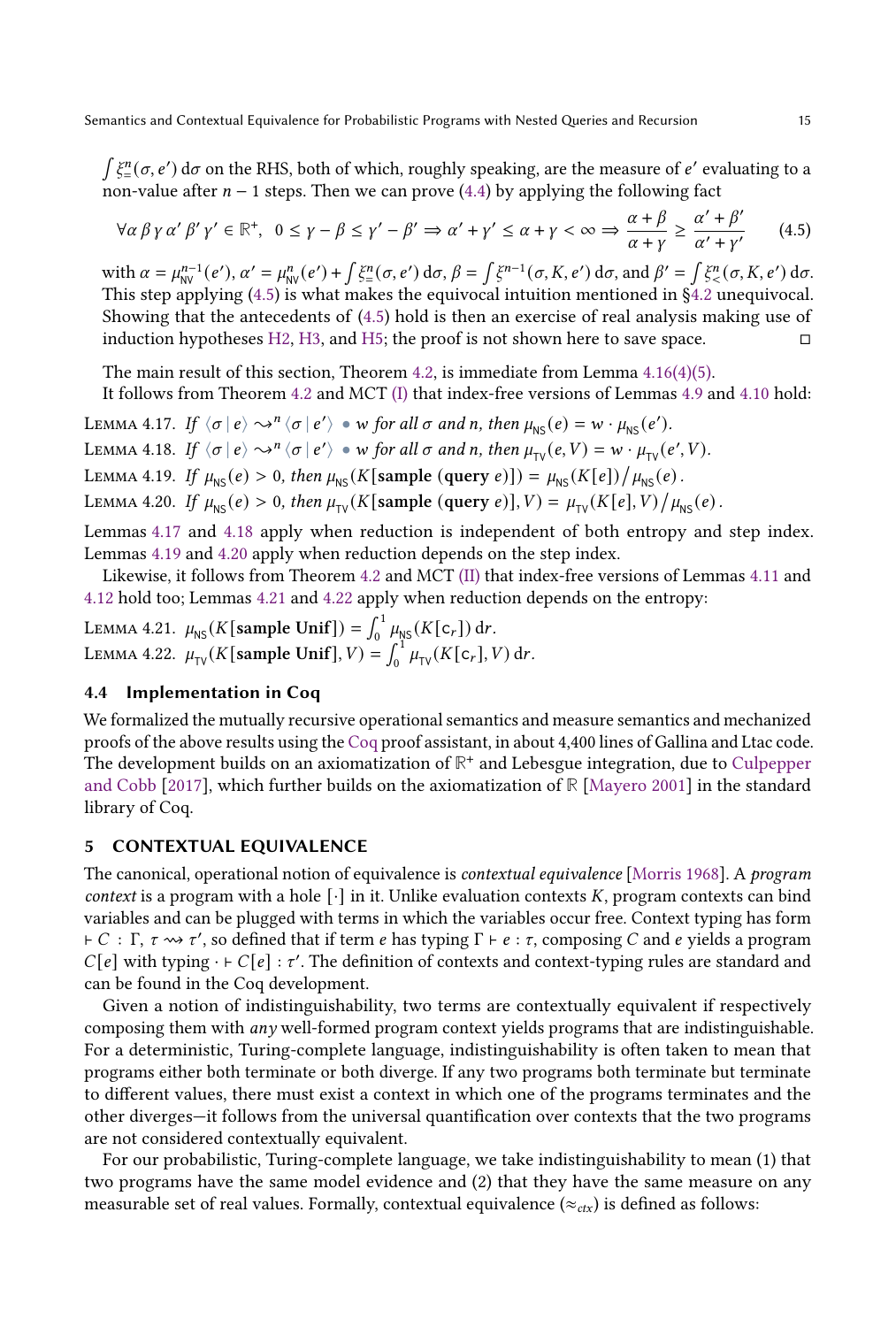Definition 5.1 (Contextual equivalence).

$$
\Gamma \models e_1 \approx_{ctx} e_2 : \tau \stackrel{\text{def}}{=} \forall C + C : \Gamma, \tau \rightsquigarrow \mathbf{R} \Rightarrow
$$
  

$$
\mu_{\text{NS}}(C[e_1]) = \mu_{\text{NS}}(C[e_2]) \land \forall V \mu_{\text{TV}}(C[e_1], V) = \mu_{\text{TV}}(C[e_2], V)
$$

Condition [\(2\)](#page-14-8) alone is exactly how prior work [\[Wand et al.](#page-28-3) [2018\]](#page-28-3) defines indistinguishability. Notice that restricting attention to real-typed programs does not weaken the discriminating power of contextual equivalence, similar to how restricting attention to unit-typed programs in a deterministic setting is not less discriminative. The addition of condition [\(1\)](#page-14-9) makes our definition of contextual equivalence more discriminative—it more faithfully reflects the meaning of probabilistic programs when exceptions or divergence is possible [\[Bichsel et al.](#page-27-8) [2018;](#page-27-8) [Olmedo et al.](#page-28-11) [2018\]](#page-28-11) (see also [§8\)](#page-23-0).

We can define an asymmetric relation called *contextual approximation* ( $\leq_{\text{ctx}}$ ), where the stepindexed measure semantics of one program approximates the limit measure semantics of the other. It follows from Theorem [4.2](#page-11-0) that contextual equivalence has an alternative definition in terms of contextual approximation:

Definition 5.2 (Contextual approximation).

$$
\Gamma \models e_1 \le_{\text{ctx}} e_2 : \tau \stackrel{\text{def}}{=} \forall C \quad \vdash C : \Gamma, \ \tau \leadsto \mathbf{R} \Rightarrow \forall n \ \mu_{\text{NS}}^n(C[e_1]) \ge \mu_{\text{NS}}(C[e_2]) \ \land \ \forall V \ \mu_{\text{TV}}^n(C[e_1], V) \le \mu_{\text{TV}}(C[e_2], V)
$$

<span id="page-15-1"></span>LEMMA 5.3.  $\Gamma \models e_1 \approx_{\text{ctx}} e_2 : \tau \iff \Gamma \models e_1 \preccurlyeq_{\text{ctx}} e_2 : \tau \land \Gamma \models e_2 \preccurlyeq_{\text{ctx}} e_1 : \tau$ 

## <span id="page-15-0"></span>6 A SOUND LOGICAL-RELATIONS MODEL

The discriminating power of contextual equivalence arises from the universal quantification over program contexts, which also makes it difficult to prove contextual equivalence directly. A popular method to prove contextual equivalence is by first devising a logical-relations model and then showing that it is sound with respect to contextual equivalence.

#### 6.1 A Biorthogonal, Step-Indexed Definition

Figure [6](#page-16-0) defines the logical-relations model. The relation on closed terms is defined using the technique of biorthogonality (also known as ⊤⊤-closure) [\[Pitts and Stark](#page-28-12) [1998\]](#page-28-12). A biorthogonal logical relation is automatically complete with respect to contextual equivalence. Two terms are in a biorthogonal term relation if plugging them into related continuations yields related observations. So we need notions of relatedness for observations and for continuations.

Observation relatedness is given by an asymmetric relation  $O$ , called *observational approximation*. It relates two programs  $e_1$  and  $e_2$  when the observable behavior (i.e., the measure semantics) of  $e_1$ approximates that of  $e_2$ . Observational approximation is indexed on a step budget governing the evaluation of  $e_1$  [\[Appel and McAllester](#page-27-9) [2001;](#page-27-9) [Ahmed](#page-27-10) [2006\]](#page-27-10). Continuation relatedness is given by  $\mathcal K$ . Two continuations are related if composing them with related values yields related observations.

Value relatedness is given by a semantic interpretation of types  $\llbracket \tau \rrbracket$ , defined as a recursive function that decreases on the size of  $\tau$ . Two values are related at type  $\tau$  when the introduction (or elimination) forms of  $\tau$  are related. In particular, two distribution-typed values are related if sampling the distributions yields related terms.

The E relation on closed terms is then lifted to logical approximation ( $\leq_{log}$ ), a relation on open terms, by quantifying over step indices and over related closing substitutions  $\gamma_1$  and  $\gamma_2$  for the free variables bound in Γ. The notation  $\gamma e$  means applying substitution function  $\gamma$  to  $e$ . Finally, logical equivalence ( $\approx_{log}$ ) is defined as logical approximation in both directions.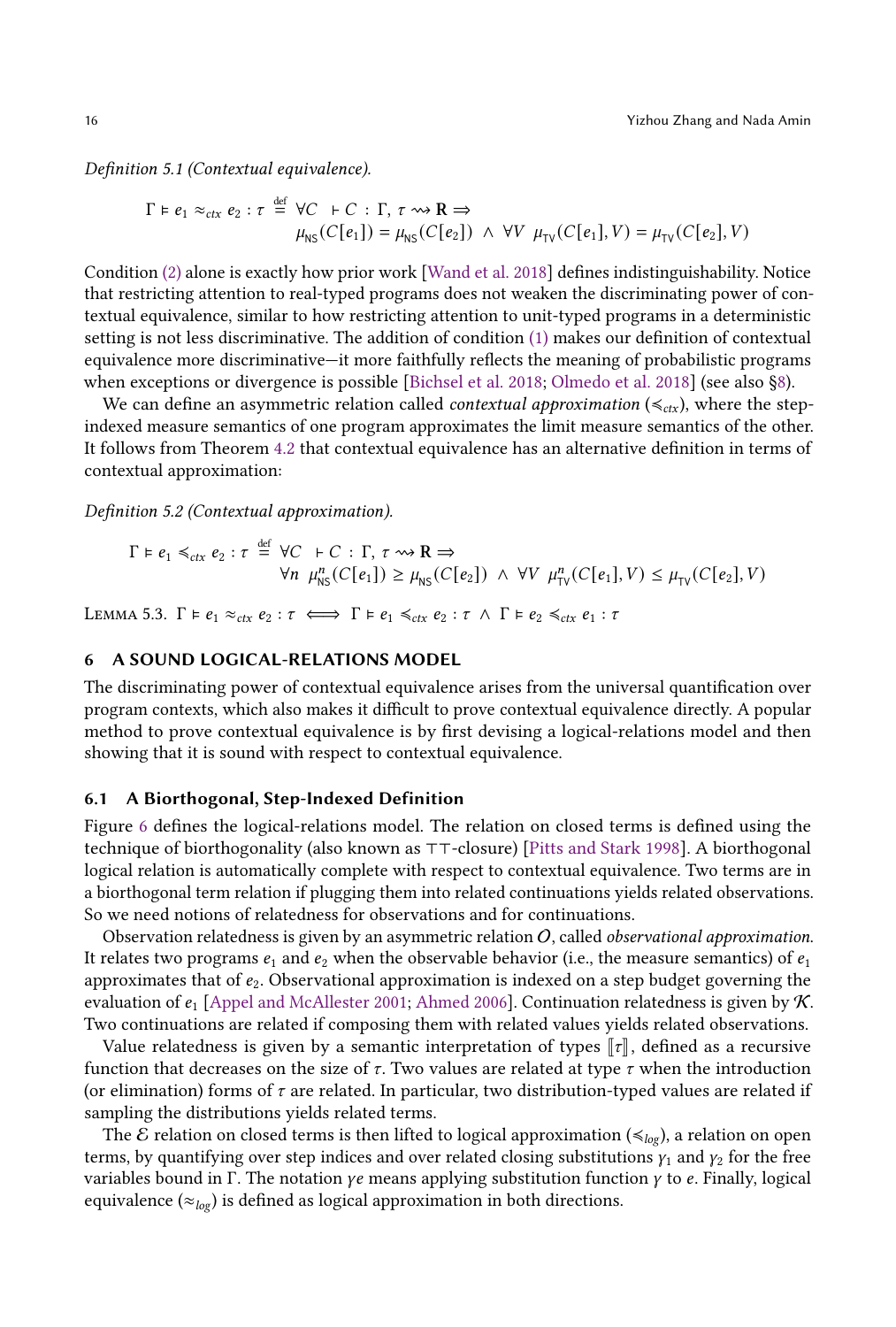# |Biorthogonality |

<span id="page-16-0"></span> $O^{n}(e_1, e_2) \stackrel{\text{def}}{=} \mu_{\text{NS}}^n(e_1) \ge \mu_{\text{NS}}(e_2) \land \forall V \mu_{\text{TV}}^n(e_1, V) \le \mu_{\text{TV}}(e_2, V)$  $\mathcal{K}[[\tau]]^n(K_1, K_2) \stackrel{\text{def}}{=} \forall m \le n \; \forall v_1 \; v_2 \; [\![\tau]\!]^m(v_1, v_2) \Rightarrow O^m(K_1[v_1], K_2[v_2])$  $\mathcal{E}[\![\tau]\!]^n(e_1, e_2) \stackrel{\text{def}}{=} \forall m \le n \ \forall K_1 \ K_2 \ \mathcal{K}[\![\tau]\!]^m(K_1, K_2) \Rightarrow O^m(K_1[e_1], K_2[e_2])$ 

Semantic types

$$
\begin{aligned}\n\llbracket \mathbf{R} \rrbracket^n (v_1, v_2) & \stackrel{\text{def}}{=} \exists r \ v_1 = v_2 = c_r \\
\llbracket 1 \rrbracket^n (v_1, v_2) & \stackrel{\text{def}}{=} v_1 = v_2 = () \\
\llbracket 2 \rrbracket^n (v_1, v_2) & \stackrel{\text{def}}{=} v_1 = v_2 = \text{TRUE} \lor v_1 = v_2 = \text{FALSE} \\
\llbracket \tau' \rightarrow \tau \rrbracket^n (v_1, v_2) & \stackrel{\text{def}}{=} \cdot \vdash v_{1,2} : \tau' \rightarrow \tau \land \forall m \le n \ \forall v'_1 \ v'_2 \ \llbracket \tau' \rrbracket^m (v'_1, v'_2) \Rightarrow \mathcal{E} \llbracket \tau \rrbracket^m (v_1, v'_1, v_2, v'_2) \\
\llbracket (\tau, \tau') \rrbracket^n (v_1, v_2) & \stackrel{\text{def}}{=} \exists u_1 \ u'_1 \ u_2 \ u'_2 \ v_1 = (u_1, u'_1) \land v_2 = (u_2, u'_2) \land \llbracket \tau \rrbracket^n (u_1, u_2) \land \llbracket \tau' \rrbracket^n (u'_1, u'_2) \\
\llbracket \text{dist } \tau \rrbracket^n (v_1, v_2) & \stackrel{\text{def}}{=} \cdot \vdash v_{1,2} : \text{dist } \tau \land \mathcal{E} \llbracket \tau \rrbracket^n (\text{sample } v_1, \text{sample } v_2)\n\end{aligned}
$$

$$
\boxed{\text{Lifting } \mathcal{E} \text{ to open terms}}
$$
\n
$$
\gamma ::= \cdot \mid \gamma, \ x \mapsto v
$$
\n
$$
\llbracket \Gamma \rrbracket^n(\gamma_1, \gamma_2) \stackrel{\text{def}}{=} \forall x \in domain(\Gamma) \ \llbracket \Gamma(x) \rrbracket^n(\gamma_1, \gamma_2 x)
$$
\n
$$
\Gamma \models e_1 \preceq_{\log} e_2 : \tau \stackrel{\text{def}}{=} \Gamma \models e_{1,2} : \tau \ \wedge \ \forall n \ \forall \gamma_1 \ \gamma_2 \ \llbracket \Gamma \rrbracket^n(\gamma_1, \gamma_2) \Rightarrow \mathcal{E} \llbracket \tau \rrbracket^n(\gamma_1, \gamma_2 e_2)
$$
\n
$$
\Gamma \models e_1 \approx_{\log} e_2 : \tau \ \wedge \ \Gamma \models e_2 \preceq_{\log} e_1 : \tau
$$

Figure 6. Logical-relations model

<span id="page-16-1"></span>
$$
\frac{\Gamma \models e_1 \preccurlyeq_{log} e_2 : \text{dist } \tau}{\Gamma \models \text{sample } e_1 \preccurlyeq_{log} \text{sample } e_2 : \tau} \qquad \frac{\Gamma \models e_1 \preccurlyeq_{log} e_2 : R}{\Gamma \models \text{score } e_1 \preccurlyeq_{log} \text{score } e_2 : 1} \qquad \qquad \Gamma \models \text{Unif } \preccurlyeq_{log} \text{Unif} : \text{dist } R
$$
\n
$$
\frac{\Gamma, \text{ this} : 1 \rightarrow \tau \models e_1 \preccurlyeq_{log} e_2 : \tau}{\Gamma \models \text{fix } \text{this} . e_1 \preccurlyeq_{log} \text{fix } \text{this} . e_2 : 1 \rightarrow \tau} \qquad \qquad \frac{\Gamma \models e_1 \preccurlyeq_{log} e_2 : R}{\Gamma \models \text{query } e_1 \preccurlyeq_{log} \text{query } e_2 : \text{dist } R}
$$

Figure 7. Selected compatibility lemmas

#### 6.2 Soundness

Monotonicity of step-indexed logical relations. It follows from Theorem [4.2](#page-11-0) that the logical relations are monotone in the step index—what holds in the current world (i.e., at step index  $n$ ) also holds in future worlds (i.e., at step index  $m < n$ ).

<span id="page-16-2"></span>LEMMA 6.1. If  $m\leq n$  and  $O^n(e_1,\,e_2)$  is true, then  $O^m(e_1,\,e_2)$  is true. The same holds, mutatis mutandis, for the step-indexed logical relations  $\mathcal{E}[\![\tau]\!]$ ,  $\mathcal{K}[\![\tau]\!]$ ,  $\llbracket \tau \rrbracket$ , and  $\llbracket \Gamma \rrbracket$ .

<span id="page-16-3"></span>Compatibility lemmas. The building blocks of this section's main theorems are the so-called compatibility lemmas. Figure [7](#page-16-1) shows the most relevant ones, presented in the style of inference rules to evoke a structural correspondence to the typing rules in Figure [3.](#page-5-0) Compatibility proofs for the deterministic fragment of the language use Lemmas [4.9–](#page-11-2)[4.10](#page-11-4) (to reduce the LHS term), Lemmas [4.17–](#page-14-2)[4.18](#page-14-3) (to reduce the RHS term), and Lemma [6.1.](#page-16-2) The lemma for fix requires induction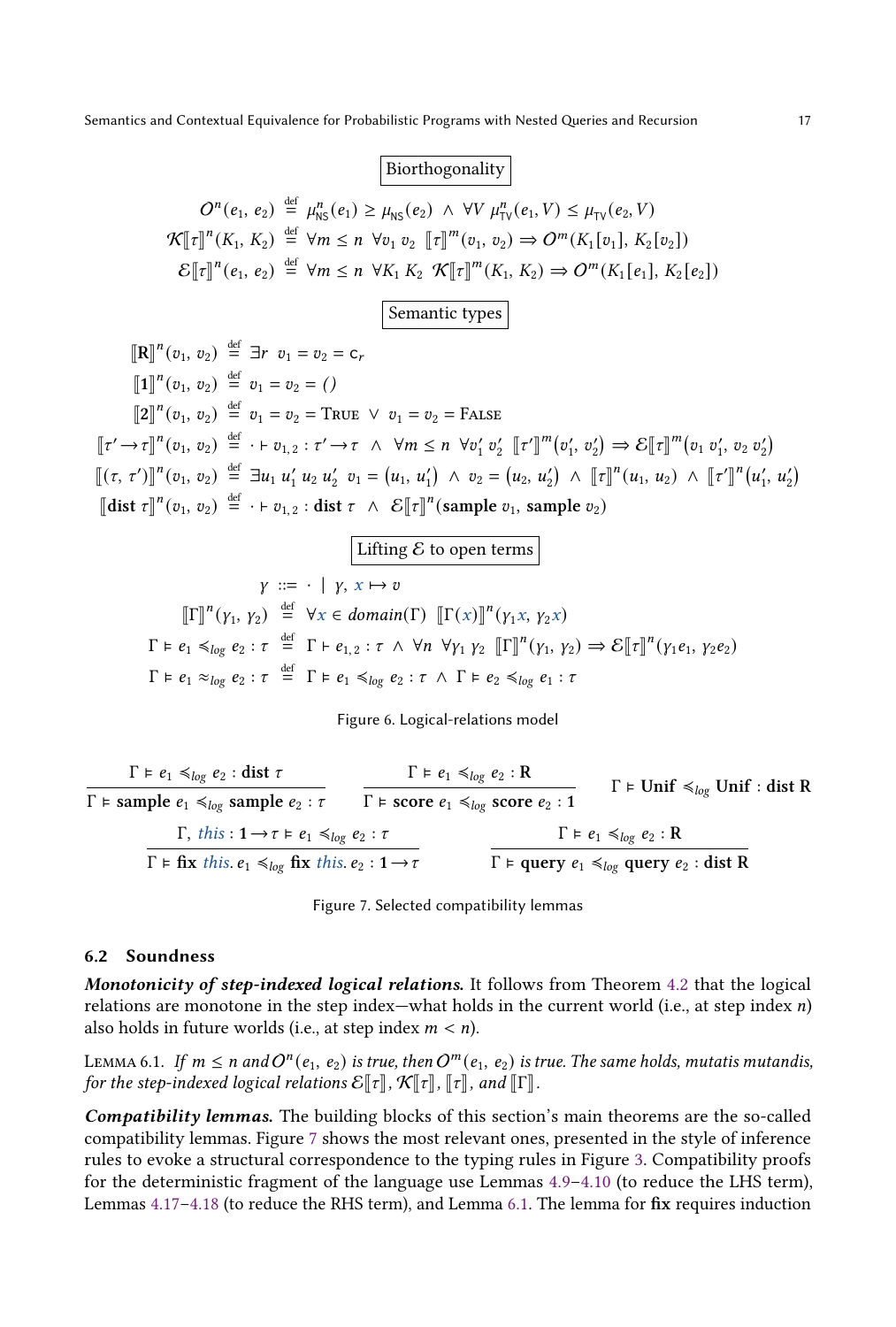on the step index, due to the recursive nature of its operational semantics. The lemma for Unif relies on Lemmas [4.11–](#page-11-5)[4.12](#page-11-3) and [4.21](#page-14-6)[–4.22.](#page-14-7) Expectedly, proving the compatibility lemma for query requires the most work. It uses Lemma [4.15](#page-11-8) and Fact [\(4.5\)](#page-14-1), as well as Lemmas [4.9–](#page-11-2)[4.10](#page-11-4) and [4.19](#page-14-4)[–4.20.](#page-14-5)

Fundamental property. From the compatibility lemmas follows the so-called fundamental theorem of logical relations [\[Statman](#page-28-13) [1985\]](#page-28-13): a well-typed term is logically related to itself. The proof is by induction on typing derivations and by applying the appropriate compatibility lemma in each case.

THEOREM 6.2 (FUNDAMENTAL PROPERTY). If  $\Gamma \vdash e : \tau$ , then  $\Gamma \models e \preccurlyeq_{log} e : \tau$ .

Soundness. Our goal is to show that logical relatedness implies contextual equivalence, for which we need Lemmas [6.3](#page-17-1) and [6.4.](#page-17-2) Precongruence is proven by induction on context-typing derivations and by applying the appropriate compatibility lemma in each case.

<span id="page-17-1"></span>LEMMA 6.3 (PRECONGRUENCE). If  $\Gamma \models e_1 \preccurlyeq_{log} e_2 : \tau$  and  $\vdash C : \Gamma, \tau \rightsquigarrow \mathbf{R}$ , then  $\cdot \models C[e_1] \preccurlyeq_{log} C[e_2] : \mathbf{R}$ .

<span id="page-17-2"></span>LEMMA 6.4 (ADEQUACY). If  $\cdot \models e_1 \preccurlyeq_{log} e_2 : \mathbf{R}$ , then  $O^n(e_1, e_2)$  for all n.

Soundness of the logical-relations model is immediate from PRECONGRUENCE and ADEQUACY.

<span id="page-17-3"></span>THEOREM 6.5 (SOUNDNESS). If  $\Gamma \models e_1 \preccurlyeq_{log} e_2 : \tau$ , then  $\Gamma \models e_1 \preccurlyeq_{ctx} e_2 : \tau$ .

This soundness theorem is our license to use logical relatedness to prove contextual equivalence. In practice, logical-relations proofs often employ a third, even more usable approximation relation, called ciu approximation:

<span id="page-17-5"></span>Definition 6.6 ( $\leq_{ciu}$ ).  $\Gamma \models e_1 \leq_{ciu} e_2 : \tau \stackrel{\text{def}}{=} \Gamma \vdash e_{1,2} : \tau \wedge \forall \gamma \vdash \gamma : \Gamma \Rightarrow \forall K \forall n \ O^n(K[\gamma e_1], K[\gamma e_2])$ 

It considers two terms equivalent when closed instantiations (i.e., substitution for free variables) of them yield related observable behaviors when used (i.e., placed inside evaluation contexts) [\[Mason](#page-27-11) [and Talcott](#page-27-11) [1991\]](#page-27-11). We can show that ciu approximation entails logical approximation:

<span id="page-17-4"></span>LEMMA 6.7 ( $\leq_{ciu}$  entails  $\leq_{log}$ ). If  $\Gamma \models e_1 \leq_{ciu} e_2 : \tau$ , then  $\Gamma \models e_1 \leq_{log} e_2 : \tau$ .

It follows from Theorem [6.5](#page-17-3) and Lemma [6.7](#page-17-4) that contextual approximation can be established by showing ciu approximation. Ciu approximation is easier to use than contextual approximation because the universal quantification is over evaluation contexts  $K$ , a subclass of program contexts  $C$ that can be instantiated only by closed terms. It is also easier to use than the logical relation  $\mathcal E$ because evaluation contexts on both sides are the same. We work with ciu approximation in [§7.](#page-17-0)

## 6.3 Implementation in Coq

Building on the Coq development in [§4.4,](#page-14-10) we further implemented the step-indexed logical-relations model. All results in [§6.2](#page-16-3) are machine-checked, in about 2,000 lines of code.

## <span id="page-17-0"></span>7 REASONING ABOUT NESTED QUERIES: EXAMPLES

We now demonstrate how to use the reasoning principles established in the preceding sections to prove novel equivalences. We use four examples: the first one equates programs that otherwise would not be equivalent without using query  $(S7.2)$ ; the second one proves nested queries semantically irrelevant in a usage previously considered prototypical ([§7.3\)](#page-20-0); the last two equate decision-making programs where subtle syntactic differences lead to exponential differences in inference efficiency ([§7.4](#page-21-0) and [§7.5\)](#page-22-1). To increase readability, the first example is simpler and explained in greater detail. The other examples are more condensed, but their proofs exhibit similar patterns.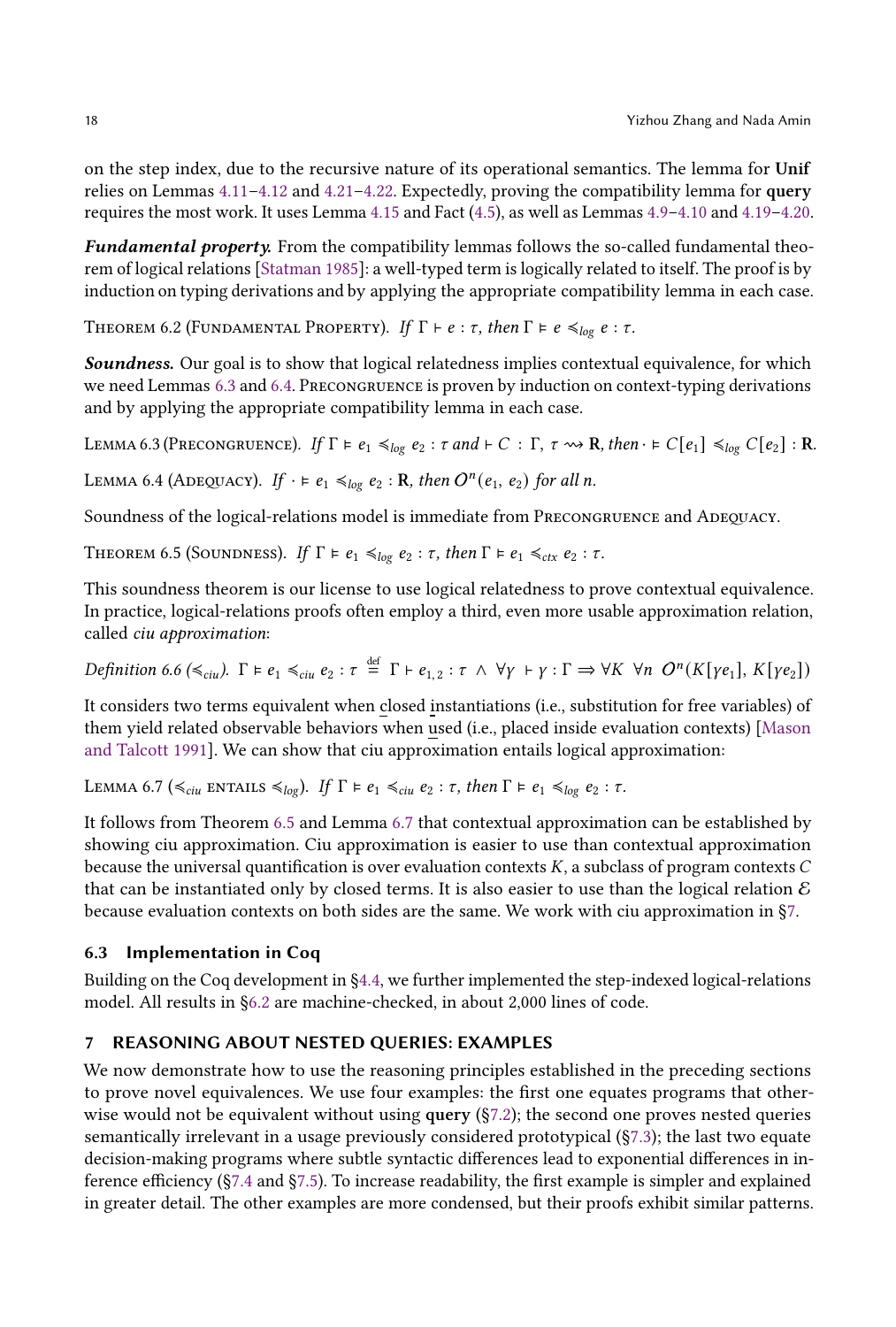# <span id="page-18-10"></span>7.1 A Catalog of Standard Equivalences

Before addressing more challenging equivalences, we first catalog a few standard ones validated using the logical relations. They help sanity-check that our semantics is reasonably conservative.

- <span id="page-18-1"></span>E1. If  $\Gamma \vdash (\lambda x. e) v : \tau$ , then  $\Gamma \models (\lambda x. e) v \approx_{\text{ctx}} e \{v/x\} : \tau$ .
- <span id="page-18-2"></span>E2. Let  $e_1$ ,  $e_2$ , and  $e_3$  be well-typed: (i)  $\Gamma \vdash e_1 : \tau_1$ , (ii)  $\Gamma$ ,  $x : \tau_1 \vdash e_2 : \tau_2$ , and (iii)  $\Gamma$ ,  $y : \tau_2 \vdash e_3 : \tau_3$ . Then  $\Gamma \models$  let  $y =$  (let  $x = e_1$  in  $e_2$ ) in  $e_3 \approx_{\text{ctx}}$  let  $x = e_1$  in let  $y = e_2$  in  $e_3 : \tau_3$ .
- <span id="page-18-3"></span>E3. Let  $e_1 \stackrel{\text{def}}{=} sample_{Normal} e_{m_1} | e_{s_1} | + sample_{Normal} e_{m_2} | e_{s_2} |$  and  $e_2 \stackrel{\text{def}}{=} sample_{Normal} (e_{m_1} + e_{m_2}) \sqrt{e_{s_1}^2 + e_{s_2}^2}$ , where  $\Gamma \vdash e_{1,2} : \mathbf{R}$ . Then  $\Gamma \models e_1 \approx_{\text{ctx}} e_2 : \mathbf{R}$ .
- <span id="page-18-4"></span>E4. Let  $\Gamma \vdash e : \tau$  and  $r_{1,2} \in (0,1]$ . Then  $\Gamma \models$  score  $\mathsf{c}_{r_1}$ ; score  $\mathsf{c}_{r_2}$ ;  $e \approx_{\text{ctx}}$  score  $(\mathsf{c}_{r_1} \times \mathsf{c}_{r_2})$ ;  $e : \tau$ .
- <span id="page-18-5"></span>E5. Let  $r \in (0, 1]$ . Then  $\cdot \models$  score  $c_r \approx_{ctx}$  if sample<sub>Bern</sub>  $c_r$  then (score  $c_1$ ) else (score  $c_0$ ) : 1.
- <span id="page-18-6"></span>E6. Let Γ ⊢ *e* : **R** and  $r \in (0, 1]$ . Then Γ <mark>⊨ query</mark>  $e \approx_{ctx}$  query (score c<sub>r</sub>; *e*) : dist **R**.
- <span id="page-18-7"></span>E7. Let  $x : \mathbf{R} \vdash e : \mathbf{R}$ . Suppose that for all  $r \in \mathbb{R}$ ,  $e \{c_r / x\}$  always terminates, with model evidence  $f(r) \stackrel{\text{def}}{=} \mu_{\text{NS}}(e \{c_r/x\}) > 0$ . Suppose op is a unary operator such that interp (op, c<sub>r</sub>) = c<sub>f(r)</sub>. Then  $x : \mathbf{R} \models e \approx_{\text{ctx}} \text{score op}(x)$ ; sample (query  $e) : \mathbf{R}$ .

These equivalences are adapted from those reported in [Staton](#page-28-14) [\[2017\]](#page-28-14), [Culpepper and Cobb](#page-27-1) [\[2017\]](#page-27-1), and [Wand et al.](#page-28-3) [\[2018\]](#page-28-3). [E1](#page-18-1) is equivalence under  $\beta$ -reduction. [E2](#page-18-2) is associativity of let-binding. [E3](#page-18-3) shows that the sum of two Gaussians is a Gaussian. [E4](#page-18-4) is distributivity of scoring. [E5](#page-18-5) suggests that (1-bounded) soft constraints can be implemented in terms of hard constraints. [E6](#page-18-6) shows that introducing independent scoring into a computation does not change its normalized measure. [E7](#page-18-7) justifies the resampling technique: a computation  $e$ —especially when it performs conditioning—can equivalently be implemented by obtaining a normalized representation of  $e$ , resampling from it, and scoring the model evidence, to prevent a proliferation of low-weight samples.

#### <span id="page-18-0"></span>7.2 Fixing False Equivalences Using Nested Queries

We revisit the first equivalence question posed in [§1,](#page-0-0) wherein a false equivalence between  $e_1$ and  $e_2$  is fixed by a true equivalence between sample (query  $e_1$ ) and  $e_2$ . Specifically, we show y : 2 ⊨ sample (query  $e_1$ ) ≈<sub>ctx</sub>  $e_2$  : 2 where  $e_1$  and  $e_2$  are defined as follows (assuming an equality operator over Boolean values):

$$
e_1 \stackrel{\text{def}}{=} \text{let } x = sample_{Bern} \text{ } c_{0.2} \text{ in}
$$
\n
$$
e_2 \stackrel{\text{def}}{=} \text{let } f = \text{ fix } this. \lambda y. \text{ let } x = sample_{Bern} \text{ } c_{0.2} \text{ in}
$$
\n
$$
x = \text{score (if } x = y \text{ then } c_1 \text{ else } c_0) \text{ in}
$$
\n
$$
f\left(\frac{dy}{dx}\right) = \text{time x else } this \text{ } c_0 \text{ in}
$$

Proof. By Lemma [5.3,](#page-15-1) the goal amounts to showing contextual approximations in both directions. By Soundness (Theorem [6.5\)](#page-17-3) and Lemma [6.7,](#page-17-4) we can show ciu approximations instead:

$$
y: 2 \vDash \text{sample } (query \ e_1) \leq_{ciu} e_2 : 2 \qquad y: 2 \vDash e_2 \leq_{ciu} \text{sample } (query \ e_1) : 2
$$

By Definition [6.6,](#page-17-5) we need to show that for all  $v \in \{\text{True}, \text{False}\}, K$ , and n, the following observational approximations hold:

<span id="page-18-9"></span><span id="page-18-8"></span>
$$
O^{n}(K[\text{sample }(\text{query } e_1 \{v/y\})], K[e_2 \{v/y\}])
$$
\n(7.1)

$$
On(K[e2 {v/y}], K[\text{sample (query } e1 {v/y})])
$$
\n(7.2)

Here we verify them for the case  $v = \text{True}$ ; the case  $v = \text{False}$  is analogous. Because O is monotone (Lemma [6.1\)](#page-16-2), it suffices to verify them for sufficiently large  $n$ 's—below we assume  $n \ge 11$ .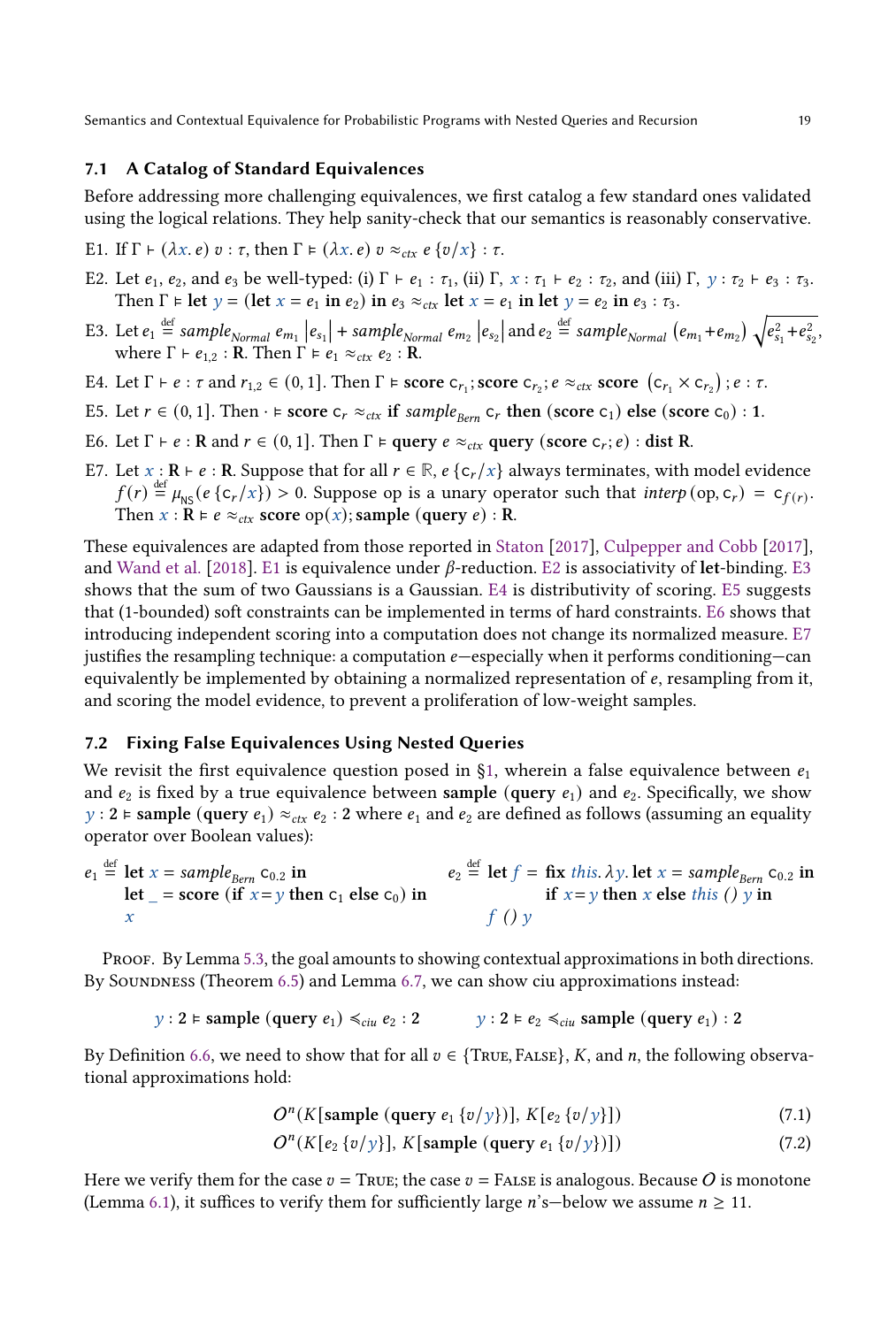By the definition of the  $O$  relation, proving  $(7.1)$  amounts to showing the following inequalities:

<span id="page-19-1"></span><span id="page-19-0"></span>
$$
\mu_{\text{NS}}^n(K[\text{sample (query } e_1 \{ \text{TRUE}/y \})]) \ge \mu_{\text{NS}}(K[e_2 \{ \text{TRUE}/y \}]) \tag{7.3}
$$

$$
\forall V \mu_{\text{TV}}^n(K[\text{sample } (query e_1 \{ \text{TRUE}/y \})], V) \leq \mu_{\text{TV}}(K[e_2 \{ \text{TRUE}/y \}], V) \tag{7.4}
$$

We simplify the step-indexed LHS of  $(7.4)$  first. For convenience, define  $J$  to be an evaluation context emerging during evaluation:  $e_1$  {True/y} =  $J$ [sample<sub>Bern</sub> c<sub>0.2</sub>]. The calculation below works by repeatedly using the small-step semantics to step the term in question while applying Lemmas [4.9–](#page-11-2)[4.12](#page-11-3) to evolve measures:

$$
\mu_{\text{TV}}^n(K[\text{sample (query } e_1 \{ \text{TRUE}/y \})], V) = \frac{\mu_{\text{TV}}^{n-1}(K[e_1 \{ \text{TRUE}/y \}], V)}{\mu_{\text{NS}}^{n-1}(e_1 \{ \text{TRUE}/y \})}
$$
\n
$$
= \frac{\mu_{\text{TV}}^{n-1}(K[f[\text{sample}_{\text{Bern}} C_{0.2}]], V)}{\mu_{\text{NS}}^{n-1}(J[\text{sample}_{\text{Bern}} C_{0.2}])} = \frac{\int \mu_{\text{TV}}^{n-4}(K[f[\text{if } c_r \le c_{0.2} \text{ then } \text{TRUE } \text{else } \text{FALSE}]], V) dr}{\int \mu_{\text{NS}}^{n-4}(J[\text{if } c_r \le c_{0.2} \text{ then } \text{TRUE } \text{else } \text{FALSE}]) dr}
$$
\n
$$
= \frac{0.2 \cdot \mu_{\text{TV}}^{n-6}(K[J[\text{TRUE}]], V) + 0.8 \cdot \mu_{\text{TV}}^{n-6}(K[J[\text{False}]], V)}{\int \mu_{\text{NS}}^{n-6}(J[\text{False}]), V)}
$$
\n
$$
= \frac{0.2 \cdot \mu_{\text{TV}}^{n-9}(K[\text{let } = \text{score } c_1 \text{ in } \text{TRUE}], V) + 0.8 \cdot \mu_{\text{TV}}^{n-9}(K[\text{let } = \text{score } c_0 \text{ in } \text{False}], V)}{0.2 \cdot \mu_{\text{NS}}^{n-9}(\text{let } = \text{score } c_1 \text{ in } \text{TRUE}) + 0.8 \cdot \mu_{\text{NS}}^{n-9}(\text{let } = \text{score } c_0 \text{ in } \text{False})}
$$
\n
$$
= \frac{0.2 \cdot \mu_{\text{TV}}^{n-11}(K[\text{True}], V) + 0.8 \cdot 0}{0.2 \cdot \mu_{\text{NS}}^{n-11}(\text{True}), V + 0.8 \cdot 0} = \mu_{\text{TV}}^{n-11}(K[\text{True}], V) \qquad \text{(By Lemma 4.6, } \mu_{\text{NS}}^{n-11}(\text{True}) = 1)
$$

Likewise, we have for the LHS of [\(7.3\)](#page-19-1) that  $\mu_{\text{NS}}^n(K[\text{sample (query } e_1 \{ \text{True}/y \})]) = \mu_{\text{NS}}^{n-11}(K[\text{True}]).$ 

Next we simplify the RHS of [\(7.4\)](#page-19-0). Define  $e'_2$  such that  $\langle \sigma | e_2 \{\text{True}/y \} \rangle \sim^m \langle \sigma | e'_2 \rangle = 1$  for all *m* and  $\sigma$ . That is,  $e'_2 \stackrel{\text{def}}{=} (\textbf{fix } this...)$  () True. It takes 10 steps to evaluate the recursive call  $e'_2$  to a return value or until  $e_2'$  appears as the redex again. Thus, by repeatedly applying Lemmas [4.10](#page-11-4) and [4.12](#page-11-3) and taking evaluation steps, we can derive the following recursive equation:

<span id="page-19-2"></span>
$$
\mu_{\text{TV}}^m(K[e_2'], V) = \begin{cases} 0 & \text{if } 0 \le m \le 9\\ 0.2 \cdot \mu_{\text{TV}}^{m-10}(K[\text{True}], V) + 0.8 \cdot \mu_{\text{TV}}^{m-10}(K[e_2'], V) & \text{if } m \ge 10 \end{cases} \tag{7.5}
$$

Taking the limit of each side of [\(7.5\)](#page-19-2), we have  $\mu_{TV}(K[e_2'], V) = \mu_{TV}(K[\text{True}], V)$ . So by Lemma [4.18,](#page-14-3)  $\mu_{\text{TV}}(K[e_2\{\text{True}/y\}], V) = \mu_{\text{TV}}(K[e'_2], V) = \mu_{\text{TV}}(K[\text{True}], V)$ . Likewise, we can derive for the RHS of [\(7.3\)](#page-19-1) that  $\mu_{NS}(K[e_2 \{TRUE/y\}]) = \mu_{NS}(K[TRUE])$ . Thus (7.3) and [\(7.4\)](#page-19-0) are true:

 $\mu_{\text{NS}}^n(K[\text{sample (query } e_1 \{\text{TRUE}/y\})]) = \mu_{\text{NS}}^{n-11}(K[\text{True}]) \ge \mu_{\text{NS}}(K[\text{True}]) = \mu_{\text{NS}}(K[e_2 \{\text{True}/y\}])$  $\mu_{\text{TV}}^n(K[\text{sample (query } e_1 \{\text{True}/y\})], V) = \mu_{\text{TV}}^{n-11}(K[\text{True}], V) \leq \mu_{\text{TV}}(K[\text{True}], V) = \mu_{\text{TV}}(K[e_2 \{\text{True}/y\}], V)$ 

Above we proved observational approximation [\(7.1\)](#page-18-8). We can show that the other direction [\(7.2\)](#page-18-9) holds too. By  $(7.5)$  and by induction on *n*,

$$
\mu_{\text{TV}}^n(K[e_2 \{\text{TRUE}/y\}], V) = \mu_{\text{TV}}^{n-1}(K[e_2'], V) = 0.2 \cdot \mu_{\text{TV}}^{n-11}(K[\text{TRUE}], V) + 0.8 \cdot \mu_{\text{TV}}^{n-11}(K[e_2'], V)
$$
  
\n
$$
\leq 0.2 \cdot \mu_{\text{TV}}^{n-11}(K[\text{True}], V) + 0.8 \cdot \mu_{\text{TV}}(K[\text{True}], V) \qquad \text{(By the induction hypothesis)}
$$
  
\n
$$
\leq \mu_{\text{TV}}(K[\text{True}], V) = \mu_{\text{TV}}(K[\text{sample (query } e_1 \{\text{True}/y\})], V)
$$

Similarly, we have  $\mu_{\text{NS}}^n(K[e_2 \{\text{True}/y\}]) \ge \mu_{\text{NS}}(K[\text{sample (query } e_1 \{\text{True}/y\})]).$ 

The example above shows that our semantics and logical relations can be applied to reason about programs like  $e_2$  that admit nonterminating executions. Nonetheless, it is nonessential to equivalences of this flavor that one of the programs in the equivalence exhibits nontermination: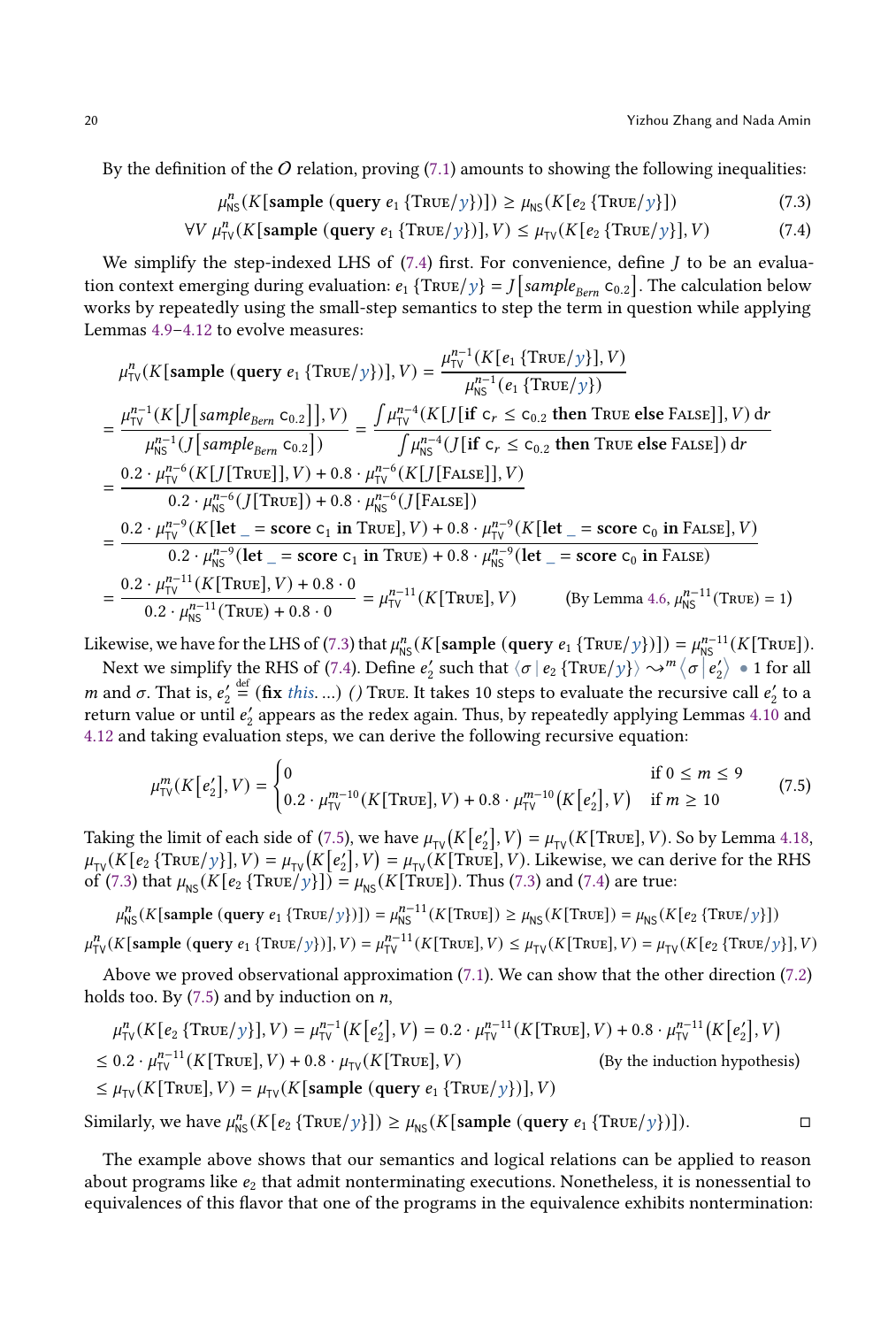<span id="page-20-1"></span>Agents<sub>1</sub>  $\stackrel{\text{def}}{=}$  **fix** this. (Alice<sub>1</sub>, Bob<sub>1</sub>) Alice<sub>1</sub>  $\stackrel{\text{def}}{=}$   $\lambda$ d. let aLoc = sample<sub>Bern</sub> aPrior in let  $bLoc = \text{snd}(this())$   $(d - c_1)$  in  $let = ScoreLoc$  aLoc bLoc in aLoc  $Bob_1 \stackrel{\text{def}}{=} \lambda d.$  let  $bLoc = sample_{Bern}$  bPrior in if  $d > c_0$  then let  $aLoc = fst$  (this ()) d in  $let = ScoreLoc$  aLoc  $bLoc$  in  $bLoc$ else bLoc  $CG_1 \stackrel{\text{def}}{=} \lambda$ <sub>-</sub> sample (query (fst (Agents<sub>1</sub> ()) c<sub>8</sub>))  $CG_2 \stackrel{\text{def}}{=} \lambda$ <sub>-</sub> sample (query (fst (Agents<sub>2</sub> ()) c<sub>8</sub>)) Agents<sub>2</sub>  $\stackrel{\text{def}}{=}$  **fix** this. (Alice<sub>2</sub>, Bob<sub>2</sub>) Alice<sub>2</sub>  $\stackrel{\text{def}}{=}$   $\lambda$ d. let aLoc = sample<sub>Bern</sub> aPrior in let  $bLoc =$  sample (query (snd (this ())  $(d - c_1)$ )) in  $let = ScoreLoc$  aLoc bLoc in aLoc  $Bob_2 \stackrel{\text{def}}{=} \lambda d.$  let  $bLoc = sample_{Bern}$  bPrior in if  $d > c_0$  then let  $aLoc = \text{sample} (\text{query} (\text{fst} (this ())) d))$  in  $let = ScoreLoc$  aLoc bLoc in bLoc else bLoc

Figure 8.  $CG_2$  encodes Figure [1](#page-1-0) using the core calculus. Unlike  $CG_2$ ,  $CG_1$  does not use nested queries.

[Holtzen et al.](#page-27-12) [\[2019,](#page-27-12) §A] pose (and correctly reject) a similar equivalence, which otherwise holds when terms are placed inside queries.

# <span id="page-20-0"></span>7.3 Coordination Game

Encodings. The right column of Figure [8](#page-20-1) uses the core PPL to encode the coordination game in Figure [1.](#page-1-0) Mutual recursion between the agents is encoded by  $Agents<sub>2</sub>$ , a fixpoint function whose body is a pair; recursive reference is via pair projection. Agents' prior preferences are represented by free variables *aPrior* and *bPrior*. Now alter the encoding to obtain Agents<sub>1</sub>, Alice<sub>1</sub>, Bob<sub>1</sub>, and CG<sub>1</sub> (shown in the left column of Figure [8\)](#page-20-1) such that  $Alice<sub>1</sub>$  and  $Bob<sub>1</sub>$  are free of nested queries.

**Equivalence.** We prove the equivalence  $aPrior : \mathbf{R}$ ,  $bPrior : \mathbf{R} \models CG_1() \approx_{ctx} CG_2() : 2$ .

PROOF SKETCH. As in the previous example, we show contextual equivalence by showing ciu approximation in both directions. Below we focus on the direction aPrior :  $\mathbf{R}$ , bPrior :  $\mathbf{R} \models CG_I() \leq_{ciu} I$  $CG<sub>2</sub>() : 2$ ; the other direction is analagous.

We need to show for all  $\gamma$  substituting for *aPrior* and *bPrior*, for all evaluation contexts  $K$ , and for all n,  $O^n(K[\gamma CG_I\;$  ()],  $K[\gamma CG_2\;$  ()]) holds. This goal consists of two inequalities, one for  $\mu_\mathsf{NS}$  and the other for  $\mu_{\text{TV}}$ . The proof proceeds in a simlar pattern to the previous example, stepping terms on both sides and evolving measures per Lemmas [4.9](#page-11-2)[–4.12](#page-11-3) and Lemmas [4.17](#page-14-2)[–4.22.](#page-14-7)

 $CG<sub>2</sub>$  uses nested queries, so calculations on the RHS need to handle normalization factors. The key enabler of this proof is the cancellation of normalization factors in the numerator and the denominator of the RHS. Below we illustrate this for  $\mu_{\text{TV}}(K[\gamma CG_2])$ , V). For convenience, let  $J_T \stackrel{\text{def}}{=}$  let  $bLoc = [\cdot]$  in let  $\_ = ScoreLoc$  True  $bLoc$  in True denote an evaluation context that can emerge during evaluation;  $J_F$  is similarly defined, substituting FALSE for True. Let  $c_a$  be the value that  $\gamma$  substitutes for *aPrior*. The RHS measure of interest is transformed as follows:

$$
\mu_{\text{TV}}(K[\gamma CG_2 ()], V) = \mu_{\text{TV}}(K[\text{sample (query (fst (yAgents2 ())) c8))}], V)
$$
\n
$$
= \frac{\mu_{\text{TV}}(K[\text{fst (yAgents2 ()) c8], V)}{ \mu_{\text{NS}}(\text{fst (yAgents2 ()) c8)}} = \frac{(1 - a) \cdot \mu_{\text{TV}}(K[\text{J}_{\text{Tr}}[\text{sample (query (snd (yAgents2 ())) c7))]], V)}{ \mu_{\text{NS}}(\text{fst (yAgents2 ()) c8)}} = \frac{(1 - a) \cdot \mu_{\text{TV}}(K[\text{J}_{\text{Tr}}[\text{sample (query (snd (yAgents2 ())) c7))]], V)}{(1 - a) \cdot \mu_{\text{NS}}(\text{J}_{\text{F}}[\text{sample (query (snd (yAgents2 ())) c7))])}} + (1 - a) \cdot \mu_{\text{NS}}(\text{J}_{\text{F}}[\text{sample (query (snd (yAgents2 ())) c7))])})
$$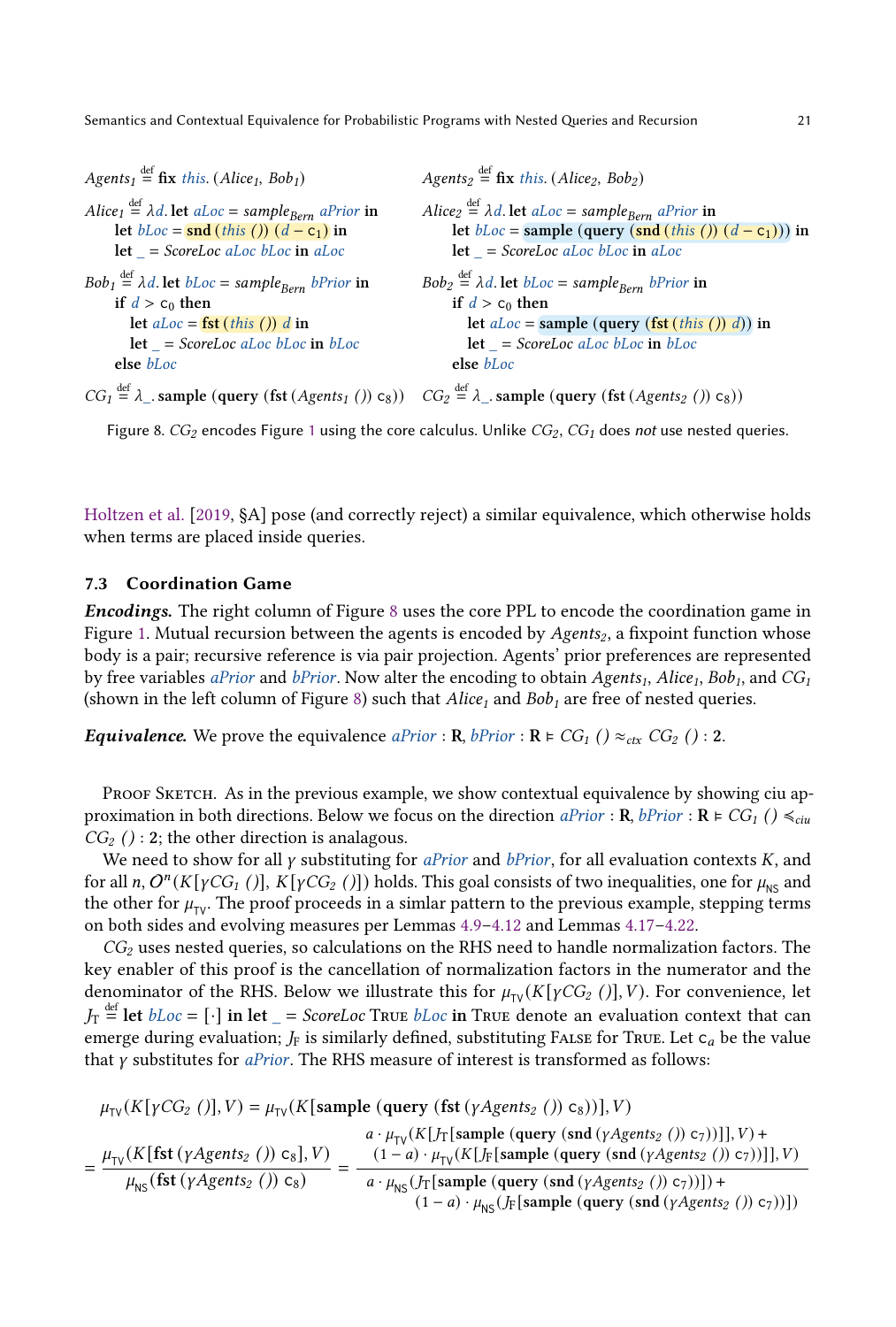$$
=\frac{a\cdot \frac{\mu_{\text{TV}}\left(K\left[\int_{\text{T}}\left[\text{snd}\left(\gamma \text{Agents}_2\right.\left()\right.\text{C}_7\right)\right],V\right)}{\mu_{\text{NS}}\left(\text{snd}\left(\gamma \text{Agents}_2\right.\left() \right.\text{C}_7\right)\right)}+\left(1-a\right)\cdot \frac{\mu_{\text{TV}}\left(K\left[\int_{\text{F}}\left[\text{snd}\left(\gamma \text{Agents}_2\right.\left()\right.\text{C}_7\right)\right],V\right)}{\mu_{\text{NS}}\left(\text{snd}\left(\gamma \text{Agents}_2\right.\left() \right.\text{C}_7\right)\right)}}{a\cdot \frac{\mu_{\text{NS}}\left(\int_{\text{F}}\left[\text{snd}\left(\gamma \text{Agents}_2\right.\left() \right.\text{C}_7\right)\right)}{\mu_{\text{NS}}\left(\text{snd}\left(\gamma \text{Agents}_2\right.\left() \right.\text{C}_7\right)\right)}+\left(1-a\right)\cdot \frac{\mu_{\text{NS}}\left(\int_{\text{F}}\left[\text{snd}\left(\gamma \text{Agents}_2\right.\left() \right.\text{C}_7\right)\right)}{\mu_{\text{NS}}\left(\text{snd}\left(\gamma \text{Agents}_2\right.\left() \right.\text{C}_7\right)}
$$

The cancellation of normalization factors allows the RHS to match the form of the LHS. The rest of the proof is unsurprising and is not shown here to save tediousness. □

As the proof makes explicit, the equivalence hinges on the cancellation of normalization factors, which is a consequence of Alice's reasoning about Bob's reasoning being independent of Alice's choice—by the problem definition, the agents cannot communicate. Given that the coordination game is the first example [Stuhlmüller and Goodman](#page-28-0) [\[2014\]](#page-28-0) use to illustrate the modeling power of nested queries, its equivalence to a nested-query-free variant comes as a surprise.

Performance. Nested queries prove semantically irrelevant in this example, but they have implications for inference efficiency. The figure below plots running times (in milliseconds) for  $CG<sub>1</sub>$  and  $CG<sub>2</sub>$  in logarithmic scale. The inference algorithm at work is WebPPL's default choice for discrete random variables, which enumerates random choices for exact inference.

Running time of  $CG_1$  grows exponentially as the problem size (namely depth of metareasoning) increases, while that of  $CG<sub>2</sub>$  is inconspicuous. The contrast results from a simple optimization applied to nested queries: query results are deterministic—they are distributions—so it makes sense to memoize them. In  $CG_2$ , because different choices of location at a higher depth can lead to the same query at a lower depth, the same inference



problem effectively gets queried multiple times, with subsequent queries fetching the memoized distribution and thus amortizing the cost of the first query. Hence, running time of  $CG_2$  grows linearly, although the trend is indiscernible in the plot because problem sizes are too small.

More nesting is not necessarily better for arbitrary inference algorithms, though. It is possible that Monte Carlo algorithms may have better asymptotic behavior in the absence of nesting, measured by variance or convergence rate.

### <span id="page-21-0"></span>7.4 Markov Decision Processes

Encodings. Markov decision processes (MDPs) [\[Howard](#page-27-13) [1960\]](#page-27-13) are a widely used framework for expressing sequential decision-making problems. Figure [9](#page-22-0) shows two generic MDP encodings.

Each encoding consists of two mutually recursive functions, Action and Cost. Action samples an action and uses a score exp(−cost) term to bias the sample towards actions that will yield low cost over time: the score of an action is in proportion to the softmin of its cost.

Cost computes the cost of taking a given action in a given state. The return value of Cost sums two parts: the immediate cost obtained in the next state after applying a Transition function, and costs to be accumulated in future states (discounted by a factor  $r$ ). An agent chooses its *nextAction* in next State by using a nested query to recursively reason about how different actions play out in the future. The encoding is reminiscent of Bellman's principle of optimality [\[Bellman](#page-27-14) [1957\]](#page-27-14).

Functions Prior, Transition, IsTerminalState, and ImmediateCost are domain-specific and possibly stochastic (but free of conditioning). The two robots mentioned in Figure [2,](#page-4-0) for example, instantiate the generic MDP encodings on the problem domain of 2D-space path planning.

Equivalence. The encodings differ in what the query terms encompass. We prove the equivalence  $\cdot \vDash MDP_1 \approx_{\text{ctx}} MDP_2 : 1 \rightarrow (R \rightarrow 2, 2 \rightarrow R \rightarrow R)$ , where states and costs have type R and actions 2.

The proof proceeds similarly to [§7.2](#page-18-0) and [§7.3,](#page-20-0) transforming measures under small-step reduction. Intuitively, the equivalence holds because the term  $\text{snd}(this())$  nextAction nextState, which the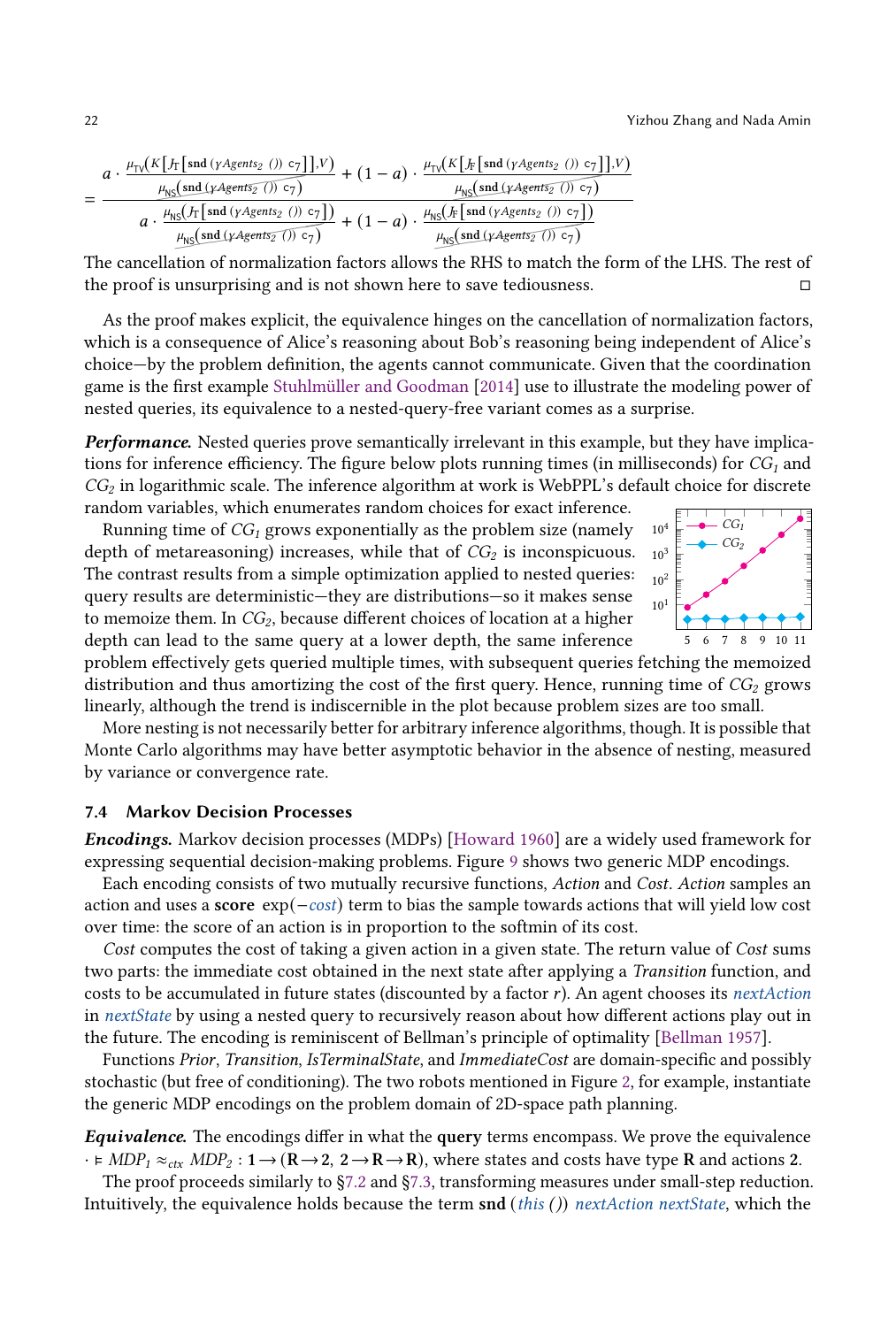```
MDP_1 \stackrel{\text{def}}{=} \textbf{fix } this. (Action<sub>1</sub>, Cost<sub>1</sub>)
Action<sub>1</sub> \stackrel{\text{def}}{=} \lambdastate. let action = Prior () in
   let cost = \text{snd} (this ()) action state inlet = score exp(-cost) in action
Cost_1 \stackrel{\text{def}}{=} \lambda action. \lambda state.let nextState = Transition action state inif IsTerminalState nextState then
       ImmediateCost nextState
   else
       let nextAction =
           sample (query (fst (this ()) nextState)) in
       let futureCosts =
           snd (this ()) nextAction nextState in
       ImmediateCost nextState + c_r \times futureCostMDP_2 \stackrel{\text{def}}{=} \textbf{fix } this. (Action<sub>2</sub>, Cost<sub>2</sub>)
                                                                               Action<sub>2</sub> \stackrel{\text{def}}{=} \lambdastate. let action = Prior () in
                                                                                  let cost = \text{snd} (this ()) action state in
                                                                                  let = score exp(-cost) in action
                                                                               Cost_2 \stackrel{\text{def}}{=} \lambda action. \lambda state.let nextState = Transition action state inif IsTerminalState nextState then
                                                                                      ImmediateCost nextState
                                                                                  else
                                                                                      let futureCosts = sample (query (
                                                                                          let nextAction = \mathbf{fst}(\mathit{this}()) nextState in
                                                                                          snd (this ()) nextAction nextState
                                                                                      )) in
                                                                                      ImmediateCost nextState + c_r \times futureCosts
```
Figure 9. Two generic MDP encodings. They differ in what the query terms encompass.

query term in  $Cost_2$  additionally encompasses, is free of conditioning effects: although it may further call  $Action<sub>2</sub>$  and score actions, the scoring is always screened off by an enclosing query and thus unable to influence any random choice made in outer queries. So the proof amounts to showing that the two nested queries have equal model evidence.

Unlike in [§7.3,](#page-20-0) neither encoding is equivalent to a nested-query-free variant: an agent's choice of action enters into determining the model evidence of the nested query about the agent's future.

**Performance.** The subtle difference between  $MDP_1$  and  $MDP_2$  has marked performance implications. We instantiated the encodings in WebPPL on a finite-horizon MDP problem; the figure below plots running times of exact inference, increasing the problem size (namely MDP horizon). All nested queries are already memoized. Because nested queries are identified by nextState and because different sequences of actions can lead to the same state, the memoized result of a nested query can be reused for subsequent, identical queries. Running time increases exponentially with both encodings, because the number of distinct queries grows exponentially.

Importantly,  $MDP_1$  scales exponentially worse than  $MDP_2$ : with a horizon of 14, inference of  $MDP_1$  takes about 100 times as much time. The contrast is because each query in  $MDP_1$  has to solve a larger inference problem than its counterpart in  $MDP_2$  does. In  $MDP_1$ , within a query of horizon h, recursive call snd (this ()) nextAction nextState happens h times and thus sampling of query (fst (this ()) nextState) happens  $h-1$  times, meaning that the enclosing query of the recursive calls has to exhaust all  $\alpha^h$  executions of a



search tree of depth h (where  $\alpha$  is the branching factor). By contrast, in MDP<sub>2</sub>, every recursive call happens within a query nested inside its caller, so each query works on a search tree of depth  $O(1)$ . Hence,  $MDP_2$  optimizes  $MDP_1$  while preserving semantics.

# <span id="page-22-1"></span>7.5 Multi-Agent Sequential Decision Making

The encodings and equivalence in [§7.4](#page-21-0) can be generalized to sequential  $10^4 \text{ m}^2$ decision making involving multiple agents who recursively reason about one another. [Stuhlmüller and Goodman](#page-28-0) [\[2014,](#page-28-0) §3.3] give a generic encoding. This encoding, which we call  $MAD<sub>1</sub>$ , is analogous to  $MDP<sub>1</sub>$ . We construct a provably equivalent encoding,  $MAD_2$ , analogous to  $MDP_2$ . We instantiated

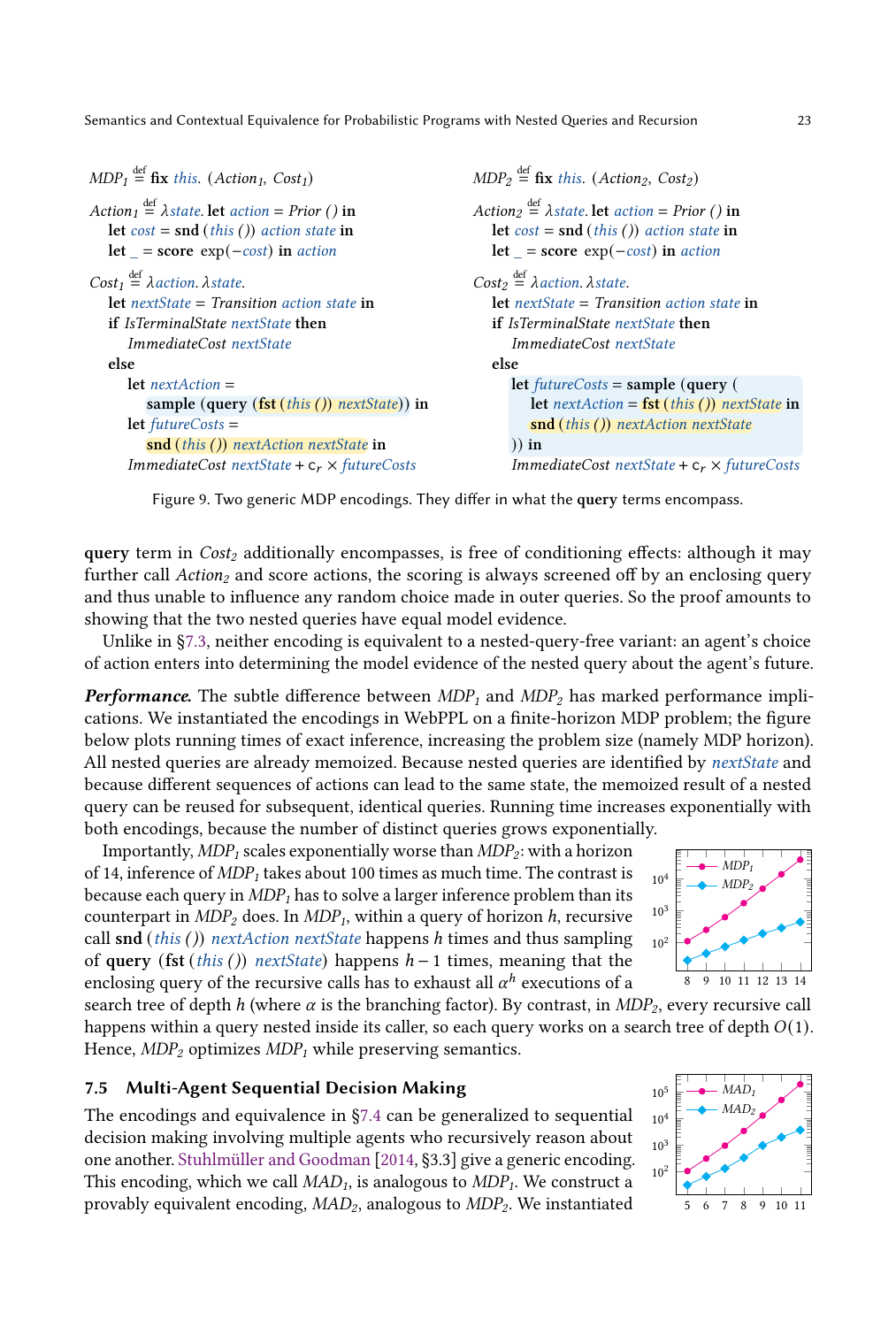the encodings on a two-agent game: the agents roam in a grid world to collect prizes, but they are penalized if they get too close to each other. Notice that unlike the coordination game, neither  $MAD<sub>1</sub>$  nor  $MAD<sub>2</sub>$  is equivalent to a nested-query-free variant: agents reason recursively about each other, fully aware of the moves the other agent has made. The figure above plots running times: as the number of total rounds of play increases,  $MAD<sub>2</sub>$  scales exponentially better than  $MAD<sub>1</sub>$ .

Our theory allows for formally relating probabilistic programs concerning usage of nested queries. The proven equivalences justify program optimizations that accelerate some inference algorithms by factorizing programs into recursively nested queries ([§7.3\)](#page-20-0) or by rearranging recursively nested queries ([§7.4](#page-21-0) and [§7.5\)](#page-22-1). Future research can explore ways to automate such optimizations.

# <span id="page-23-0"></span>8 RELATED WORK AND DISCUSSION

**Operational semantics.** Defining measure semantics by integrating a sampling-based operational semantics is most thoroughly investigated by [Borgström et al.](#page-27-2) [\[2016\]](#page-27-2), [Culpepper and Cobb](#page-27-1) [\[2017\]](#page-27-1), [Wand et al.](#page-28-3) [\[2018\]](#page-28-3), and [Szymczak and Katoen](#page-28-4) [\[2019\]](#page-28-4). [Culpepper and Cobb](#page-27-1) study a typed lambda calculus without recursion, [Borgström et al.](#page-27-2) and [Wand et al.](#page-28-3) study untyped lambda calculi (thus with recursion), and [Szymczak and Katoen](#page-28-4) study an imperative while-language. Thus, except for [Culpepper and Cobb,](#page-27-1) all need to step-index a density function and take the limit of its integration. None is concerned with nested queries.

These semantics represent the source of randomness differently. [Culpepper and Cobb,](#page-27-1) [Wand](#page-28-3) [et al.,](#page-28-3) and [Szymczak and Katoen](#page-28-4) all use the entropy space **S** (Definition [4.1\)](#page-7-0), where an entropy value can be infinitely split to generate samples. [Borgström et al.](#page-27-2) use a measure space **T** of finite traces, i.e., sequences of sample values. Infinite traces are also possible [\[Park et al.](#page-28-15) [2008\]](#page-28-15). The stock measure over  $\mathbb S$  is a probability measure, whereas that over  $\mathbb T$  is  $\sigma$ -finite. [Wand et al.](#page-28-3) show that the choice of **S** or **T** does not constitute fundamental differences in assigning meaning to probabilistic programs: the measure spaces result in identical value measures.

[Borgström et al.](#page-27-2) [\[2016\]](#page-27-2) and [Staton et al.](#page-28-5) [\[2016\]](#page-28-5) give distribution-based operational semantics, directly associating transitions with distributions rather than integrating over an entropy space. [Staton et al.](#page-28-5) study a typed lambda calculus without recursion but with nested queries. The operational semantics assumes a function that produces normalization factors for nested queries, so in this sense the fixpoint knot remains to be tied.

Logical relations and contextual equivalence. [Bizjak and Birkedal](#page-27-15) [\[2015\]](#page-27-15), [Culpepper and Cobb](#page-27-1) [\[2017\]](#page-27-1), and [Wand et al.](#page-28-3) [\[2018\]](#page-28-3) use logical relations to establish contextual equivalence for probabilistic programs. [Bizjak and Birkedal](#page-27-15) consider only discrete probabilistic programs without conditioning, while [Culpepper and Cobb](#page-27-1) and [Wand et al.](#page-28-3) support continuous distributions and scoring. [Bizjak](#page-27-15) [and Birkedal](#page-27-15) and [Wand et al.](#page-28-3) employ biorthogonality [\[Pitts and Stark](#page-28-12) [1998\]](#page-28-12) and step indexing [\[Ahmed](#page-27-10) [2006\]](#page-27-10) to define logical relations. Only the formal development of [Culpepper and Cobb](#page-27-1) is mechanized, and we reuse their axiomatization of **R** + and Lebesgue integration.

Indistinguishability. [Bizjak and Birkedal](#page-27-15) take it to mean identical probabilities of termination in a PPL without conditioning. [Wand et al.](#page-28-3) take it to mean identical unnormalized value measures, so their contextual equivalence may not distinguish terms having different normalized measures. For example, it would consider  $e_1$  and  $e_2$  below equivalent because  $\mu_{TV}(K[e_1], V) = \mu_{TV}(K[e_2], V)$  for all  $K$  and  $V$ , despite that  $e_2$  diverges half the time while  $e_1$  terminates certainly:

 $e_1 \stackrel{\text{def}}{=}$  score  $c_{0.5}$ ;  $c_1$   $e_2 \stackrel{\text{def}}{=}$  let *diverge* = fix *this. this* () in if *sample*<sub>Bern</sub>  $c_{0.5}$  then *diverge* () else  $c_1$ 

Our notion of indistinguishability is also more discriminative than a variant comparing normalized measures. This variant is useful to [Olmedo et al.](#page-28-11) [\[2018\]](#page-28-11), who establish (via a weakest preexpectation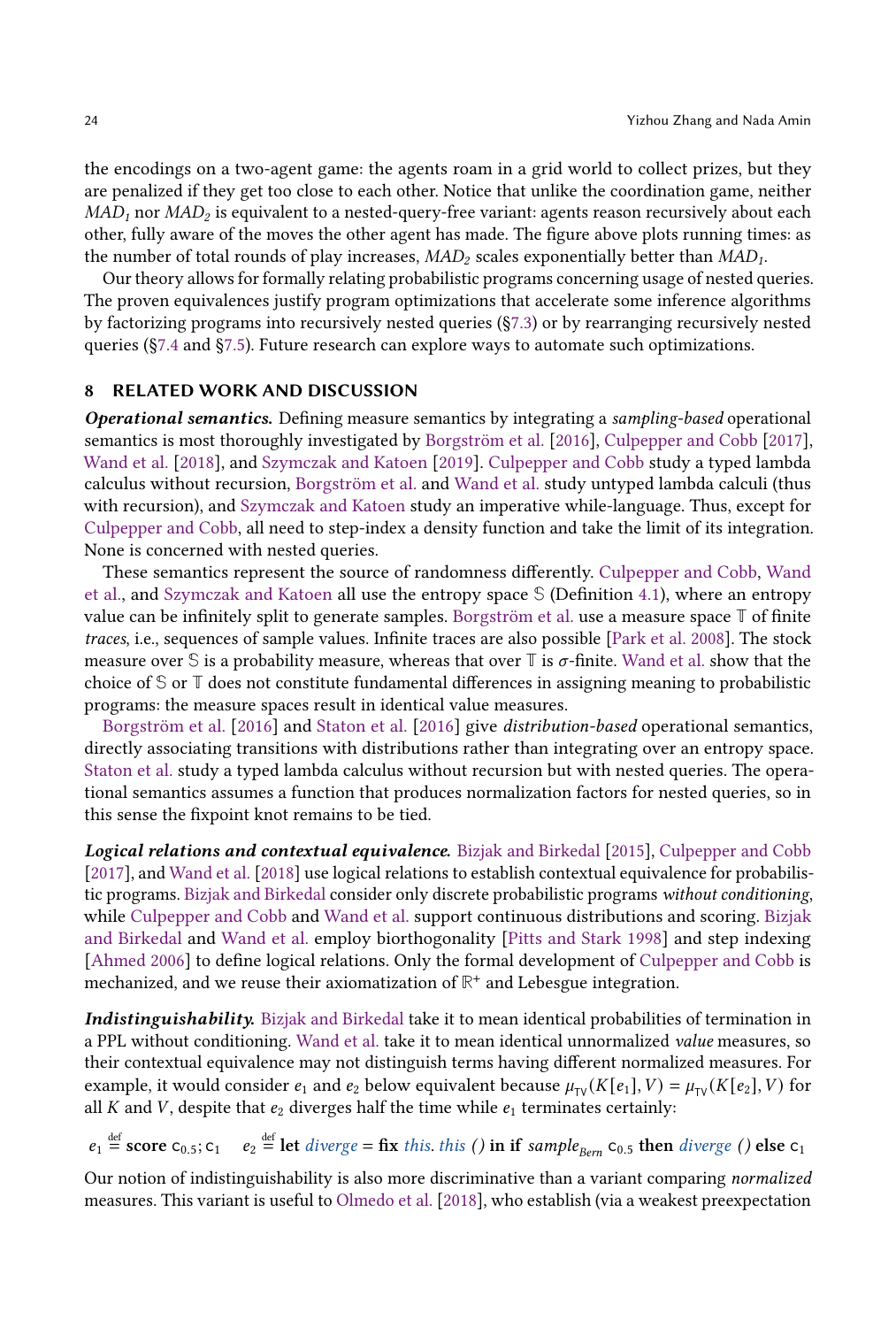semantics) the correctness of a program transformation that compiles conditioning away, thus effectively declaring conditioning as syntactic sugar. We consider normalization to be triggered explicitly by the query construct and consider programs to otherwise denote unnormalized distributions.

Nontermination. Giving semantics to PPLs in the presence of conditioning and nontermination is the subject of recent studies. [Olmedo et al.](#page-28-11) [\[2018\]](#page-28-11), [Bichsel et al.](#page-27-8) [\[2018\]](#page-27-8), and [Szymczak and Katoen](#page-28-4) [\[2019\]](#page-28-4) all advocate semantics that distinguish programs—like  $e_1$  and  $e_2$  above—that have different nontermination measures. [Bichsel et al.](#page-27-8) additionally distinguish programmer mistakes (namely stuck executions) from failing a hard constraint (namely score  $c_0$ ); like [Szymczak and Katoen,](#page-28-4) we lump them together for simplicity. Probabilistic programs with positive nontermination measure offer useful modeling power; [Icard](#page-27-3) [\[2017\]](#page-27-3) and [Szymczak and Katoen](#page-28-4) give examples.

A subtle equivalence our semantics allows is  $\cdot \varepsilon$  score  $c_0 \approx_{\text{ctx}} (\mathbf{fix} \text{ this. score } c_{0.5}$ ; this ()) () : 1. The RHS computation loops, with its step-indexed model evidence approaching zero (but never reaching zero). This equivalence is however sensitive to the treatment of zero-model-evidence queries: treating sample (query (score  $c_0$ )) as stuck, rather than denoting a point mass distribution at exn, would invalidate the result, as the context sample (query  $[\cdot]$ ) would distinguish the terms.

**Scoring and normalization.** [Staton et al.](#page-28-5) [\[2016\]](#page-28-5) show that unbounded score can result in infinite model evidence, causing normalization factors to be ill-defined. [Borgström et al.](#page-27-2) [\[2016\]](#page-27-2) show that even statically bounded score can cause infinite model evidence in the presence of recursion. [Bichsel](#page-27-8) [et al.](#page-27-8) [\[2018\]](#page-27-8) show that statically bounded score can even cause the limit of step-indexed model evidence to not exist when recursion is present. We compile a list of examples in [§A.](#page-26-1)

[Borgström et al.](#page-27-2) and [Szymczak and Katoen](#page-28-4) reconcile the tension between score and recursion by imposing the restriction that the argument of **score** should not exceed 1. [Culpepper and Cobb](#page-27-1) remark that there is no syntactic restriction that can exclude programs having ill-defined model evidence without also limiting expressive power. They and [Wand et al.](#page-28-3) need not impose restrictions because their semantics concern only unnormalized measures. We inherit the restriction of 1-bounded score to ensure that measure of nonterminating executions is well-defined, though showing this in the presence of nested queries is more difficult. Bounded scoring limits expressive power in general; they are only as expressive as hard constraints (cf. [E5](#page-18-5) in [§7.1\)](#page-18-10). We observe that in metareasoning applications, scoring in recursively nested queries tends to express goals and preferences of agents, rather than observed data in statistical modeling, which in general needs unbounded scoring. This observation seems to explain why examples in this paper are compatible with 1-bounded score.

Denotational semantics. Denotational semantics of probabilistic programs has received significant development (e.g., [Kozen](#page-27-16) [\[1979\]](#page-27-16), [Staton et al.](#page-28-5) [\[2016\]](#page-28-5), [Heunen et al.](#page-27-17) [\[2017\]](#page-27-17)). Not many have considered nested queries, though. Notably, [Staton et al.](#page-28-5) give a denotational semantics to a calculus with scoring and nested queries, but without recursion. They show an example of denotational equality that resembles sequential Monte Carlo [\[Liu and Chen](#page-27-18) [1998\]](#page-27-18), which can be viewed as using nested queries to resample from normalized distributions. The theoretical development is not readily applicable to equivalences motivating our study, which require the expressive power of nesting queries recursively inside queries. Nonetheless, since the subprobability monad of [Staton](#page-28-5) [et al.](#page-28-5) has a CPO structure, it should be possible to adapt the approach to address recursion. Future research can study whether this denotational equality coincides with contextual equivalence.

Approximate Inference. Operational semantics based on entropy or traces idealize the Monte Carlo inference method of likelihood weighting, by integrating over sample spaces and by infinitely tracing executions (i.e., taking limits). Relaxing integration to sums and bounding execution traces, our semantics corresponds to a simplistic implementation of nested Monte Carlo (NMC). NMC is known to incur computational costs exponential in levels of nesting [\[Rainforth](#page-28-16) [2018\]](#page-28-16), as each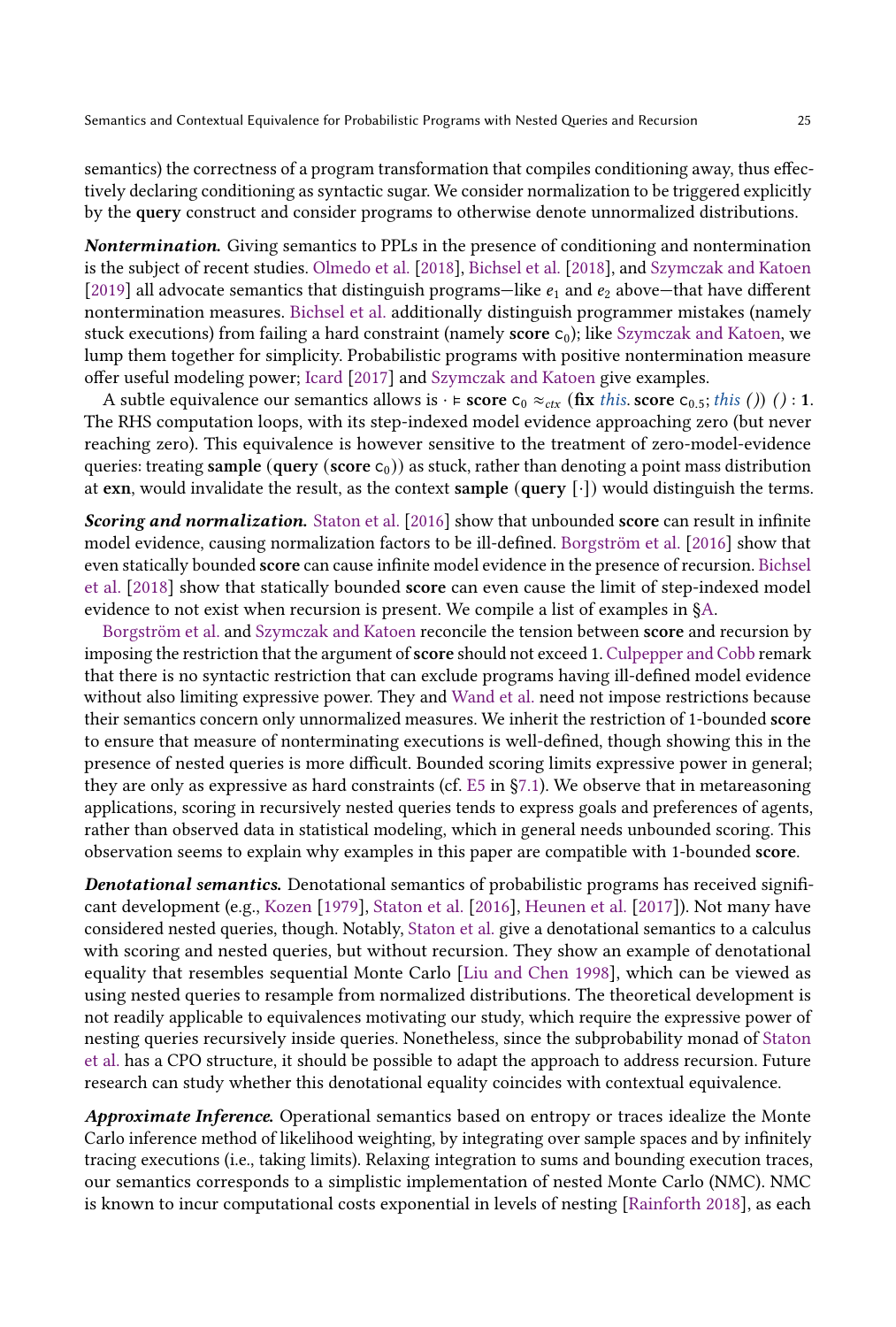sample of an outer random variable in general defines a different inference problem for the inner query—a consequence of integration happening inside operational reduction. Efficient, general approximate inference methods for recursively nested queries are still outstanding. Unless a program has strong independence structures (e.g., coordination games), asymptotically exact inference is likely intractable.

Potpourri. Nested queries bear a resemblance to evaluation within evaluation, which is one form of computational reflection [\[Smith](#page-28-17) [1982\]](#page-28-17). In a historically damning paper on fexprs (a mechanism for total reification), [Wand](#page-28-18) [\[1998\]](#page-28-18) proves that too much reification can hinder all optimizations, admitting only "trivial" equalities. By contrast, nested queries have a richer equational theory.

Amortized exact inference (of the sort mentioned in [§7.3\)](#page-20-0) exists in varied forms [\[Stuhlmüller and](#page-28-19) [Goodman](#page-28-19) [2012;](#page-28-19) [Gershman and Goodman](#page-27-19) [2014;](#page-27-19) [Holtzen et al.](#page-27-20) [2020\]](#page-27-20). They consist in exploiting conditional independence to factorize an overall inference problem into subproblems whose inference cost can be shared. As our example equivalences suggest, nested queries can be viewed as a language construct for compositionally delimiting Bayesian-inference subproblems within a larger program.

The Church PPL [\[Goodman et al.](#page-27-4) [2008\]](#page-27-4) was first to advertise nested queries. Many PPLs support them, including the logic PPL ProbLog [\[Mantadelis and Janssens](#page-27-21) [2011\]](#page-27-21). [Ackerman et al.](#page-27-22) [\[2011\]](#page-27-22), [Freer et al.](#page-27-23) [\[2014\]](#page-27-23), and [Huang et al.](#page-27-24) [\[2020\]](#page-27-24) study the computability theory of query. [Tavares et al.](#page-28-20) [\[2019\]](#page-28-20) and [Tolpin et al.](#page-28-21) [\[2021\]](#page-28-21) introduce random conditional distributions and stochastic conditioning, respectively, in similar ways generalizing nested queries.

### 9 CONCLUSION

Nested queries, coupled with recursion, are a powerful language feature found in many PPLs. We have developed an operational-semantics-based foundation for them. The development consists of a recursive operational and measure semantics, capturing the semantic essence of nested queries, and a logical-relations model and its metatheories, granting powerful equational reasoning principles. Key, machine-checked results include well-definedness of limit measures and soundness of the logical-relations model. We demonstrate the results' usefulness by applying them in reasoning about Bayesian models of intelligent agents, formally proving practically relevant equivalences that were not suggested and could not be proved before.

# ACKNOWLEDGMENTS

We thank the anonymous reviewers for their valuable feedback. We thank Elena Glassman, Jianlin Li, Andrew Myers, François-René Rideau, Armando Solar-Lezama, and Zekun Wang for discussions and help. This work was partially supported by NSERC. The views and opinions expressed are those of the authors and do not necessarily reflect the position of any government agency.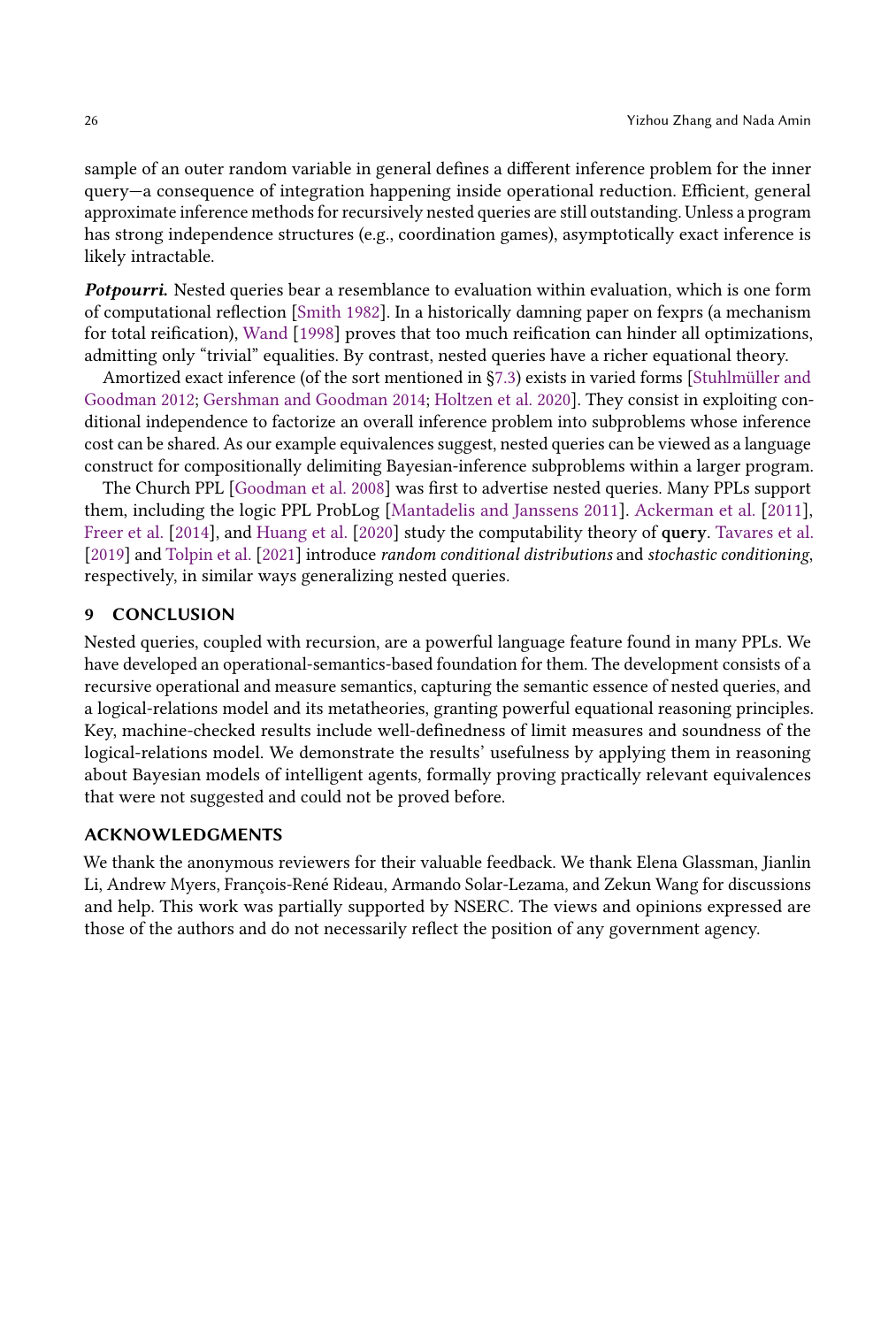# <span id="page-26-1"></span>A EXAMPLES OF SCORE CAUSING BAD MODEL EVIDENCE

In this appendix, we compile a list of examples from prior work to show how score can give rise to bad model evidence.

• [Staton et al.](#page-28-5) [\[2016\]](#page-28-5) show that unbounded score can result in infinite model evidence:

let  $x =$  sample *Exponential*(1.0) in score  $exp(x)$ 

The value taken by random variable  $x$  is in general unbounded, since the support of the exponential distribution is  $[0, \infty)$ . The model evidence of the program is  $\infty$ .

• [Borgström et al.](#page-27-2) [\[2016\]](#page-27-2) show that even statically bounded score can cause infinite model evidence in the presence of recursion:

let 
$$
f = (\text{fix this. if sample } Bernoulli(0.5) \text{ then let } \_ = \text{score 2 in this } () \text{ else } () \text{ in } f ()
$$

The scoring in the program is statically bounded, but recursion causes the model evidence of the program to be  $\infty$ . Also notice that the program terminates a.s.: sans scoring, the measure of nonterminating executions is zero.

• In the above example, the limit of step-indexed model evidence still exists, albeit ∞. [Bichsel](#page-27-8) [et al.](#page-27-8) [\[2018\]](#page-27-8) further show that statically bounded score can even cause the limit of step-indexed model evidence to not exist when recursion is present.

let  $f = (\text{fix this. }\lambda x. \text{ let } = \text{score}(\text{if } x \text{ then } 2 \text{ else } 0.5) \text{ in this } ( ) \text{ } (\neg x) ) \text{ in } f \text{ } () \text{ False}$ 

The scoring in the program is statically bounded, but recursion causes the model evidence to not exist. The score of the only execution trace keeps switching between 2 and 1.

# <span id="page-26-0"></span>**B** AN EXAMPLE OF  $\rho_{\text{NS}}^n$  NOT CONVERGING

[§4.2](#page-9-0) mentions the possibility that  $\rho_{\text{NS}}^n$  may not converge as *n* goes to infinity. This appendix gives an example. Notice that unlike in [§A,](#page-26-1) we are already imposing the restriction of 1-bounded score.

Consider the program *e* below:

$$
e \stackrel{\text{def}}{=} \text{let } f = \text{fix } this. \text{ (let } \_ = \text{sample } (\text{query } \text{ let } x = \text{sample } \text{Unif in } \text{score } (\text{if } x < c_{0.5} \text{ then } c_1 \text{ else } c_{0.8}) ) \text{ in } this () )
$$
\n
$$
\text{in } f \text{ } ()
$$

Program  $e$  invokes a recursive function, repeatedly querying a computation that makes a random choice and scores it.

Let  $\sigma^*$  be an entropy value leading to a sequence of random choices  $\{x^{(i)}\}_{i\in\mathbb{N}^*}.$  The table below shows the value of  $\rho_{NS}^n(\sigma^*, e)$  as *n* increases. Entropy  $\sigma^*$  is so picked that  $x^{(i)} < 0.5$  for  $i \in \{1, 3, 4, 5\}$ and  $x^{(i)} \ge 0.5$  for  $i \in \{2, 6, 7\}$ .

|                                                                        |  | $\begin{array}{ccccccccc} & 8 & 16 & 24 & 32 & 40 & 48 & 56 & \dots \end{array}$ |  |  |
|------------------------------------------------------------------------|--|----------------------------------------------------------------------------------|--|--|
| $\rho_{\rm NS}^n(\sigma^*,e)$ 1.111 .988 1.097 1.219 1.355 1.204 1.070 |  |                                                                                  |  |  |

Every two recursive invocations are 8 steps apart, and the table captures the value of  $\rho^n_{\rm NS}(\sigma,e^*)$ under step budgets that are multiples of 8. Notice that the model evidence of each nested query is  $0.5 \times 1 + 0.5 \times 0.8 = 0.9$ , so  $\rho_{NS}^{8i}(\sigma^*, e) = (1/0.9)^k (0.8/0.9)^{i-k}$ , where k, determined by  $\sigma^*$ , is the number of recursive calls in which the random draw  $x^{(i)}$  is less than 0.5. The sequence is clearly not monotone, and does not necessarily converge for the infinite sequence of random choices  ${x<sup>(i)</sup>}<sub>i∈N</sub>∗$  generated by σ<sup>∗</sup>.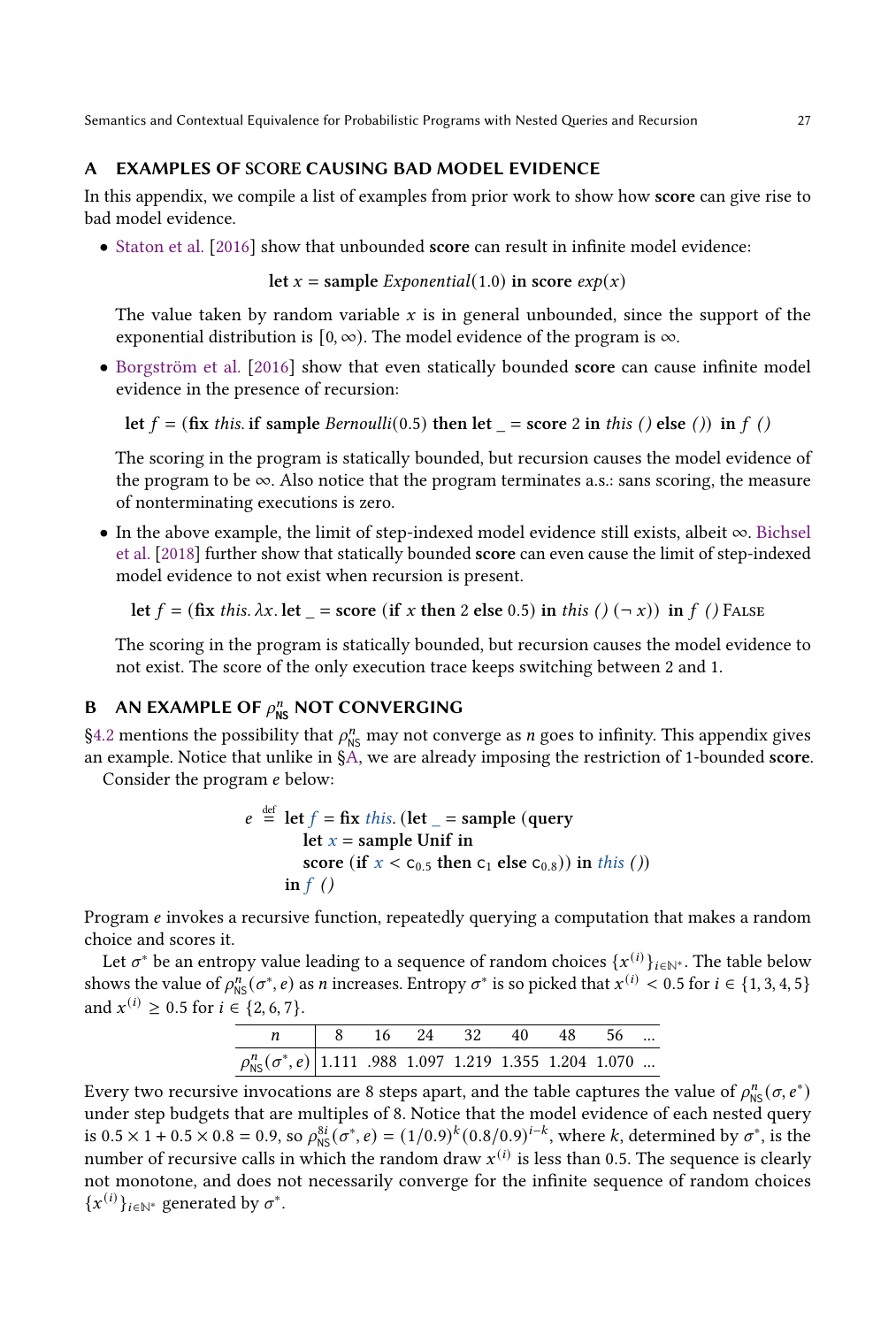#### REFERENCES

- <span id="page-27-22"></span>Nathanael L. Ackerman, Cameron E. Freer, and Daniel M. Roy. 2011. Noncomputable Conditional Distributions. In Symp. on Logic In Computer Science (LICS). <https://doi.org/10.1109/LICS.2011.49>
- <span id="page-27-10"></span>Amal Ahmed. 2006. Step-Indexed Syntactic Logical Relations for Recursive and Quantified Types. In European Symp. on Programming (ESOP). [https://doi.org/10.1007/11693024\\_6](https://doi.org/10.1007/11693024_6)
- <span id="page-27-9"></span>Andrew W. Appel and David McAllester. 2001. An Indexed Model of Recursive Types for Foundational Proof-Carrying Code. ACM Tran. on Programming Languages and Systems (TOPLAS) 23, 5 (Sept. 2001). <https://doi.org/10.1145/504709.504712>
- <span id="page-27-14"></span>Richard E. Bellman. 1957. Dynamic Programming. Princeton University Press.
- <span id="page-27-8"></span>Benjamin Bichsel, Timon Gehr, and Martin Vechev. 2018. Fine-Grained Semantics for Probabilistic Programs. In European Symp. on Programming (ESOP). [https://doi.org/10.1007/978-3-319-89884-1\\_6](https://doi.org/10.1007/978-3-319-89884-1_6)
- <span id="page-27-15"></span>Aleš Bizjak and Lars Birkedal. 2015. Step-Indexed Logical Relations for Probability. In Int'l Conf. on Foundations of Software Science and Computation Structures (FoSSaCS). [https://doi.org/10.1007/978-3-662-46678-0\\_18](https://doi.org/10.1007/978-3-662-46678-0_18)
- <span id="page-27-2"></span>Johannes Borgström, Ugo Dal Lago, Andrew D. Gordon, and Marcin Szymczak. 2016. A Lambda-Calculus Foundation for Universal Probabilistic Programming. In ACM SIGPLAN Conf. on Functional Programming (ICFP). [https://doi.org/10.](https://doi.org/10.1145/2951913.2951942) [1145/2951913.2951942](https://doi.org/10.1145/2951913.2951942)
- <span id="page-27-6"></span>Coq [n.d.]. The Coq proof assistant. [https://coq.inria.fr.](https://coq.inria.fr)
- <span id="page-27-1"></span>Ryan Culpepper and Andrew Cobb. 2017. Contextual Equivalence for Probabilistic Programs with Continuous Random Variables and Scoring. In European Symp. on Programming (ESOP). [https://doi.org/10.1007/978-3-662-54434-1\\_14](https://doi.org/10.1007/978-3-662-54434-1_14)
- <span id="page-27-0"></span>Owain Evans, Andreas Stuhlmüller, John Salvatier, and Daniel Filan. 2017. Modeling Agents with Probabilistic Programs. [https://agentmodels.org.](https://agentmodels.org)
- <span id="page-27-7"></span>Matthias Felleisen and Robert Hieb. 1992. The Revised Report on the Syntactic Theories of Sequential Control and State. Theoretical Computer Science 103, 2 (1992). [https://doi.org/10.1016/0304-3975\(92\)90014-7](https://doi.org/10.1016/0304-3975(92)90014-7)
- <span id="page-27-23"></span>Cameron E. Freer, Daniel M. Roy, and Joshua B. Tenenbaum. 2014. Towards Common Sense Reasoning via Conditional Simulation: Legacies of Turing in Artificial Intelligence. Turing's Legacy 42 (2014). arXiv[:1212.4799](https://arxiv.org/abs/1212.4799)
- <span id="page-27-19"></span>Samuel J. Gershman and Noah D. Goodman. 2014. Amortized Inference in Probabilistic Reasoning. In Annual Meeting of the Cognitive Science Society (CogSci). <https://cogsci.mindmodeling.org/2014/papers/098/paper098.pdf>
- <span id="page-27-4"></span>Noah D. Goodman, Vikash K. Mansinghka, Daniel Roy, Keith Bonawitz, and Joshua B. Tenenbaum. 2008. Church: A Language for Generative Models. In Uncertainty in Artificial Intelligence (UAI). arXiv[:1206.3255](https://arxiv.org/abs/1206.3255)
- <span id="page-27-5"></span>Noah D Goodman and Andreas Stuhlmüller. 2014. The Design and Implementation of Probabilistic Programming Languages. <http://dippl.org>
- <span id="page-27-17"></span>Chris Heunen, Ohad Kammar, Sam Staton, and Hongseok Yang. 2017. A Convenient Category for Higher-Order Probability Theory. In Symp. on Logic In Computer Science (LICS). <https://doi.org/10.1109/LICS.2017.8005137>
- <span id="page-27-12"></span>Steven Holtzen, Todd Millstein, and Guy Van den Broeck. 2019. Symbolic Exact Inference for Discrete Probabilistic Programs. (2019). arXiv[:1904.02079](https://arxiv.org/abs/1904.02079)
- <span id="page-27-20"></span>Steven Holtzen, Guy Van den Broeck, and Todd Millstein. 2020. Scaling Exact Inference for Discrete Probabilistic Programs. Proc. of the ACM on Programming Languages (PACMPL) 4, OOPSLA (2020). <https://doi.org/10.1145/3428208>
- <span id="page-27-13"></span>Ronald A. Howard. 1960. Dynamic Programming and Markov Processes. The MIT Press.
- <span id="page-27-24"></span>Daniel Huang, Greg Morrisett, and Bas Spitters. 2020. An Application of Computable Distributions to the Semantics of Probabilistic Programs. Cambridge University Press. <https://doi.org/10.1017/9781108770750.004>
- <span id="page-27-3"></span>Thomas Icard. 2017. Beyond Almost-Sure Termination. In Annual Meeting of the Cognitive Science Society (CogSci). [https:](https://cogsci.mindmodeling.org/2017/papers/0430/paper0430.pdf) [//cogsci.mindmodeling.org/2017/papers/0430/paper0430.pdf](https://cogsci.mindmodeling.org/2017/papers/0430/paper0430.pdf)
- <span id="page-27-16"></span>Dexter Kozen. 1979. Semantics of Probabilistic Programs. In Annual Symposium on Foundations of Computer Science (SFCS). <https://doi.org/10.1109/SFCS.1979.38>
- <span id="page-27-18"></span>Jun S. Liu and Rong Chen. 1998. Sequential Monte Carlo Methods for Dynamic Systems. Journal of the American Statistical Association 93, 443 (1998). <https://doi.org/10.1080/01621459.1998.10473765>
- <span id="page-27-21"></span>Theofrastos Mantadelis and Gerda Janssens. 2011. Nesting Probabilistic Inference. (2011). arXiv[:1112.3785](https://arxiv.org/abs/1112.3785)
- <span id="page-27-11"></span>Ian Mason and Carolyn Talcott. 1991. Equivalence in Functional Languages with Effects. Journal of Functional Programming (JFP) 1, 3 (1991). <https://doi.org/10.1017/S0956796800000125>